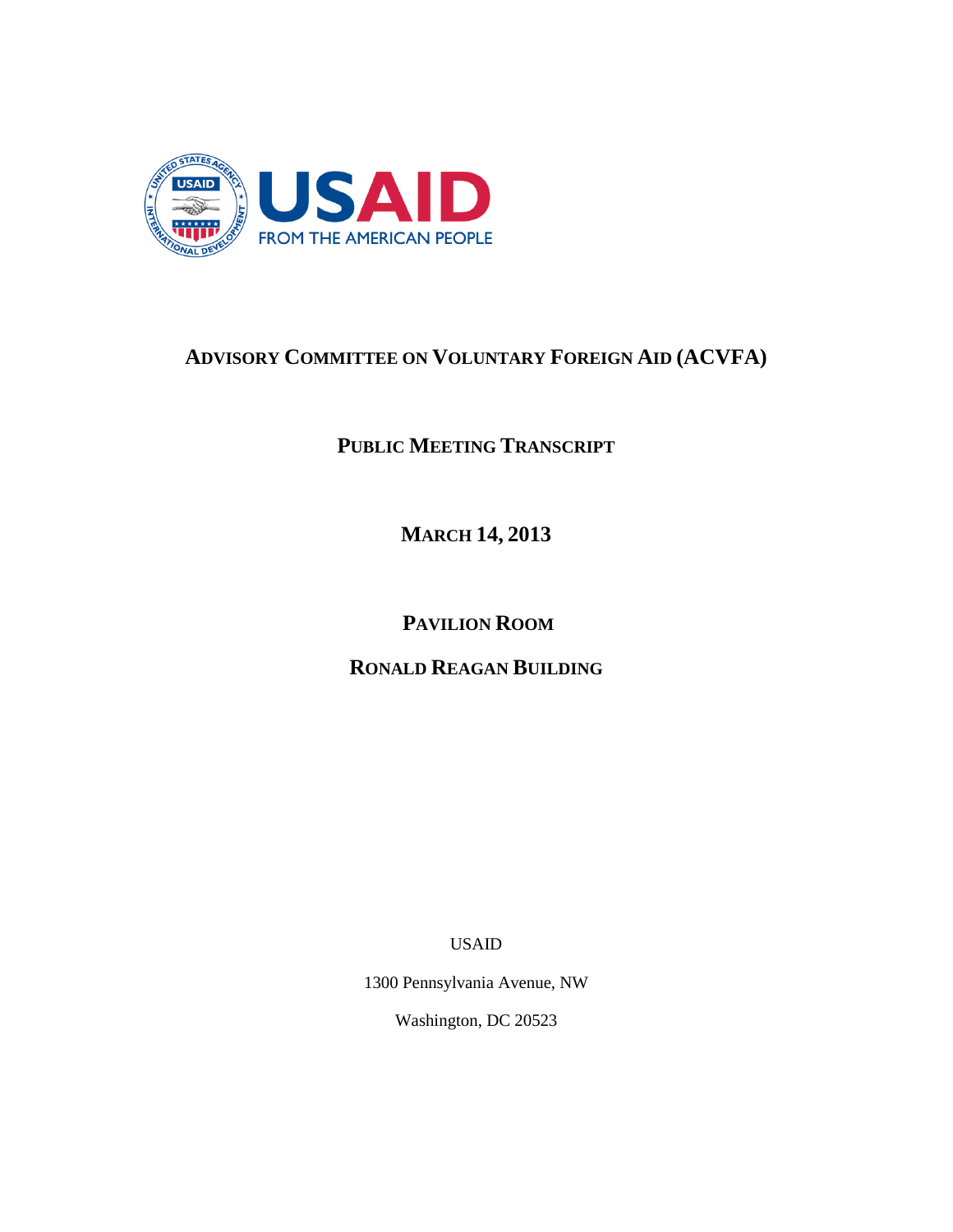# **ACVFA MEMBERSHIP**

**Present Patrick Awuah** President, Ashesi University College

**David Beckmann** President, Bread for the World

**Nancy Boswell** Consultant/Former President and CEO, Transparency International

**Lorne Craner** President, International Republican Institute

**Helene D. Gayle** President and CEO, CARE

**Charito Kruvant** President and Chief Executive Officer, Creative Associates International

**Jack Leslie** Chairman, Weber Shandwick

**Ndidi Nwuneli** Founder/Director, LEAP Africa; Co-Founder, AACE Foods

**Liz Schrayer** Executive Director, US Global Leadership **Coalition** 

**Megan Smith** Vice President/Google[x], Google

**Katie Taylor** Executive Director, Center for Interfaith Action on Global Poverty

**Sam Worthington** President and CEO, InterAction **Absent Abed Ayoub** CEO, Islamic Relief

**Ralph Cicerone** President, National Academy of Sciences

**Esther Duflo** Professor, MIT Department of Economics

**Maria Eitel** President, Nike Foundation

**Asim Khwaja** Professor of Public Policy, John F. Kennedy School of Government

**Richard Klausner** Managing Partner, The Column Group

**Charles Lyons** President and CEO, Elizabeth Glaser Pediatric AIDS Foundation

**Bruce McNamer** President and CEO, TechnoServe

**Paul Meyer** Chairman and President, Voxiva

**Eboo Patel** Executive Director, Interfaith Youth Core

**Sunil Sanghvi** McKinsey and Company

**Cameron Sinclair** Executive Director, Architecture for Humanity

**Ken Wollack**  President, National Democratic Institute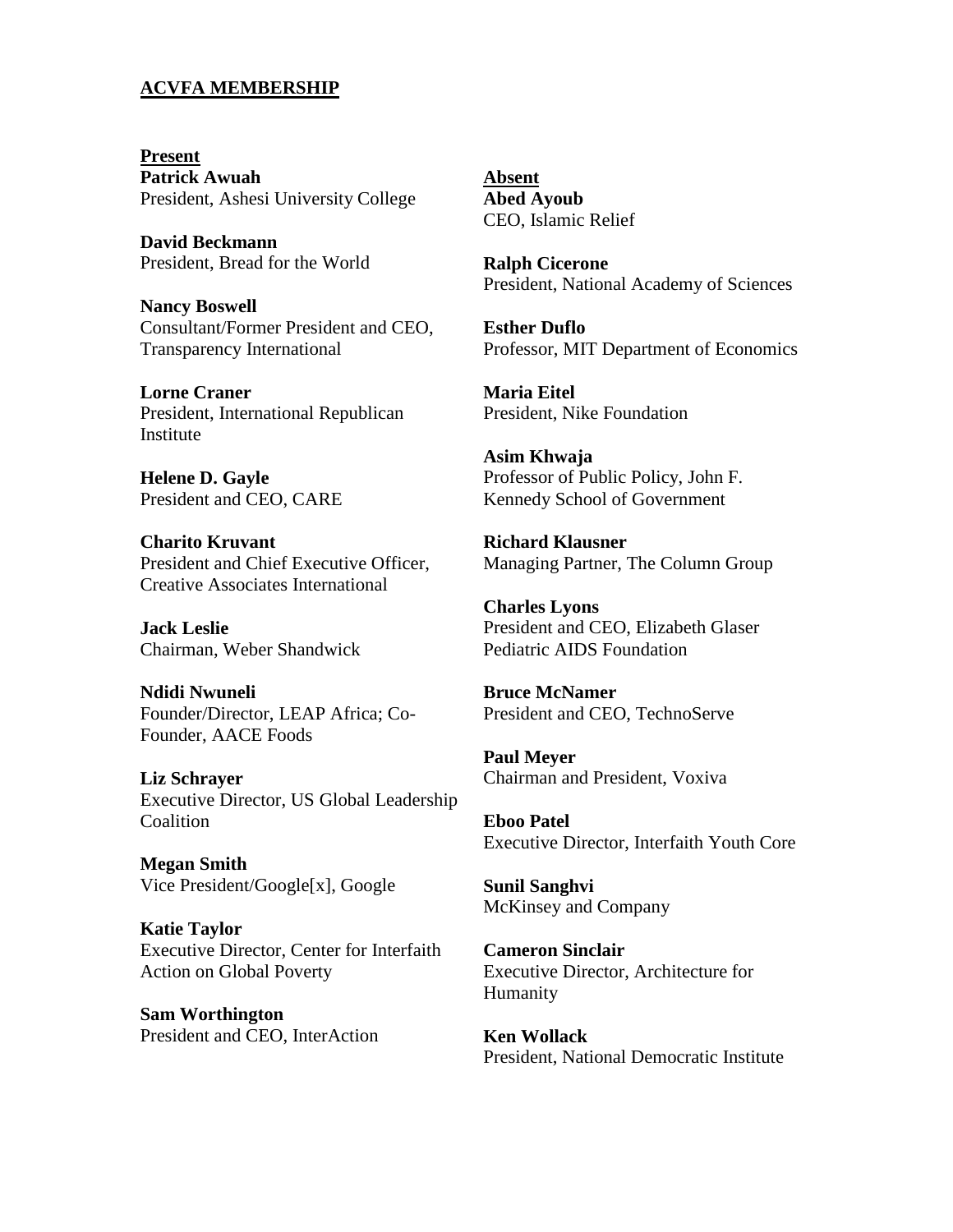# **Advisory Committee on Voluntary Foreign Aid**

# **Thursday, March 14, 2013**

# **Pavilion Room**

Ronald Reagan Building 1300 Pennsylvania Ave NW Washington, DC 20004

# **Public Meeting Agenda:**

**2:00 p.m. Introductions and Opening Remarks**

## **2:15 p.m. Session 1: ACVFA Recommendations on Local Capacity Development**

- o ACVFA Presentation of Recommendations
- o USAID Reaction and Looking Ahead
- o Public Comments & Discussion
- **3:15 p.m. Break**

# **3:30 p.m. Session 2: Elevating Science, Technology and Innovation for Development** o Grand Challenges

- o Fellowships
- o Mobile Technology
- o Higher Education Solutions Network
- **4:50 p.m. Closing Remarks**
- **5:00 p.m. Public Meeting Adjourns**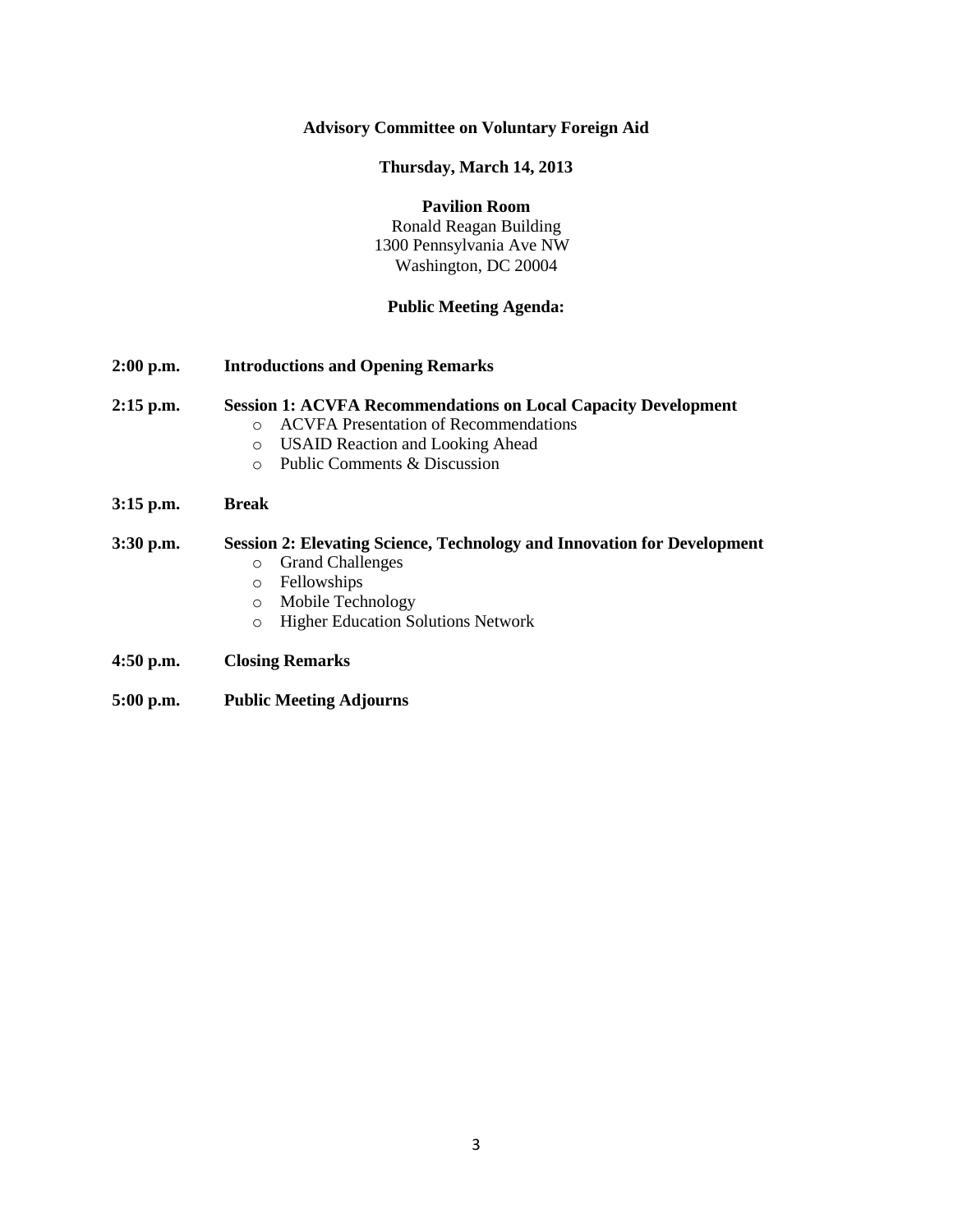**JACK LESLIE:** Good afternoon, everyone. I'm Jack Leslie. I'm the chairman of the Advisory Committee on Voluntary Foreign Aid. Welcome to all of you and thank you for coming here this afternoon. I want to start off by thanking all of the members of ACVFA who are assembled here in the front row, many of them, most of them you'll hear from during the course of the afternoon. ACVFA, as many of you know, was established by a presidential directive after World War II in order to facilitate cooperation between the government and all of the various non-governmental entities that work across a whole host of development issues. When we were together a little while ago Raj described USAID as a collection of partners and, in fact, this is the very important forum for us to collaborate on the important challenges that we're going to hear in a moment from Raj.

Today's meeting is a follow-up of one that we had in June [2012] at Georgetown University when Administrator Shah requested that ACVFA take a look at a couple of things. First of all, policies that relate to country ownership and specifically the necessary local capacity development programs that achieve that, and as a result a working group was formed. It's been under the incredible and able leadership of Liz Schrayer, who's here and who you'll hear from in a moment. They have provided a list of recommendations to the agency and in order to help them continue to refine local country ownership. Liz is going to moderate a discussion among some of the working members of the committee in just a moment after we hear from Raj. We'll hear from Raj and then after a break we'll have another panel that's going to talk about finding ways to harness and elevate science, technology, and innovation.

Many in this -- of you in this room have been at the launches of grand challenges and the higher education solutions network. We want to take time today to talk about progress that's being made there. I know that we're going to want to have time. We've set aside time in both of these panels to hear from all of you. We want you to feel free to -- that's what this forum is all about, is helping the administrator and his staff, and we're all here as they work through a whole set of challenges.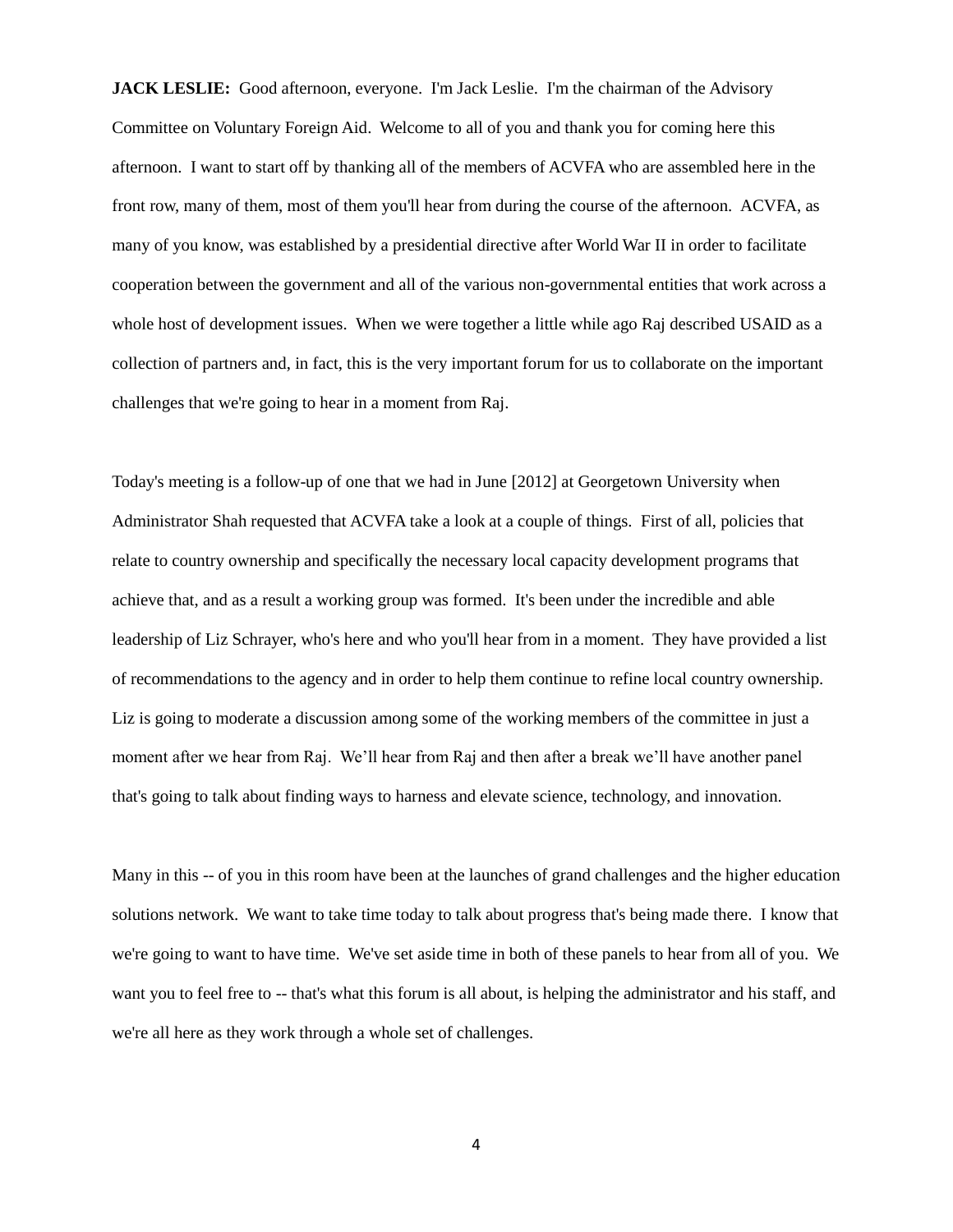It's my real distinct pleasure to introduce Raj Shah. He's come to be well-known, I think, to almost everyone in this room. I was just saying how delighted we are that he's going to be with us through this - hopefully through the entire second term, and you will hear from him the challenges after I think having made -- and all of the members of the committee having just told him, they really made remarkable progress in these last few years. This is a terrific opportunity now to build on that in a second term and I'm anxious, I know you are, to hear from Raj on those challenges. Raj Shah.

## [applause]

**DR. SHAH:** Thank you, Jack, and I am so grateful for Jack's service as our board chair. He puts in the time and the commitment, because as many of you know, but I certainly have come to learn over a number of years and in a number of different roles, his commitment to service and service for those who are least fortunate, has been deep and abiding, and he has, in fact, put in this kind of time in a number of different roles, all of which have turned into real success stories. So, Jack, thank you for your leadership of this board. I also would like to thank Sandy Stonesifer. Where did Sandy go? Sandy, stand up so folks can say hi.

# [applause]

Sandy, as you know, leads the ACVFA board from our perspective at USAID and has supported the board members to offer great insights and really help us get this right at this point in time, and I'll speak to why that's so important, but thank you, Sandy, for your leadership. I do want to mention, the board members that are here, we do owe a deep debt of gratitude to. Patrick Awuah visiting from Ghana, thank you, Patrick. David Beckmann, not from far away, but constantly fighting for this mission. Nancy Boswell, we always respect your leadership and holding us to account in our own transparency, as well as those of others. Helene Gayle, thank you for being here, Helene, hi Helene. Charito Kruvant, we appreciate your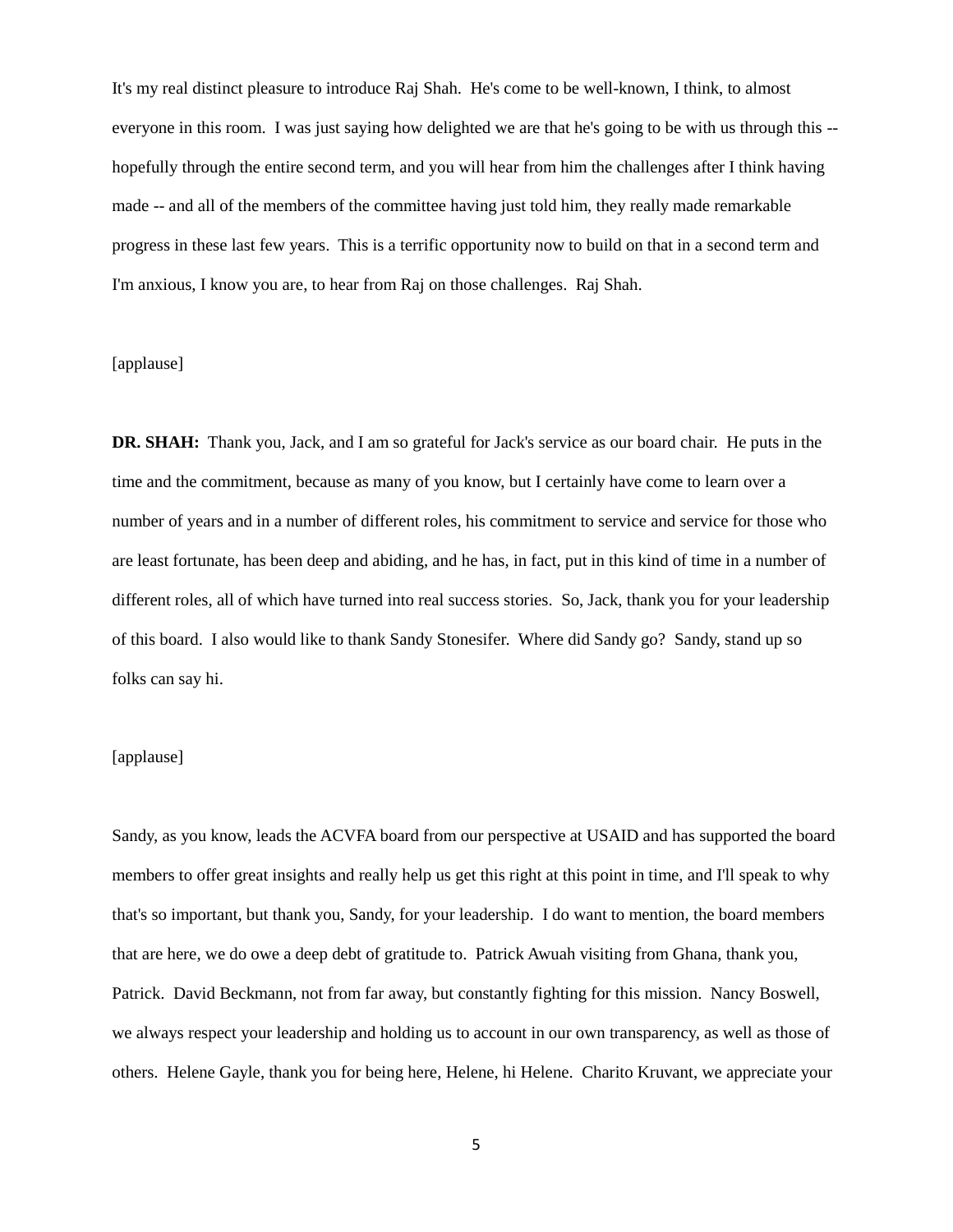service on this board. I mentioned Jack. Ndidi Nwuneli, thank you for coming from Nigeria and really allowing us to live up to our core commitment, which is to enable this institution to enable excellence all around the world. Liz Schrayer, you'll hear from Liz, who chaired the group working on local capacity development and did so very ably. Thank you. And Megan Smith, the vice president at Google, whom we're always inspired to hear from and who let me play with the Google glasses earlier. For that I am deeply, deeply grateful. Katie Taylor, for your partnership and commitment, and Sam Worthington, whom -- who needs no introduction in this room. Thank you, Sam.

You know, I don't want to take a lot of time up front, because I'm very eager to hear from the group of experts that have come together. I will just say a few things. First, the time is now to get this right. You know, we laid out in the first term an aspiration that USAID would become the world's premier development institution and partner. And to live up to that mandate we've put in place a number of different reform efforts, and a number of different ideas to bring innovation and technology to our work and to better enable us to invest in people and not just projects, and to recognize that in fact our capacity to be an open platform connecting excellence in the United States with excellence all around the world can help achieve that aspiration. And the time really is now.

We are ending two wars, reinvesting on the home front, dealing with difficult and challenging fiscal situation, but also a world where the connection between extremist ideology, extreme climate, and extreme poverty is so glaring and so critical that the choices we make today and our capacity to absorb the guidance we receive from our board will, in fact, determine whether America can lead based on its values around the world or whether we have to protect ourselves using different means. So thank you for being here and thank you for making this a special moment in time.

President Obama highlighted the special moment in time recently in his State of the Union Address. In that setting he said that we have the opportunity to end extreme poverty in two decades, and the "we" he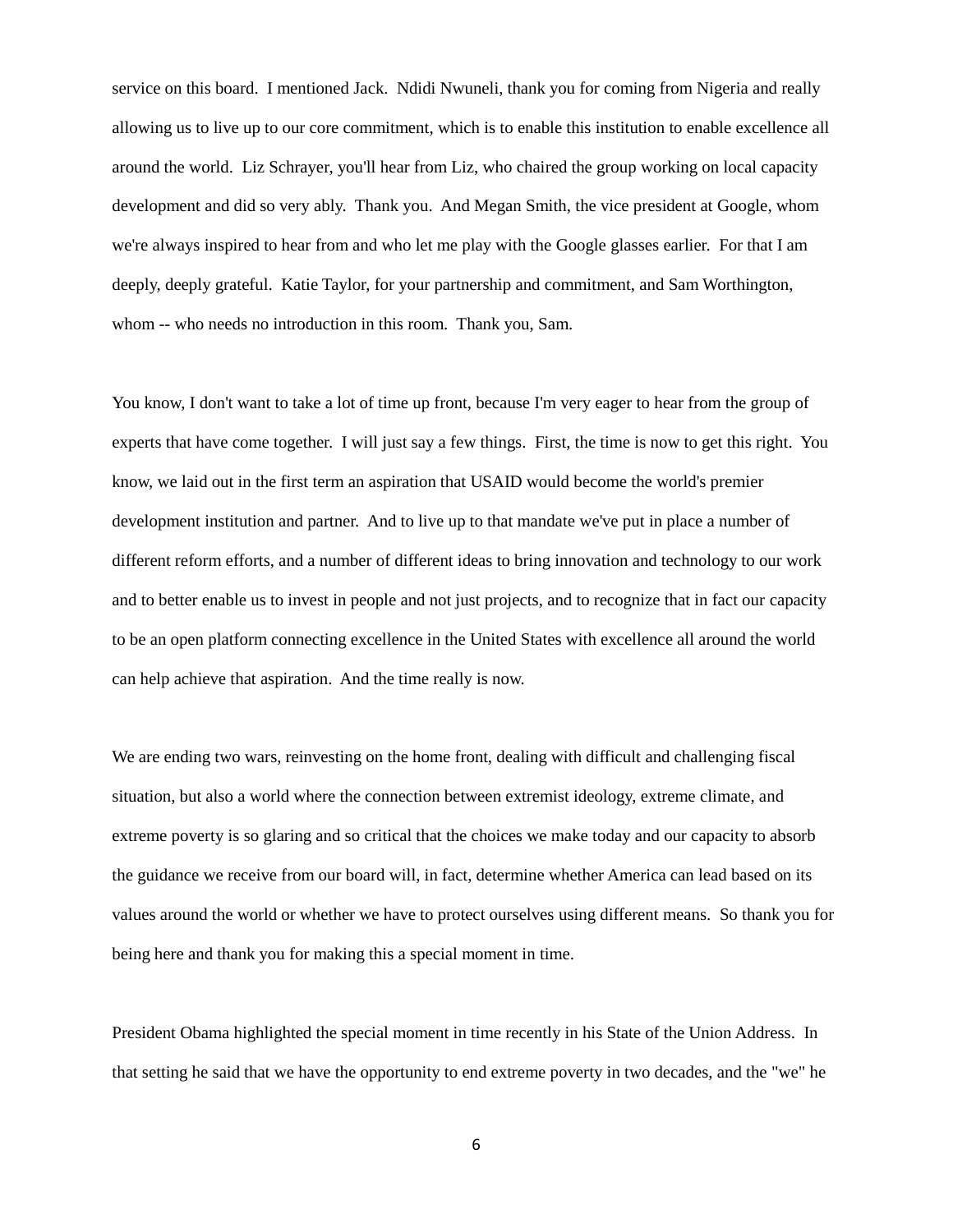referred to was not just the United States and certainly not just the United States government, it was a global partnership across public and private institutions, young people, entrepreneurs, scientists, philanthropists, all coming together to create change starting in their communities, and then reaching all across the world. And I'm absolutely convinced that it is an achievable goal, for the first time in our lifetime an achievable goal in such a short timeframe, but one that will require a way of working that is different, that's more connected, that's more open, and that is more focused on putting our resources and energies in those areas where we know we can deliver, measure on and report on real concrete results.

To achieve that vision and live up to the moment we have, our agency has been trying to put in place a new model of development and a new model of how we work. That new model has some core characteristics that we have to lead with partnership, partnership with people, partnership with local institutions that can be the change agents in their own community, partnership where we listen and learn together, and partnership where we enable creative approaches to take hold. We've tried to implement a number of reform efforts, and I think you'll hear a lot about that in the first panel in particular.

The second element of the new model is innovation. We believe firmly that one of the unique things we have to offer is a connectivity to an innovation economy and great colleges and universities, incredibly talented and creative young people and entrepreneurs that can bring innovative new ways of tackling challenging problems from corruption to malaria diagnostics, to the farthest corners of the globe, and that is our absolute belief. The more we can do to turn that belief into practice in our many programs in more than 80 countries around the world and in the spirit of our dialogue in partnerships with countries and partners, the closer we will get to helping to end and eliminate extreme poverty in two decades.

And third, and perhaps most relevant for the current budget discussion and congressional environment, our capacity to measure on and report, deliver, and highlight actual concrete results remains absolutely critical and our north star. You will see in the coming days and weeks the USAID Forward report that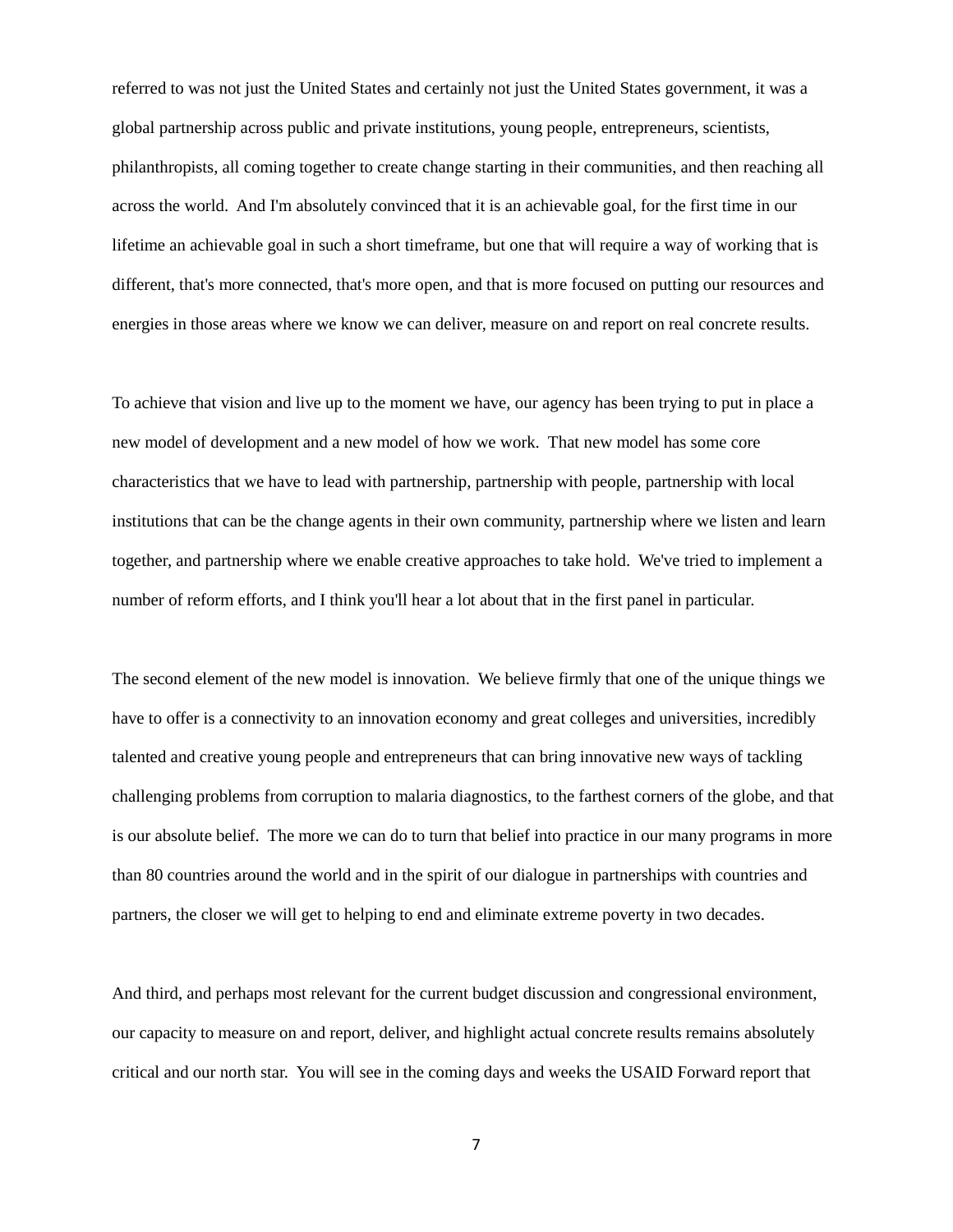will have the data that indicates how we're performing on these metrics and how we're putting these principles into practice. There's always room for improvement, but I am so proud. As I look around this room I see some colleagues from USAID and many from our partners. I'm so proud of this community for recognizing and leading in the effort to change the way we work to stand up and perform better against a bigger challenge in a new time and a new era. I know that hasn't been easy, and I know it hasn't always been without bumps in the road, but I am very grateful to each of you for committing yourselves and your institutions to that new model and to helping to set an example for the rest of the world in that regard.

So with that said, I will just highlight that, you know, I think now is our opportunity and our moment and we have -- we can talk about a broad range of programs. My goal this afternoon is really to listen and learn, and I would encourage others that are here on behalf of USAID to do the same and we'll have a chance to take the guidance and advice and the consideration of our board members and colleagues into account as we take this new agenda forward. And, again, I want to thank the members of our board and just recognize that the only way we succeed is by doing this together. There is no greater goal, no greater aspiration, and frankly, no greater, you know, political challenge at this moment than building a coalition that can elevate development, elevate the effort to project American power through American values, and do that in a way that's innovative and results oriented and can usher in an era where there -- where extreme poverty is something you visit in a museum, as was said during lunch.

So, thank you all very much for the chance to be here and I look forward to participating in the panel to follow. I now want to just recognize --

[applause]

I just want to recognize and call Liz Schrayer up, right? We're starting with that panel. And would the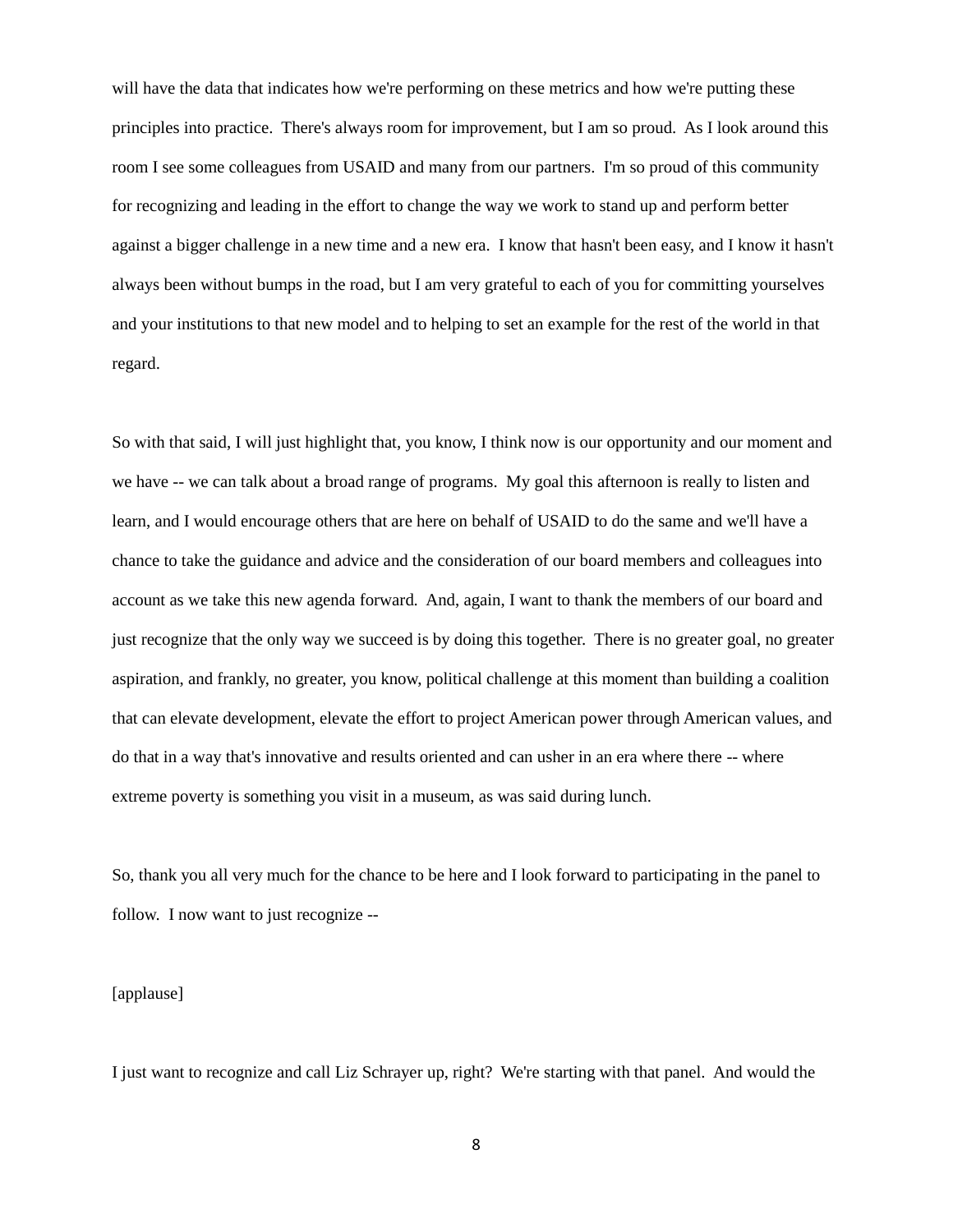members of the first group that focused on local capacity development and building strong local institutions please join us on stage?

**LIZ SCHRAYER:** Right. Well, thank you Raj, and I think on behalf of all of us that are in this room and not in this room, we congratulate you and your team for leading an effort that we're just proud to be part of and to add what expertise and thoughts that we have.

I'm Liz Schrayer. I serve as the executive director of the U.S. Global Leadership Coalition. I look around the room and see many, many of our members, but today I'm here to chair a very distinguished panel to share with you some of the findings of our working group that the ACVFA board members put together to take a look at the issue of local capacity building. I have been struck in the last decade of watching the growing bipartisan consensus about not just the importance of the need for more development, but really this drive to what you've just begun to articulate, I know we have more coming in the week ahead, in how we get to real results-driven, effective, efficient quality development. We've seen it with Republican and Democratic administrations. We've seen it in -- particularly with what you've done with USAID Forward. I just got back from actually my first trip from Africa and I can tell you that I felt that having talked about it and talked about it and talked about it I saw it in the people I met that reiterated back the kinds of reforms that you are doing here in Washington.

So let me share with you, to the folks that are here, about what we tried to do with our working group. You know, under the leadership of Raj you know that he put out a very ambitious and serious effort to say we have to look at how to get more results-driven foreign assistance, and one of the -- development -- and one of the key drivers is to make sure that we have greater country ownership, and in doing that you have to make sure that we have local capacity development. And as you set out your plans, you ask us to take a look at bringing together some expertise about how we can make sure there are best practices in implementation of the local capacity development building. What can we offer about how you go about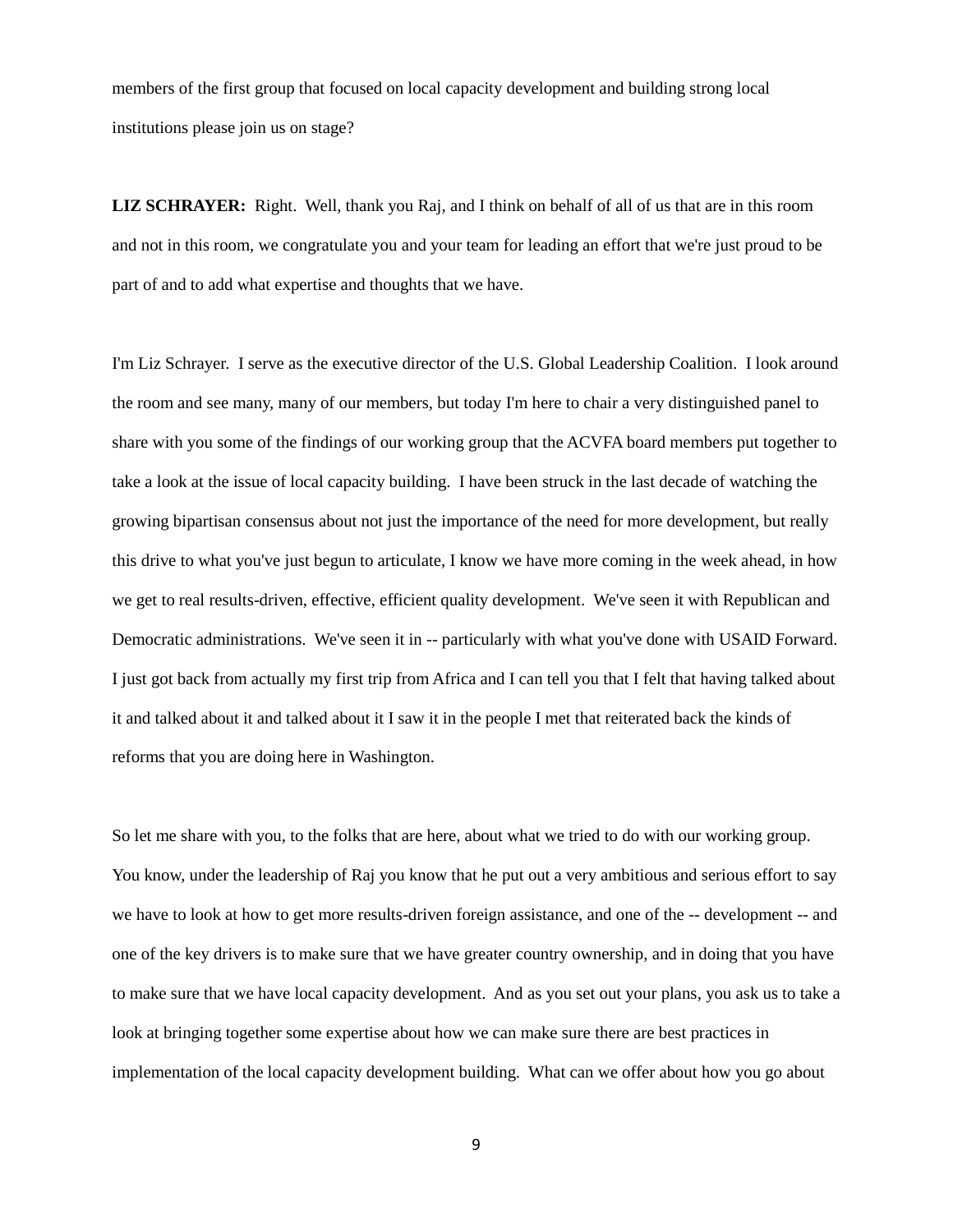doing that?

So last summer we set out a group of us, about a dozen of us, who talked on the phone a lot, met a few times. We reviewed a lot of the studies by people in this room. There were studies and reports done by Interaction, Bread for the World, CSIS, CIDC, IRD, MFAN, OXFAM, SAVE [spelled phonetically], and many more that really helped give us some guidance of what the key issues were. We took a look at the pillars of USAID Forward and the objectives and we focused on two of the key objectives that were around this issue of local capacity building.

Number one, objective number one, is you set out to strengthen partner country capacity to improve aid effectiveness and sustainability, and the second objective you laid out was to strengthen local civil society and private sector capacity to improve aid and effectiveness. What I was struck -- in the group that we had as a working group, there are experts from international NGOs. There are experts from development contractors, from academia, from think tanks, and the truth is, as Chair I'm the only one that's absolutely not an expert and know very little about the details of development, so I did a lot of listening, and what I was struck with is how quickly this group of fully diverse experience, but all really hands-on technical experts, came together in consensus around a couple, few things, both -- first of all, in terms of support. There was absolute focus. We spent no time, because it was kind of a given, that everybody agreed right away with how important strengthening local capacity at the partner government level institutions and the local civil society was.

The second thing that was very clear is that there was this enormous consensus frankly to support what you're doing. The committee said right off from the bat we will believe that the vision and passion that Administrator Shah has laid out on how to build local -- that we need to build local capacity. We need to invest in it. That is where we're going. So, we ask ourselves, well what can we offer of how you could implement it, perhaps a little bit better, stronger, quicker, without -- whatever we could offer, and we have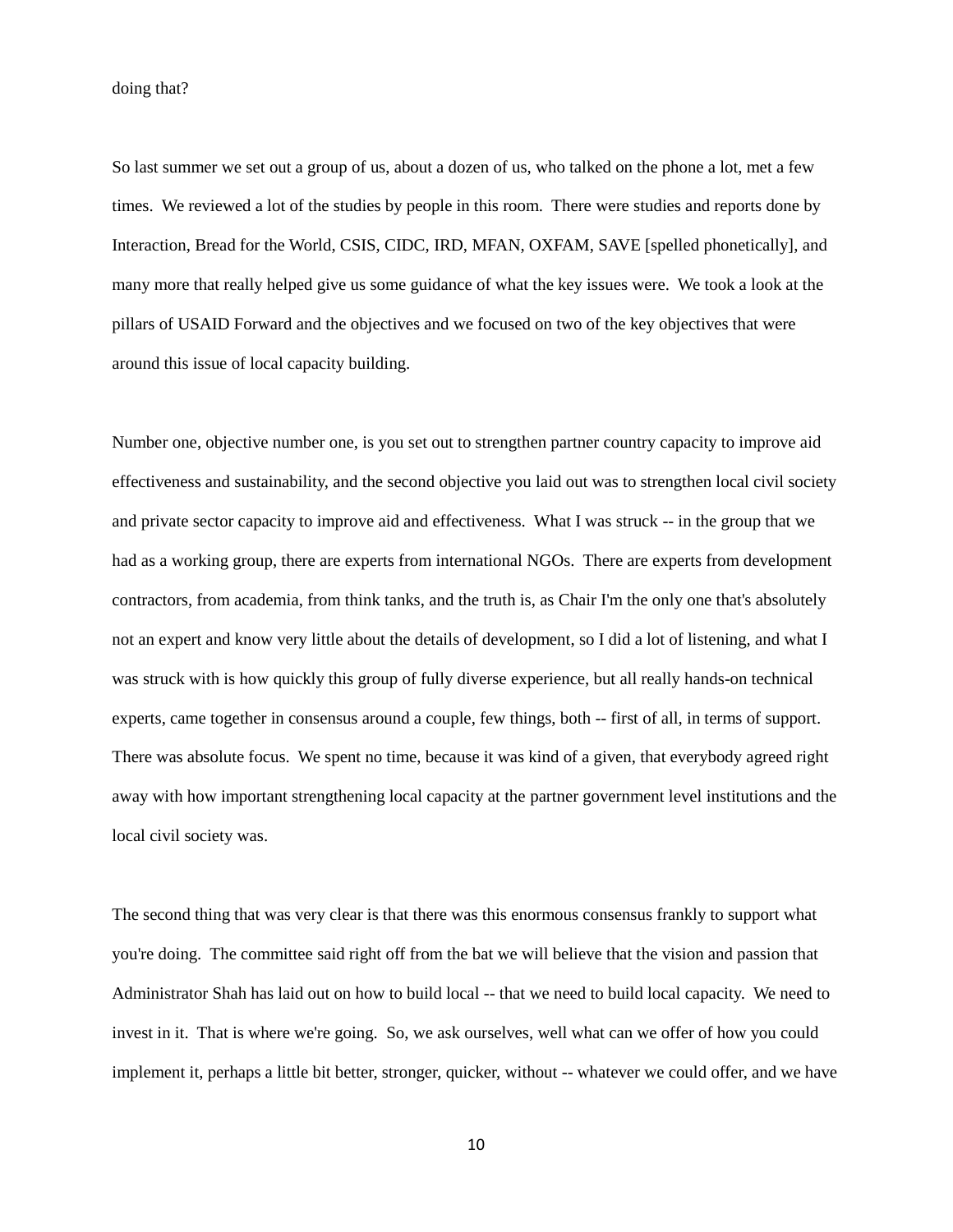four recommendations. All of you might have hopefully got copies of it when you walked in. It's also online and you can take a look at it. But there were two thoughts that we had that we wanted to put out kind of before we got to the recommendations that you might have seen.

One is kind of -- it's obvious, but we felt it really important to say, is that we have to recognize that there are some very complicated places in this world that you operate in, fragile state countries where the governments themselves don't always have a functioning structure to be successful in what we want to try to achieve with country ownership and that it's, again, obvious, but we want to recognize that right from the start that the goals of what we're trying to achieve may not be able to happen as quickly everywhere in the world. And the second thought that we had that we wanted to make sure we stated is while our report was not focused on the work of civil society, we certainly acknowledge, I know USAID acknowledges, the importance of a robust civil society in achieving long-range, long-term development in capacity building.

So what were our four recommendations? I'm going to briefly just hit upon them and then what we're going to do is I'm going to ask my four colleagues here to go a little more in-depth in each of the four to give you a flavor, and then we'll welcome to hear Raj's views, as well as everybody in this room.

So first, if we want to ensure transparency, accountability, and results, we have to make sure that we invest in the capacity, the capacity both at the country level, as well as at USAID. In the country level we did focus quite a bit of conversation about the natural tension that exists between our interests in empowering and working with local government, local institutions, and to mitigate the risk that comes with that. And how do you build in that accountability to make sure that we're transparent, make sure we mitigate risk at the country level? And that was a lot of conversation and we have some recommendations that I know David will talk about.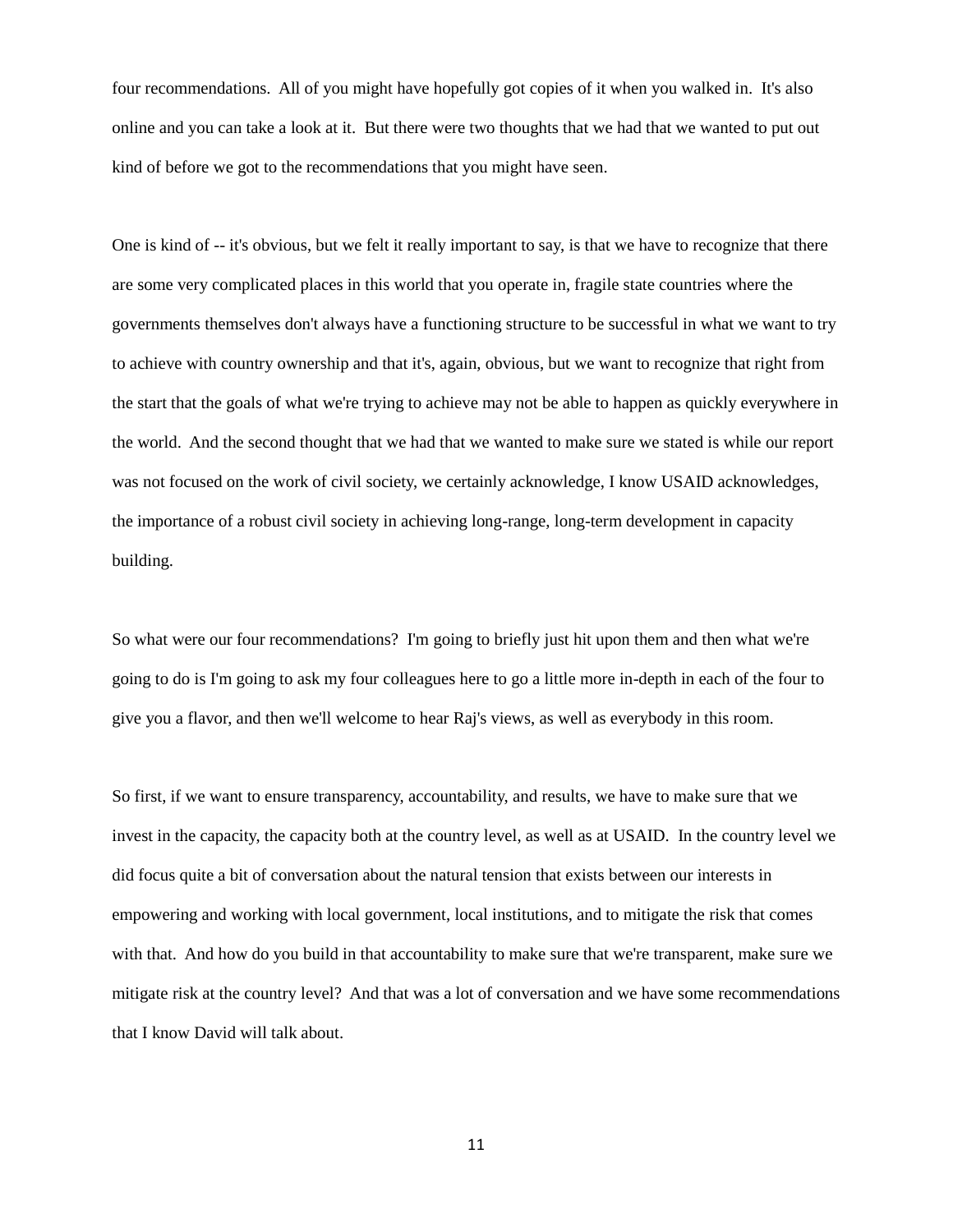We also spent some time talking about that if you want to drive down to this country ownership expertise and local capacity building, USAID needs to make sure you have the capacity. You need to have the skill set. You need to have the right number of people. You have to have the ability to be transparent about what you're learning and so you can keep getting stronger and better. So again, I'm going to ask David to talk a little bit more about that.

The second recommendation was in the issue of the -- really tailoring what we do out around the world to deal with the complexities of the local society. We all know this in this room. One size does not fit all. And we really commend -- and the group commended USAID. They'd taken -- you laid out a vision and you've already, I know even since that vision, done a number of things to address the reality that one size doesn't fit all and we need to do different things in different places. We did, however, make some specific recommendations. I will share with you that our committee did not have a consensus point about a percentage goal of what should be the right number. What we did is instead say if you're going to try to reach a goal, here are the things we think that you need to do that you might not have enough robust energy in that could make a difference. Developing guidelines to assist missions in determining when direct assistance is preferable to assistance from long-term partners. Increasing consultation with Congress so they're part of the reviewing of the timetable and priorities and to help clarify expectations of what we need partner government, partner institutions, to be responsible from their end to fulfilling country ownership.

The third recommendation had to deal with collaborating with the development partner, and this is something I know that's important to all of us in this room. One of the greatest strengths of USAID is to be that convener, to be that catalyst. I think, Sam, you used the word earlier in a meeting and how we can really leverage the knowledge, the skills, the resources of a whole range of partners both here and abroad to really bring to the table, and so we offered a series of recommendations to even make that richer than what's going on.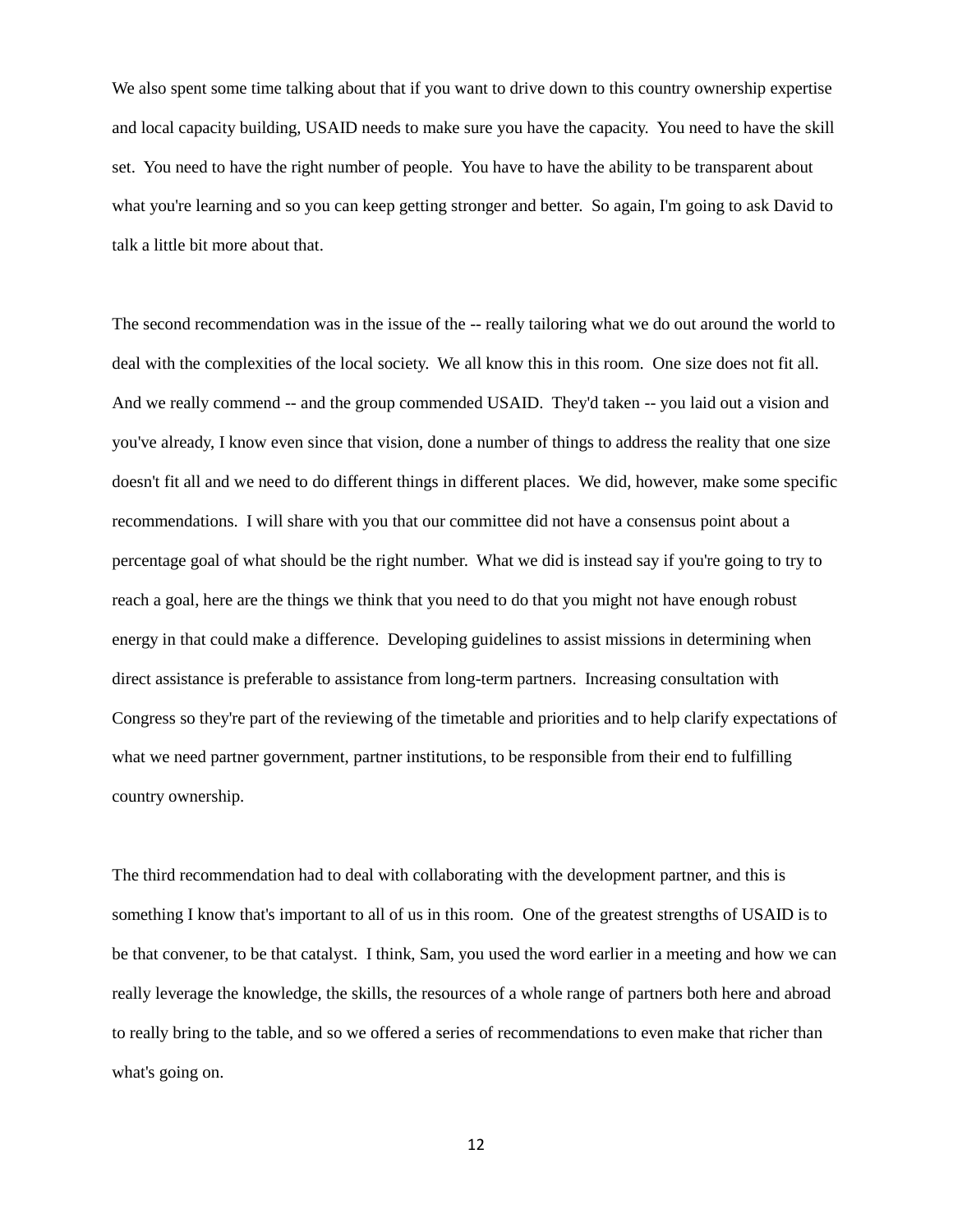And last, but certainly not least, and these were not in any particular order, but was the importance of connecting short-term goals and development with long-term outcomes. Again, probably obvious, but to really think through one of the mechanisms in which we can all do that. The process of budgeting and funding doesn't always allow us to do long-term strategic overlays that we like to, but we do believe that much more thinking needs to be done to make sure that we take the capacity building and recognize the long-term nature in that.

So those were our four recommendations. Obviously I went over them quite quickly, but I'm going to call on a -- everybody here to add to them. Let me just conclude my remarks with this. I think -- I agree all were clearly applauding the effort of local capacity building in terms of the goals that you set out that this -- that there isn't a person on the committee that didn't believe that if we were going to -- as you've -- I've heard you say, work USAID out of a job, that the way -- a clear path to doing that is to make sure we invest in local capacity development. We welcomed and embraced the direction that you laid out and I know everybody is excited to hear your one year report about it. And we take these recommendations as kind of fine-tuning, as ways that we can bring the expertise of the ACVFA membership to you to say we think you're heading in the right direction. Here are some ways that maybe you can just [unintelligible] and we encourage you to continue to be part of the dialogue with us.

So with that as kind of an introduction of what they do, I'm going to start by asking David Beckmann, who certainly is an important voice in the reform effort, not only in the work at Bread for the World, but as a co-chairman of MFAN, which has played such an important contributing role to making sure we're all driving to effectiveness aid to talk about the capacity issue and if you can share some of the thinking we had as the committee about local capacity development.

**DAVID BECKMANN:** Well, I want to speak especially to the issue of transparency and accountability.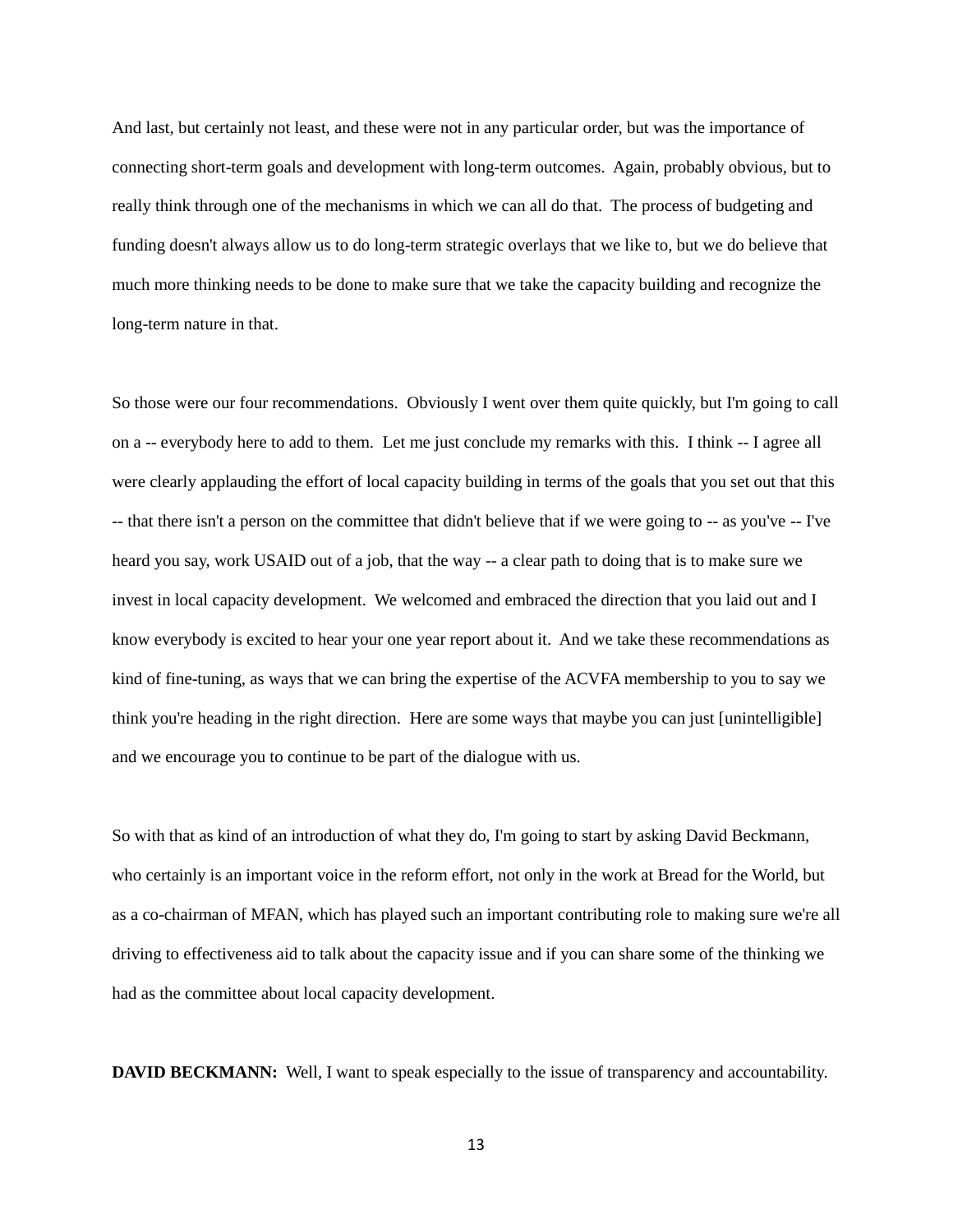On that aspect, if you just look back at the working group before, we are remarkably supportive, you know, for a group of outside advisors. Basically, just a lot of it was "Hoorah!" You know, there is this section on building capacity in the AID mission, building capacity in AID here in Washington, but there is just a lot to celebrate on this really crucial issue of transparency and accountability. The dashboard was a breakthrough on transparency. The high-quality evaluations are a breakthrough on accountability. The country development cooperation strategies are a really important instrument, AID reaching out to the host country governments and the people in those countries to help us think about what we're doing with AID funds, the whole effort to work more directly with local institutions is really a crucial part of building the capacity, their capacity for transparent accountable development. And I'm struck that the president's global food security initiative is the big thing that this administration has really started and shaped, and in that area in particular, AID and the broader global food security effort made the decision to start with country developed plans. So, in fact, the initiative was a little slow in getting off the ground because you started with local planning rather than just flying in, but the results have been just remarkably good in terms of reach and impact now on millions of households.

So, hoorah. I guess -- this isn't in our report, but just as a U.S.-based advocate I would make two suggestions of things that we need to do here to support what you're doing to be transparent and accountable to help foster transparency and accountability around the world. One is we've got to get the money. We're now in a new Congress, so the debate now has been joined in a new way. Let me be blunt. If the House gets what they want in terms of funding for the national development assistance, USAID Forward will be dramatically weakened. All the things that we are celebrating, it is very hard to sustain those things if you're slashing budgets all over the place. And more generally, U.S. support for progress against poverty and hunger around the world will be severely constrained. So, for all of us we need -- I - we need to work together to get the Senate members on the continuing resolution -- to get the Senate members -- the Senate budget is much better than the House budget when it comes to international development assistance. And we -- I think we need to work with a much broader coalition of people to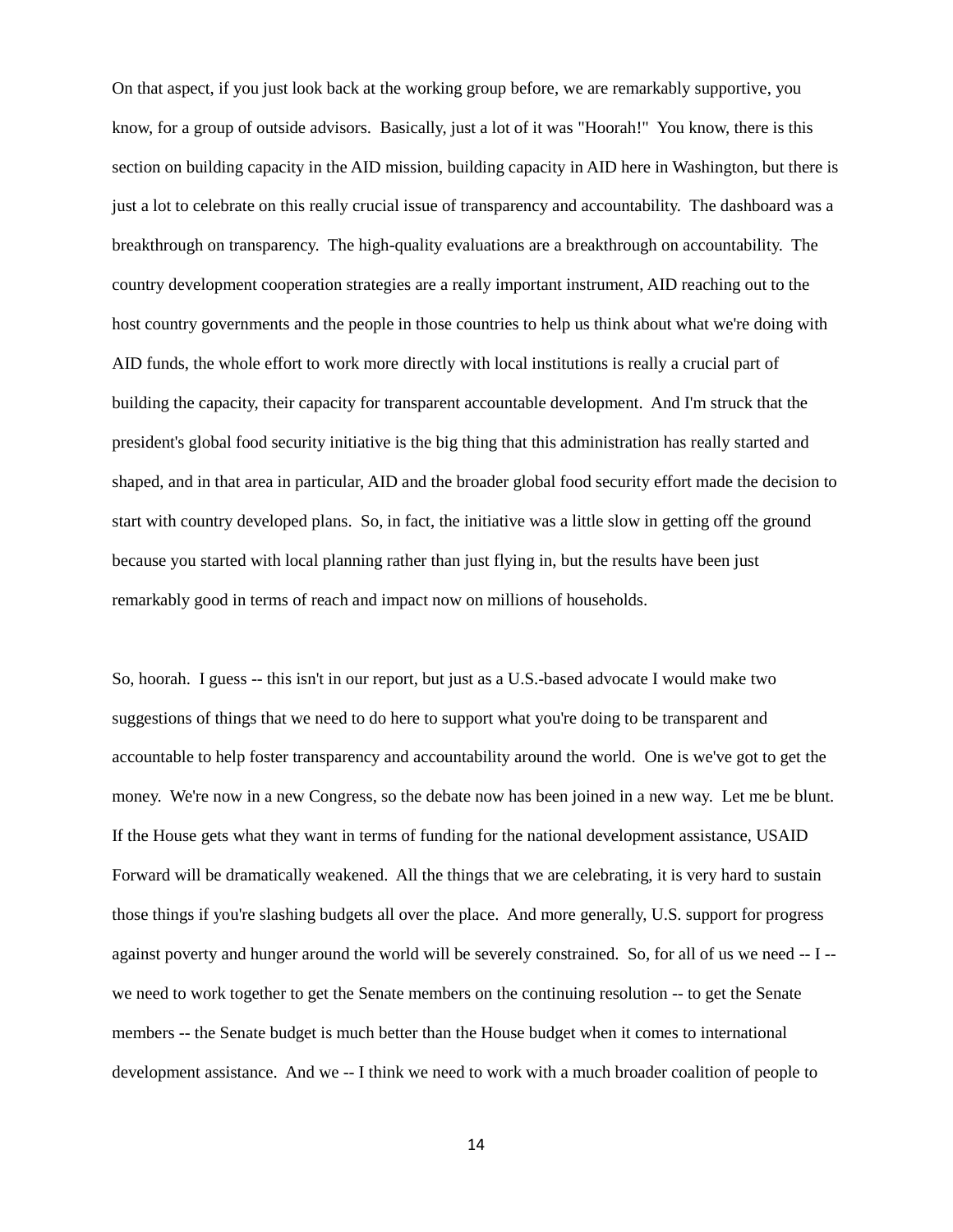try to get a bipartisan agreement on how to reduce our deficits, because even if we get -- even if you get through this year's continuing resolution, if the sequester remains in effect next year and the year after that, we're going to see big cuts in development assistance and USAID Forward will see like a kind of a distant glory. So, we need to get the money.

The other sort of advocacy perspective is that the administration ought to be supporting the Poe bill. This is a Republican-led bipartisan bill in Congress that basically celebrates and would codify what this administration has done in the area of transparency and accountability. And it almost passed both the House and the Senate last year, and really our most difficult opponent was the administration, especially the State Department. All the way around the State Department slowed us down on this thing. It doesn't make any sense. So I know, you know, you don't decide those things by yourself.

[laughter]

But it just doesn't make any sense. This is a chance --

**LIZ SCHRAYER:** David, this is a very important conversation, but a little off of what the working group is.

[laughter]

And I would agree with everything that you said, but can I keep us back to the working group.

**DAVID BECKMANN:** Okay, I said it.

[laughter]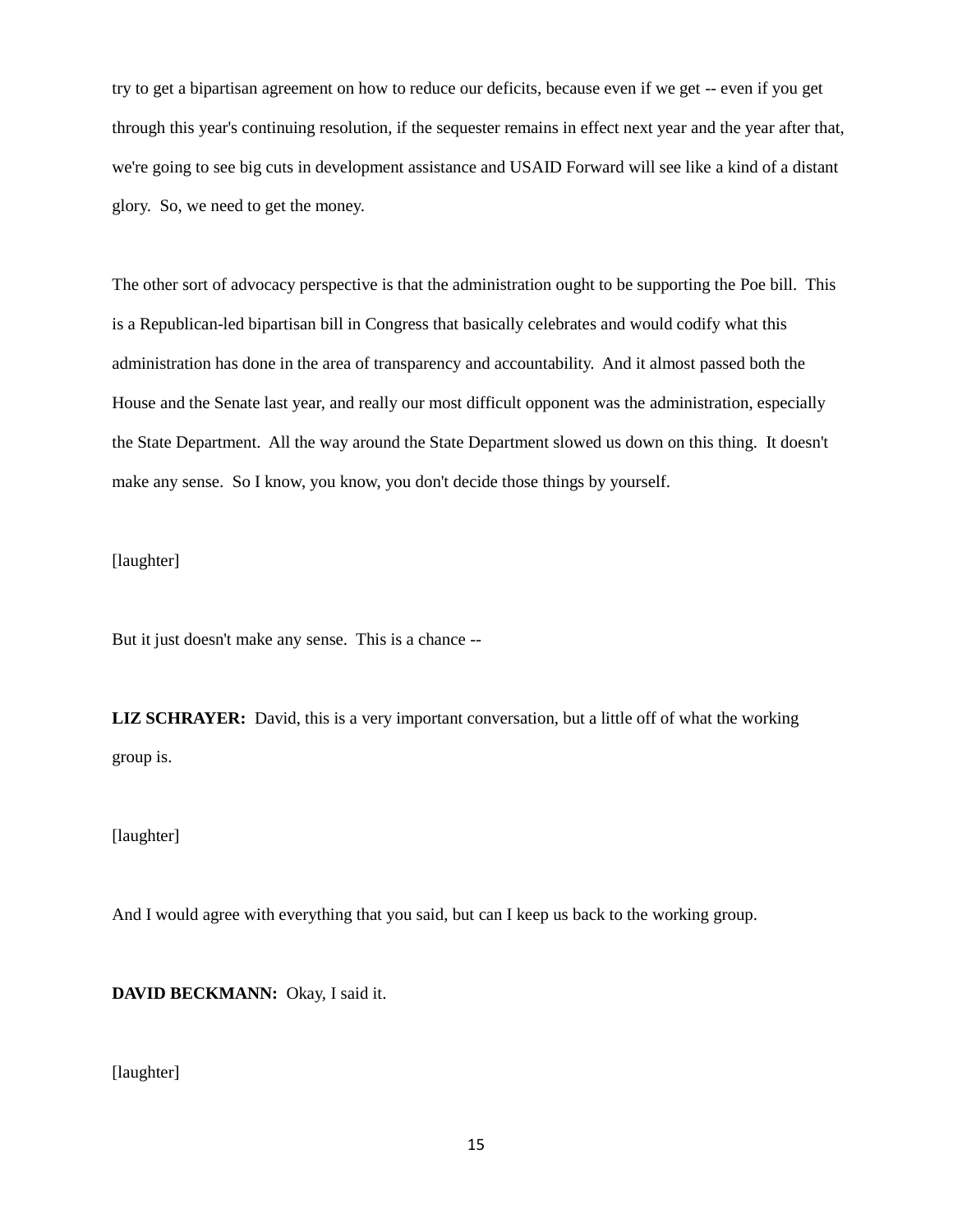**LIZ SCHRAYER:** So important. I don't want to cut you off, but that wasn't part of our working group report.

**DAVID BECKMANN:** No, that's right.

**LIZ SCHRAYER:** So David just talked about capacity building. And likely budgets and some congressional involvement to get there. The second area, as I mentioned, in our report was this recommendation about tailoring and focusing on local complexities and I don't know who better to ask to just add some flavor into what we talked about than Charito Kruvant, who I think you all know is the founding leader of Creative Associates, but more importantly, one of the real inspiring actors and players and innovators in the developing world. So, Charito, help the guests that are here, a little window into what we were thinking around this issue of tailoring to local complexities.

**CHARITO KRUVANT:** It's wonderful to follow David, because I know that he's the one with the wisdom. I am the one with experience.

# [laughter]

But it was a joy to be part of the team, because it allowed for a dialogue. It also allowed for us to bring our different perspectives and our different experiences, but as was said before, it did not take too much for us to really be very immediate in our support for USAID Forward. I think that all of us felt very strongly about that. The new vision and new energy was very necessary at USAID and we were very grateful for very young, handsome, good looking, what else can I say, because I know --

## [laughter]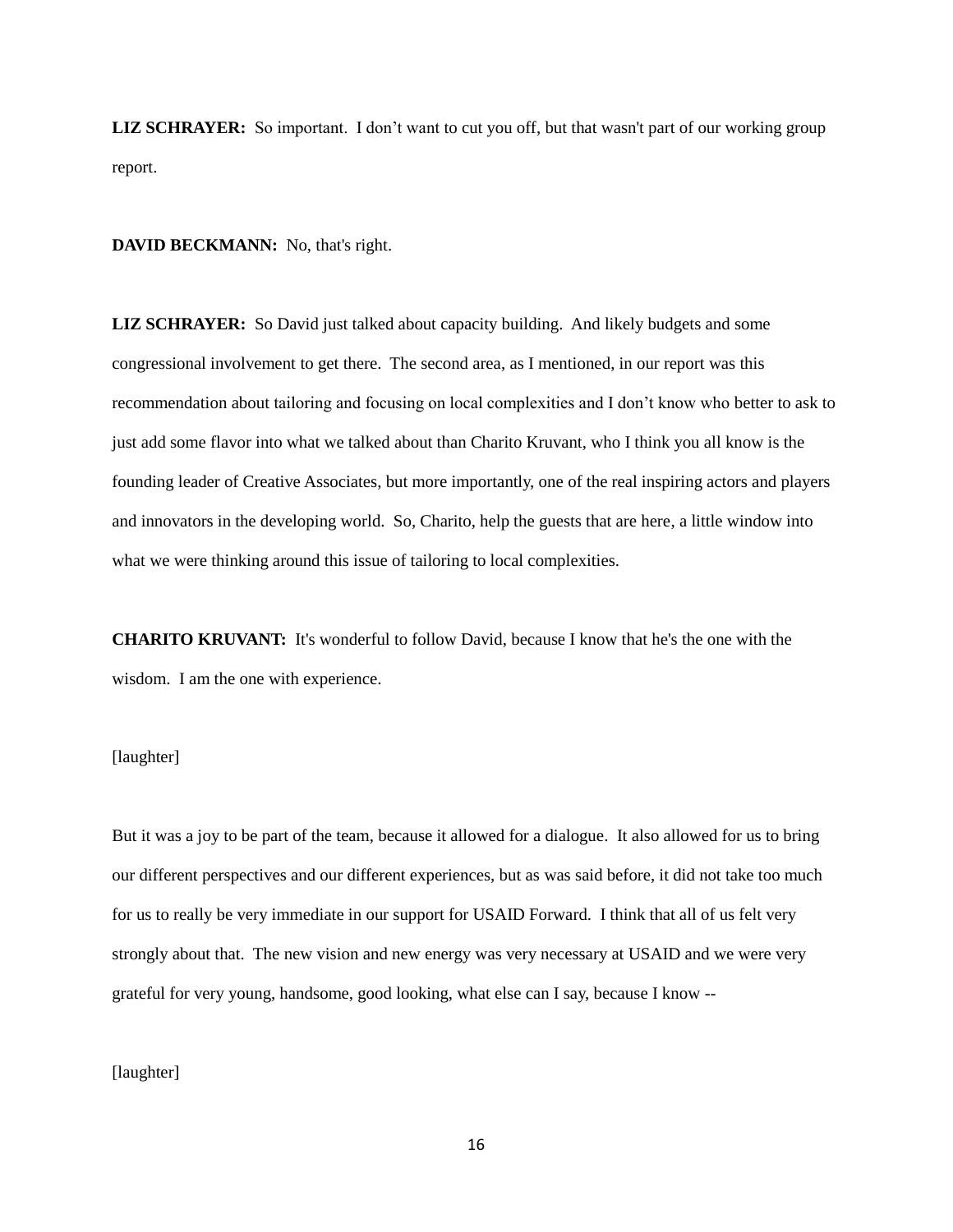Leadership came about.

[talking simultaneously]

[laughter]

### **CHARITO KRUVANT:** I'm not following the talking points right?

[laughter]

But it was necessary, the new energy theme about -- and it made all of us not only re-commit, but also because we understand that the future of development in one way or another is so much more than just us. But if you're not part of it, the future will not be with our imprint of our good deeds, so it was very special and so we have to thank Raj, but sometimes he [unintelligible] he was just terrific at making us re-commit. But when we looked at capacity, like myself at Creative Associates like many of you, we are implementers and so we do know the complexity of both trying to transfer something to very different settings.

There's no way that you can have -- try to Google -- you can't just Google the answer. There is no one way to do something. It requires total knowledge of the local capacity. It requires the trust of the community at the village level and from then on in partnership [unintelligible], but the division of -- the transformation required. But we have found ourselves, we try to recommend some -- maybe some too simple things, but the idea is that the staff in Washington [unintelligible] conditions, they need to be supported. They really need to be not only told of the new mission, but also be given the tools to how to go about, and they also need to be trusted. But in some instances at the division level there exist some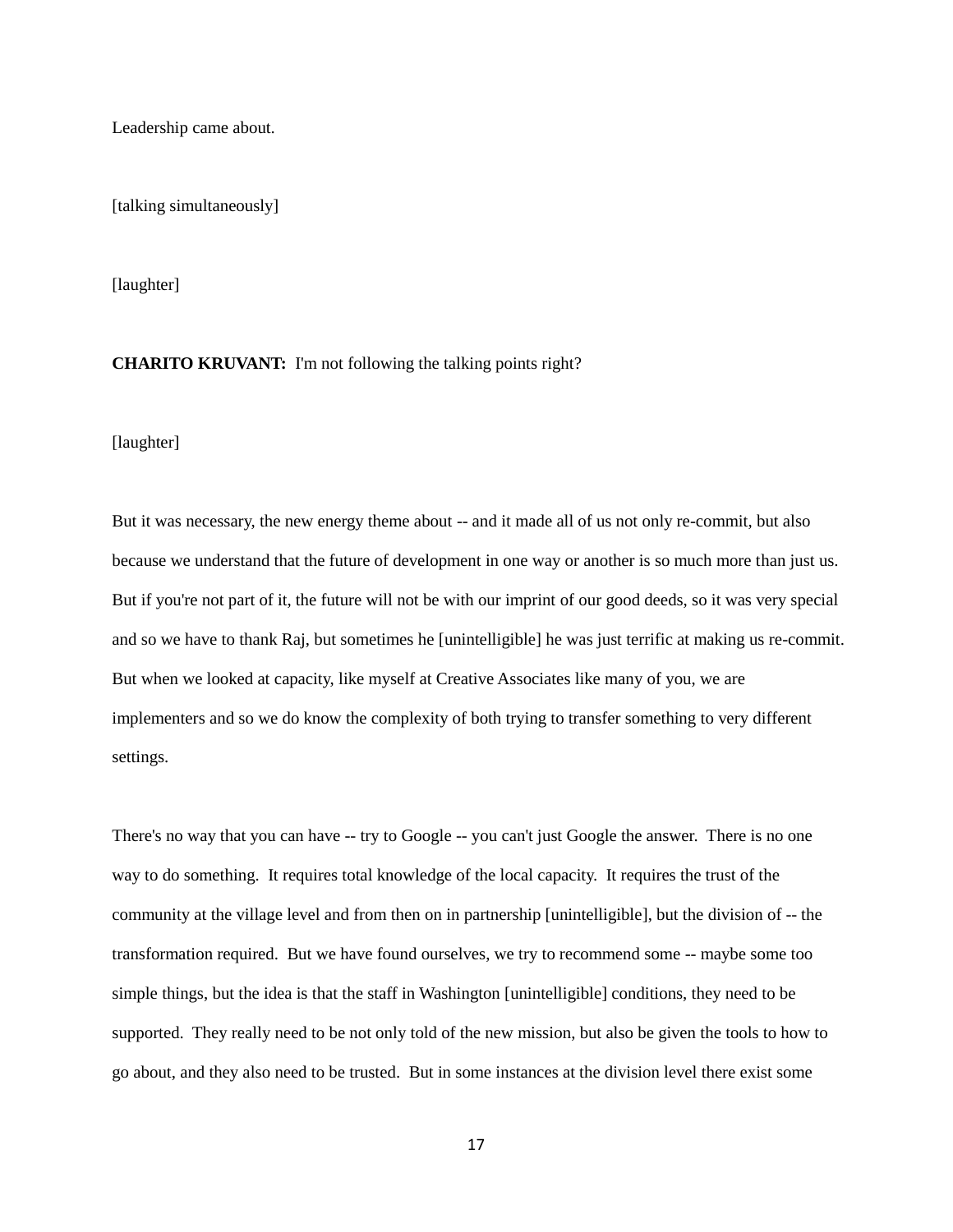needs for some of those in the more fitting for the needs. The other one that at least to me was very important, and that one also has to do with my age, I have the benefit of having been seasoned. So -- but it was so joyful because it's not just myself, the team expressed it. I have the ability to influence, but the urgency of change, it was wonderful and he provided that. And the documents bring that kind of commitment to change, but in the urgency of measuring the change, there's some instances they will not be pushing the locals to, and that might be worthwhile in some instances take the time to be shown that you did get working changes [unintelligible] and there's lessons learned involved from that and that we all have the opportunity for dialogue and also for being considerate of some adjustments. Sometimes in the urgency of just doing it fast and report, we might be missing some great opportunities or past experiences and past experience is [unintelligible] so really able to have that kind of wisdom with the [unintelligible] when they learn from experiences.

The other one that is critical and I think with -- in Washington you should not forget that while we are so eager to have partnerships all over the world, and we're so eager to really share experiences with everybody so the capacity of all increases. But this is taxpayer's money and it all has to be valued within the rules, and the law of the United States. And for that you might sometimes be -- I would be surprised sometimes you might have to take a little bit of a moment, rethink that what you want to do, but at least that you have not been having to describe what we did in ways that people might misunderstand, that it's not done with detail of the law. So that's -- that was -- hard to say it, but we owe it to ourselves to say. But in general, the capacity is something that all of us together, both the implementers and the local villagers together can do it because you define a [unintelligible] and you define a picture of a better world. So we're very thankful for that.

**LIZ SCHRAYER:** Thank you. The last point that you made is leading into the third of our recommendations, which was again about this issue of how we had some ideas of how you can even improve the collaboration with the partners and there is no better individual to speak to this than Sam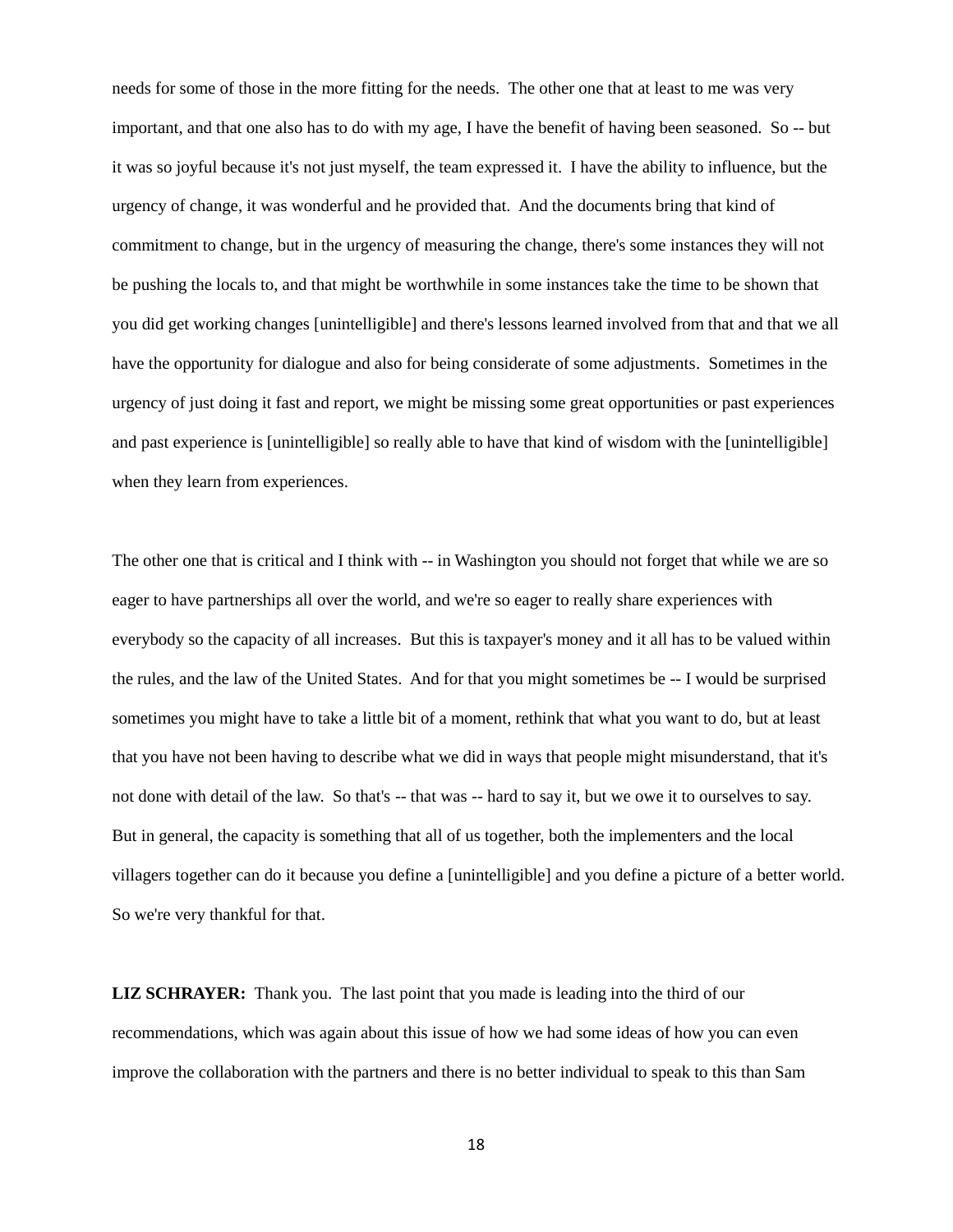Worthington, who I think everybody knows is the head of InterAction, a very, very important partner for us all, and Sam has been one of the great thought leaders in thinking through how do you create that real meaningful collaboration. Maybe you could share with everybody some of our thinking and recommendations for this report.

**SAM WORTHINGTON:** Thank you, thank you Liz, and thank you Raj for this. And I think the place to start with this is a little bit of humility, because when you start talking about giving advice on partnership, you always know that a partnership is multidimensional, involves multiple players, and the tricky thing about partners is that you are one of them. And I think this change that we've seen in the development ecosystem of multiple actors engaging and that ultimately development is local and about local partnerships and that local ownership is at the heart of this. I think Raj's mantra right up front is lead with partnership. It's within that that we're sort of exploring the how can we better lead with partnerships and leverage knowledge, skills, resources that exist in this room, that exist around the world, and that recognize that is that ability to capture the knowledge, skills, and resources that will ultimately determine our success.

And this is true of both local partners and the U.S. partners. And we have this long list from private contractors, multilateral organizations, development contractors, NGOs, professional business associations, philanthropic organizations, faith-based organizations. The development space is now occupied and shaped by a tremendous diversity of actors from the broad private sector to the ability of someone with a dream in a country that is engaged in development to have that dream become part of the reality down to the individual. There's this concept of partnership that we're trying to bring out there.

The first point is a basic one. The U.S. government and AID has an enormous capacity to convene. Its ability, particularly at the mission level, to ask a question who should be around the table? Let's have a diversity of actors around the table, international, local, government, civil society, business,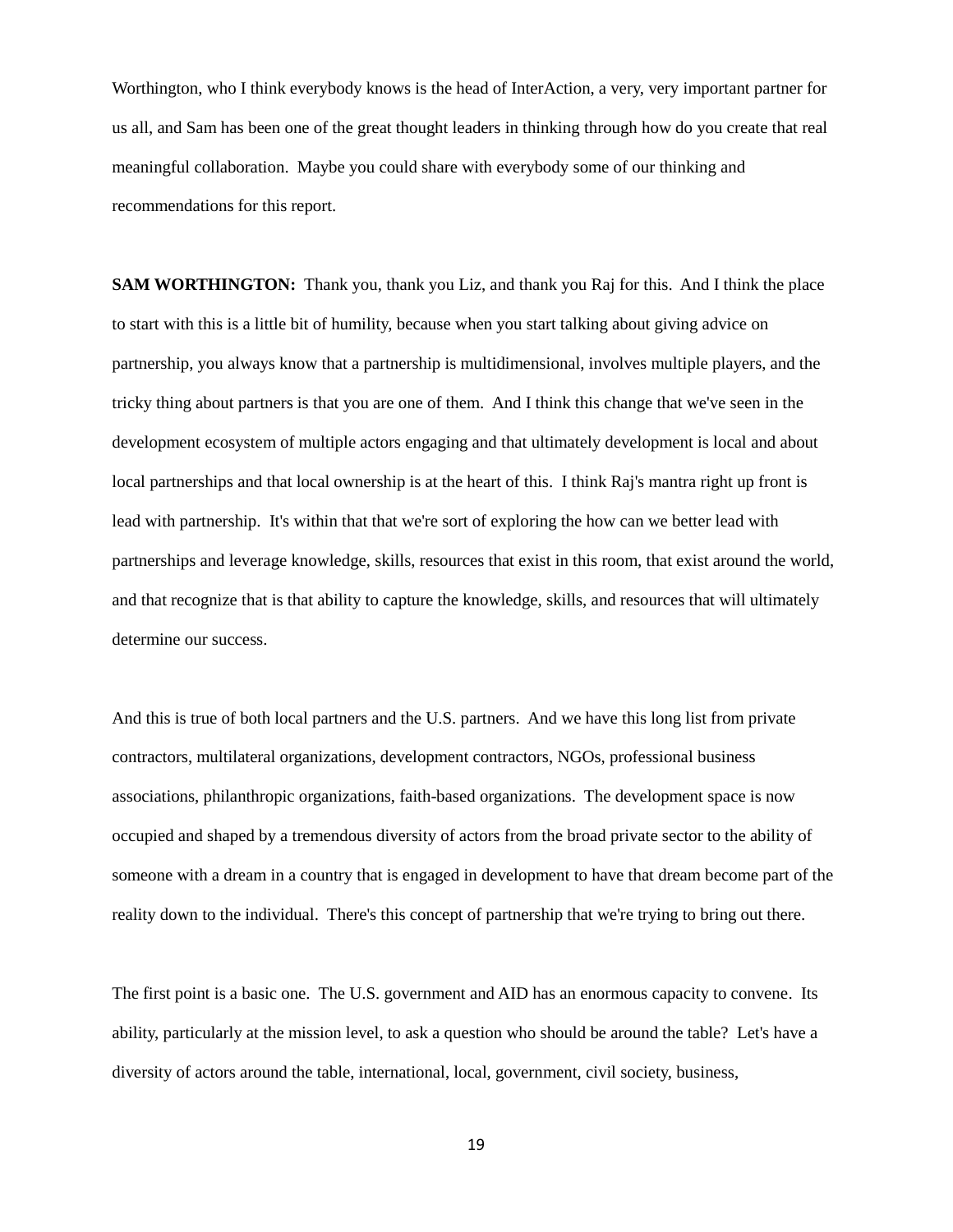entrepreneurial that should be there, and to help missions have some guidance of well how do you best convene and when to convene?

The second point, and this goes to the complexity of at least from a civil society perspective of approaches to development, but we're looking at country ownership, but also a whole of society ownership of the development process. So how do we -- and I think AID has done some very good work on its papers on inclusion of others, how do we, in essence, as much as possible make these partnerships equal partnerships? And I think this applies as much to, you know, we could say this of AID. I could certainly say it to our own community as is, but the ability of creating equal partnerships and helping AID, particularly with security concerns and the ability of AID staff at times to get out of the mission to be that bridge and support partners.

And then the third point goes to this idea that the resources of partnership are for AID not just in your hands. Those resources are throughout this room. They're local. They are tapping individual organizations for mentoring, for the monitoring, for evaluation, for capacity development, but ultimately tapping the capacity of each partner in this development enterprise to be part of the creation of the program and the solution. And that is a difficult evolution for a government to do. It is a difficult evolution for an NGO community to do, but you only get, I believe, and I think the community probably believes, to this level of local ownership and capacity if you put this sort of heart of effectiveness into what is the partnership of development.

**LIZ SCHRAYER:** Great. Thank you, Sam, and I think it leads very nicely into the last of our recommendations, which is really some ideas about how to better integrate long-term outcomes with short-term strategies and who again better to respond than Helene Gayle, who is the president and leader of CARE. This trip to Africa was sponsored by CARE and I couldn't be more proud to have seen the incredible work, Helene, you and your colleagues are doing to really change people's lives. So, Helene, if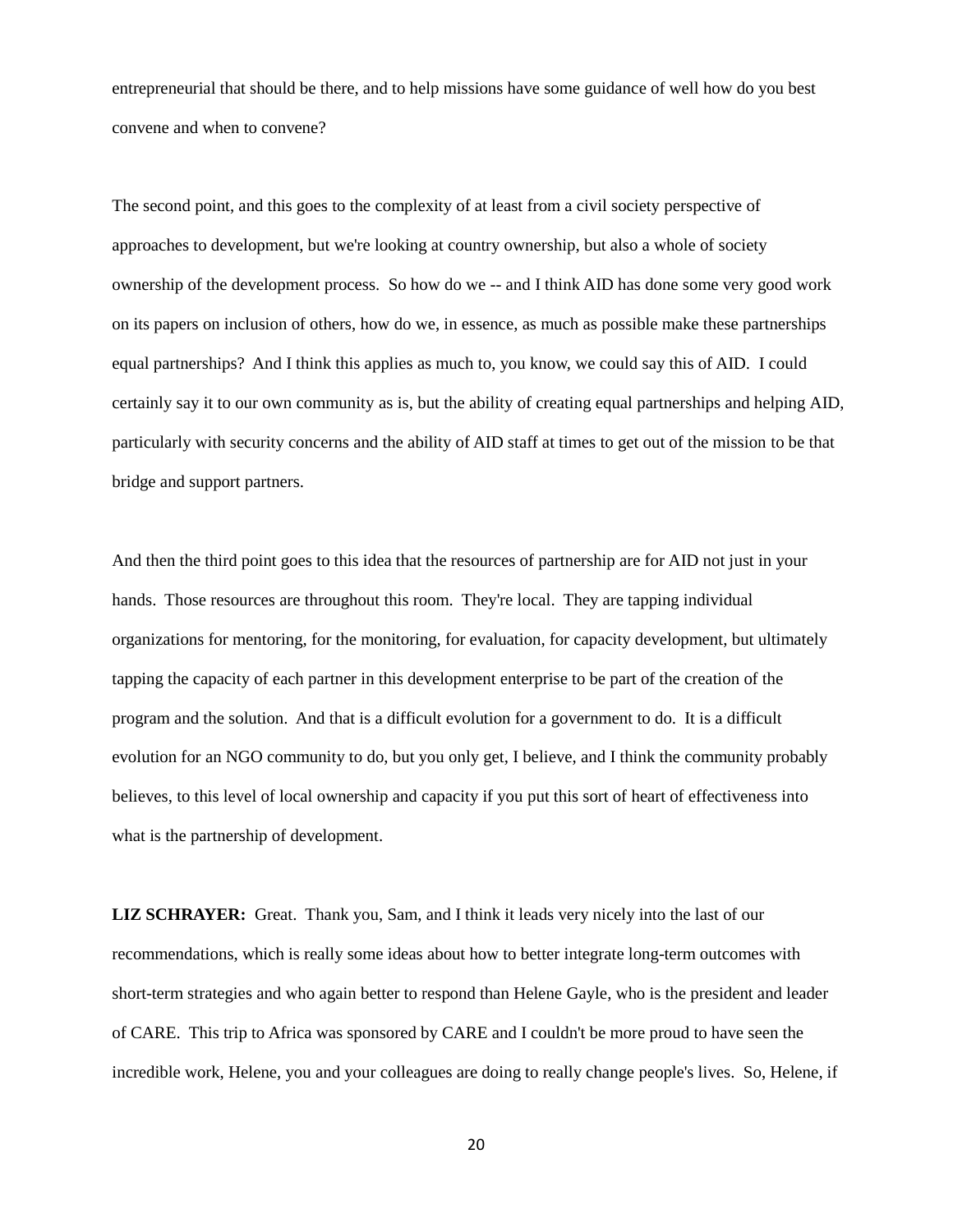you could share some of our thinking that we had around the tension between short-term needs and longterm outcomes.

**HELENE GAYLE:** Yeah, thanks. And it's hard being the last in this, so many of the topics that people mentioned, kind of weave throughout it, but let me try to talk about this one specifically. At first, you know, as you said, clearly there is this tension. You know, I think all of us in this room buy into having local capacity, really looking into country ownership, all of those are the right way and that's how we're all going to work ourselves out of business, but that that's a long-term goal.

But I think if we look at that and, you know, we also know the tension between an agency that is often forced to look at things in the short run because of how money got appropriated, how people, you know, are looking only at, you know, what happened on a year-to-year basis, and the real challenge with that. But I think if we think about how we do it in, you know, in a variety of different ways, how we do it with development in general, we understand that the, you know, making a difference in the lives of poor people is a long-term endeavor, but we look at what are the inputs that go into it all along the way and recognize that if we have kind of a theory of change, if you will, about what will make a difference, in this case our theory of change is that by building local capacity you ultimately have a greater impact on local development. And we look as much at what are the short-term inputs into that and measure ourselves somewhat based on that. And so I think, you know, if we look at it more in that way, so what is it -- you know, we've got the targets and, you know, the targets in and of themselves are not end point 30 percent, nice number, good, you know, kind of in the right ballpark, but the target is only, you know, a step along the way.

You know, again, the real -- what we really want to achieve is having that stronger local ownership. But I think being able to set targets, look at what are the criteria. How are we looking at when is it right to focus on a local organization versus a long-term partner that may be a global organization? Are we doing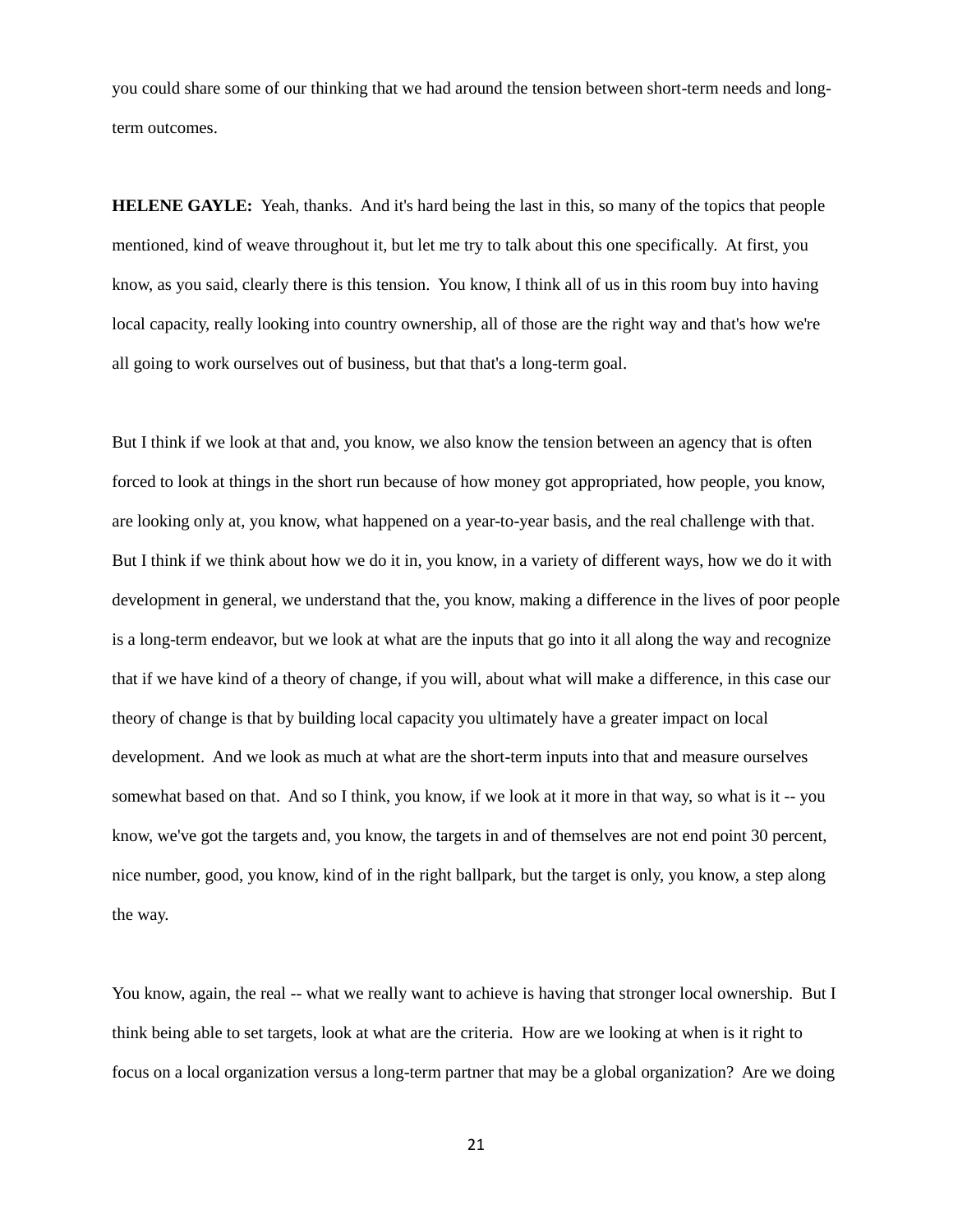as much as we should be about making those distinctions between not just the right number, but the right roles, and looking at those appropriately and thinking about those as part of your outcome measures.

You know, I think if we look at, again, more what are we putting into this and do we have it right so that every -- moving forward in this way we're measuring those different inputs that will get us there, then I think, you know, we can have this -- make this tradeoff between short-term and long-term, and really have, you know, I think ultimately a real success in that.

You know, I think about my own previous experience when I was with the Centers for Disease Control working on HIV and AIDS, and when HIV in the minority, particularly the African-American and Hispanic communities was becoming much more of a crisis, CDC went from what it traditionally does, which is to fund state and local health departments to funding directly community-based organizations. And there's a whole history there that I think AID could learn from because I think it really did show how you can transfer that ownership, but at the same time still keep in place the providers of technical assistance, capacity development, who have a very different role, but it really did make for a very different new dynamic and, you know, 10 years later it's real clear that having funded directly organizations whose capacity was built as a result of that had a huge impact on greater ownership at those communities of the epidemic and really, you know, a lot more change. So I think there are a lot of experiences like that that we can build on, but it does mean, you know, looking at what are the inputs believing that you've got the right long-term goals and working all along the way to keep measuring those.

**LIZ SCHRAYER:** Terrific. I should have acknowledged and I apologize, Don, that I didn't, but we are very delighted to have our deputy administrator, Don Steinberg, here with us as well, and what I'd like to do, we want to take your questions, but we'd love to hear from Administrator Shah, Deputy Administrator Steinberg, to ask the two of you to comment on reactions to this report and looking ahead, where are you going forward? Again, I know next week the report comes out, but shed a little light on your own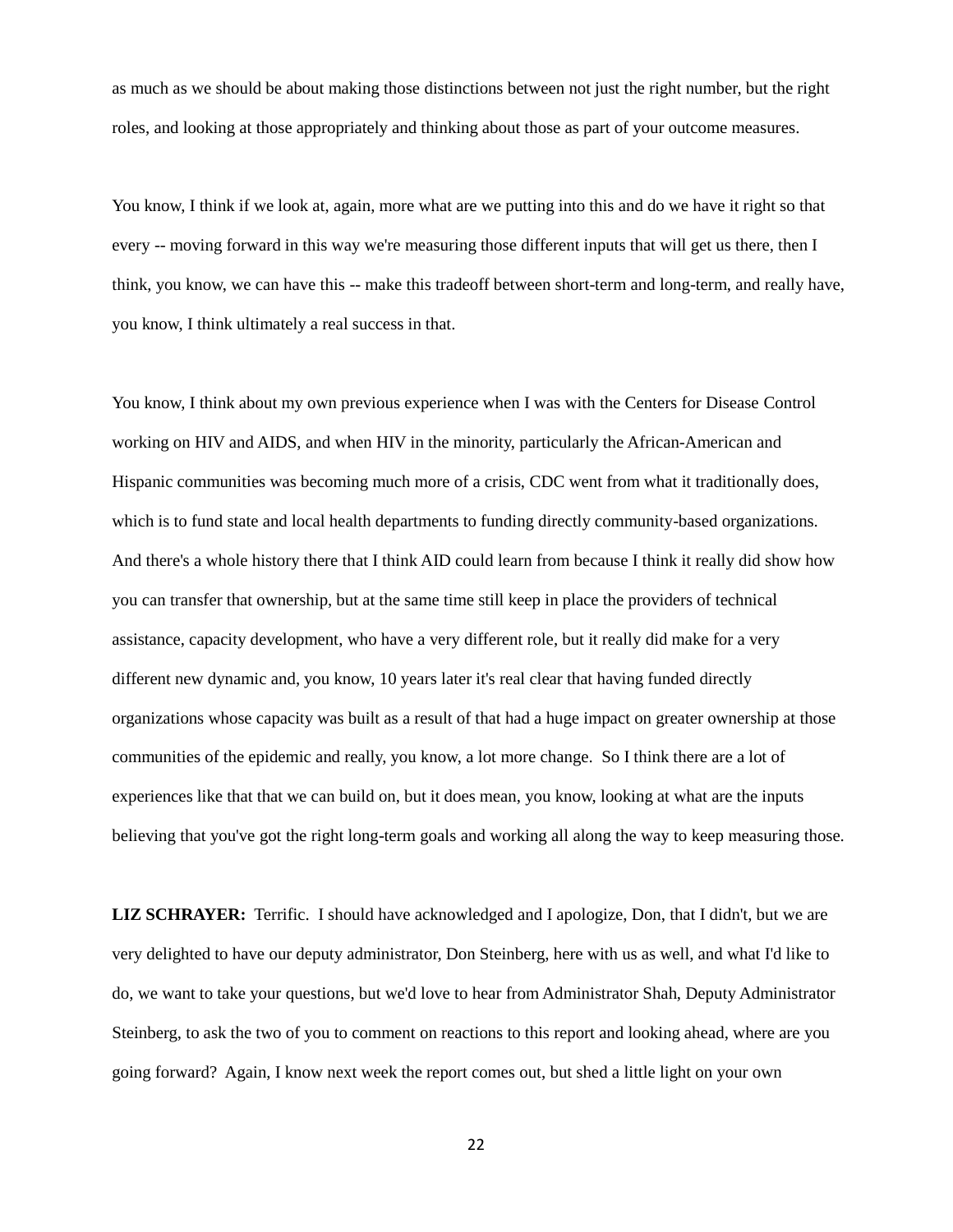reactions to what was just provided.

#### **DR. SHAH:** Do you want to start?

**DONALD STEINBERG:** Sure. What's really exciting about this is that we start from exactly the same place, and this is not just the question of, as Helene was saying, the theory of change, but it reflects the reality of development today. It reflects the fact that USAID's resources are not the drivers right now, that we do indeed have to use our resources to leverage and convening authority and partnerships and reducing risks for others, taking risks ourselves. It also recognizes that this isn't a choice, because the countries and the people of the countries themselves are demanding it. They are insisting upon ownership over their own development drives. They're no longer going to accept policies and programs exclusively made in Washington or London or Brussels, and they've expressed that at Accra, at Paris, most recently at Busan.

Third, it reflects the fact that development is more today than 6 and 8 and 10 percent growth rates. It is about inclusivity. It is about addressing human security questions. It's about drawing on women and people with disabilities, young people, and the LGBT community as planners and implementers and full contributors to the development drive. So that's what's for me particularly exciting about the report. But also what's exciting is that it's consistent with a phrase that I put in every single one of my speeches, which is that no single organization has a monopoly on financial resources, on good ideas, on ground truth, or moral authority. We're all destined to work together.

In terms of the specific recommendations, they're all spot on, and in particular, this idea of reaching out to the community here for good ideas. We've already had, last June, a capacity building seminar. We had an experience summit on country strengthening systems in November, but we need to be better in that space.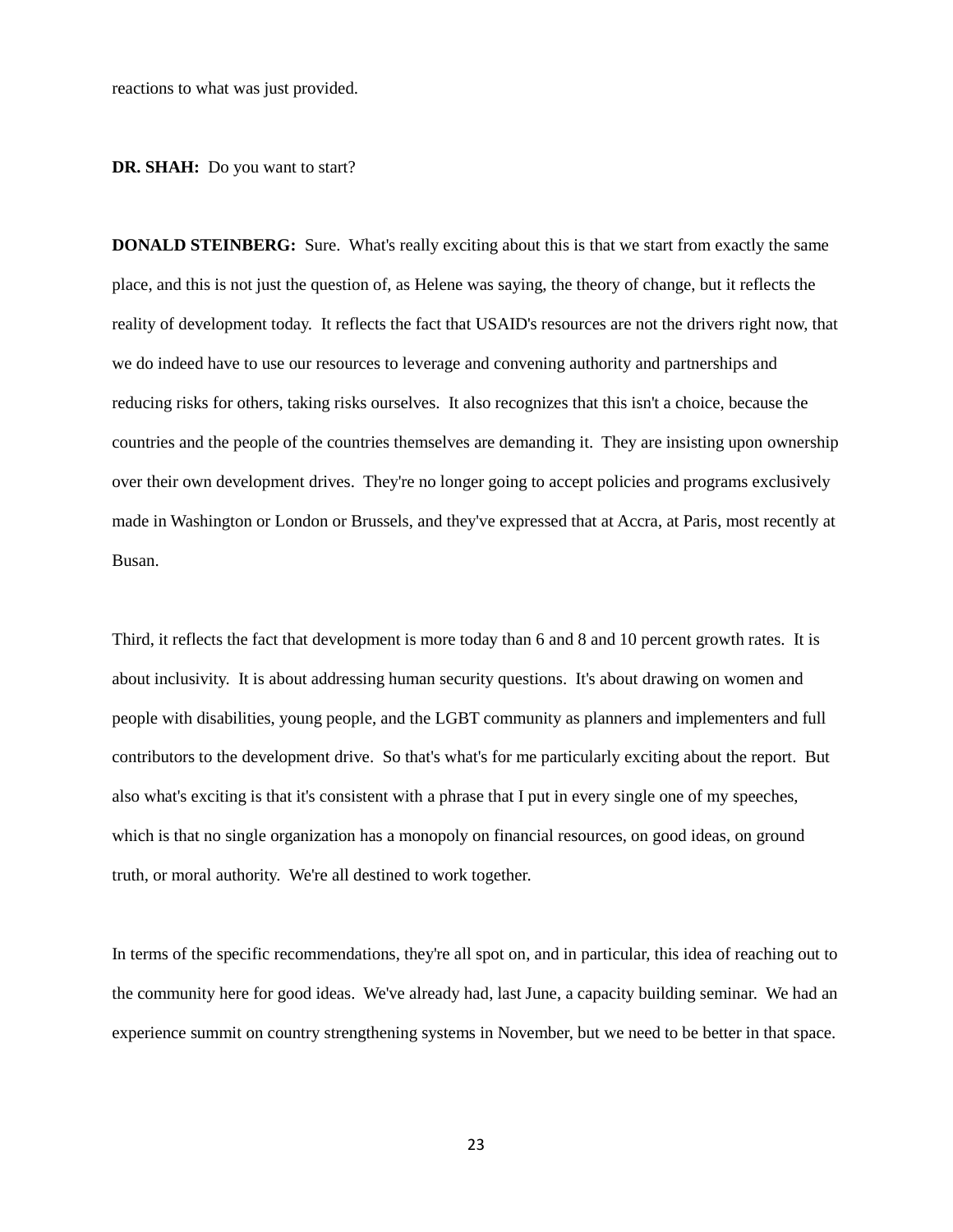Secondly, we need -- as we look at the risks that are out there, we need to use the felicitously accurate acronymphomaniac phrase -- PFMRAF

# [laughter]

-- more effectively to use the public financial assessment framework, and we need to adapt that using the expertise that you have. We need guidance. And we are in the process of putting out policy and program guidance. We need metrics and indeed if all of the rest of our metrics measure outcomes, as opposed to inputs or outputs, we need to do the same thing with ourselves, and perhaps most significantly we need to be the catalyst to the international community for this. I'm about to go off to Indonesia for the Global Partnership on Effective Development Cooperation's steering committee and these principles are the ones that we're going to apply.

One last point in terms of us listening to you, you told us very clearly that implementation and procurement reform was not the phrase that was going to inspire the masses to rise up.

# [laughter]

And so I am delighted to be able to turn it over to our administrator to tell you what the new phrase is.

## [laughter]

**DR. SHAH:** I am not going to do that now other than to say we believe at the end of the day, to Don's point, the concept we're trying to reflect is a deep belief in local solutions and local people and local leaders. So I think the phrase you're thinking of is probably local solutions development.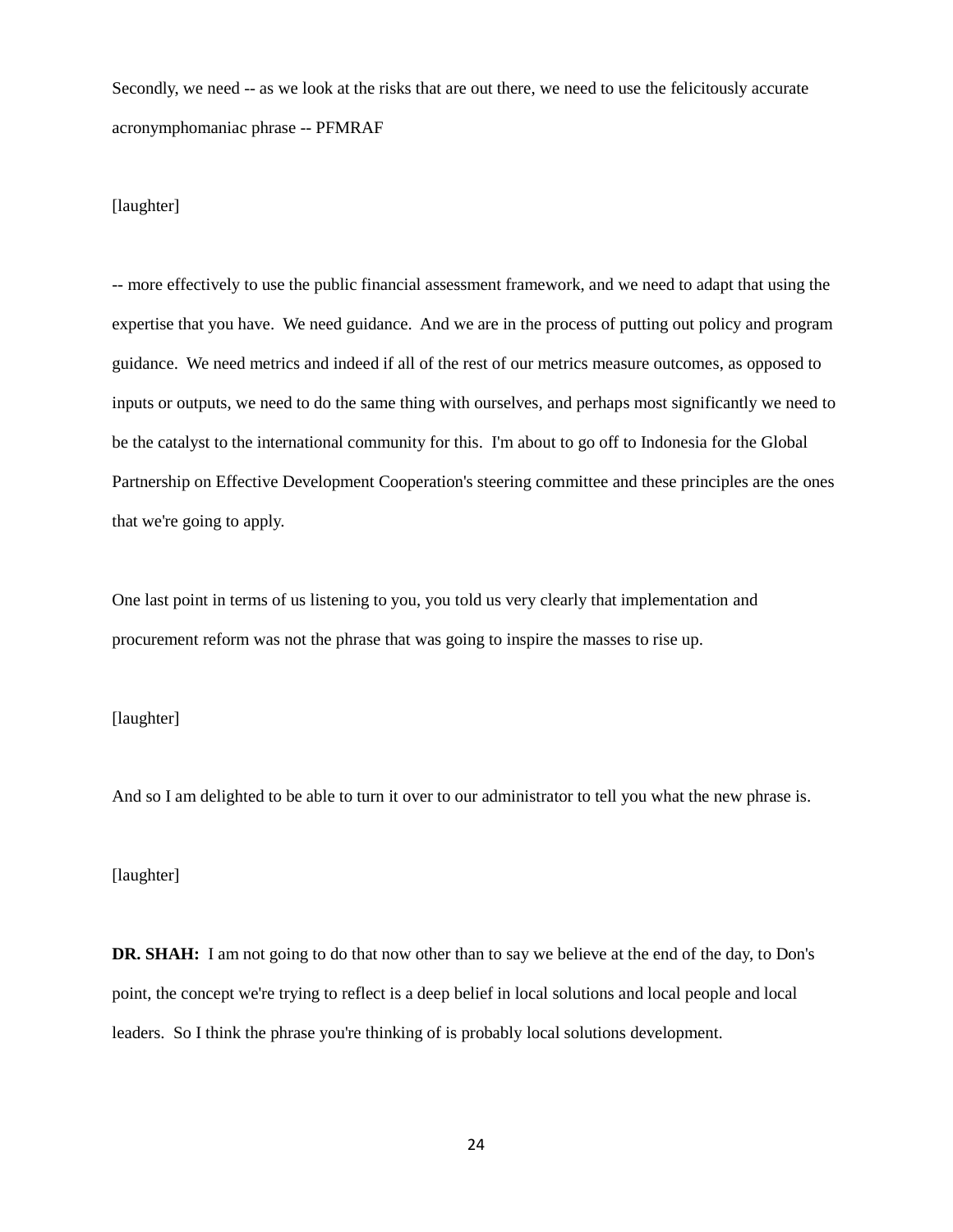**DONALD STEINBERG:** But we're leaving off the D. Local solutions.

**DR. SHAH:** Local solutions. Good. Okay, good. Good. Just local solutions.

#### **LIZ SCHRAYER:** We love it.

**DR. SHAH:** Perfect. Okay, great. But it's reflective of a reality that I think speaks to many of these points, that the capacity to do this is going to come from local partners. The capability to understand what complexity means in different settings is best understood by people who live in and come from those settings. And so good. So local solutions is what we'll go with going forward.

I do want to say a few things. One is just a thank you. I think we owe it to you to say thank you for the quality of recommendations and I've been -- the degree of consensus in your presentation maybe doesn't fully describe that there was a rich conversation here. Not all of this is easy. If it were it would be less interesting.

**LIZ SCHRAYER:** We had a lot of conference calls.

**DR. SHAH:** Yes. So thank you.

**LIZ SCHRAYER:** A lot of questions.

**DR. SHAH:** I also want to highlight Helene's example, because at the end of the day I think that's a very powerful example from CDC's efforts to fight HIV/AIDS in this country. And the reality is if we're trying to build movements that end hunger through investment in agriculture and creative ways to improve nutrition, or if we're trying to eliminate preventable child death or trying to ensure more girls go to school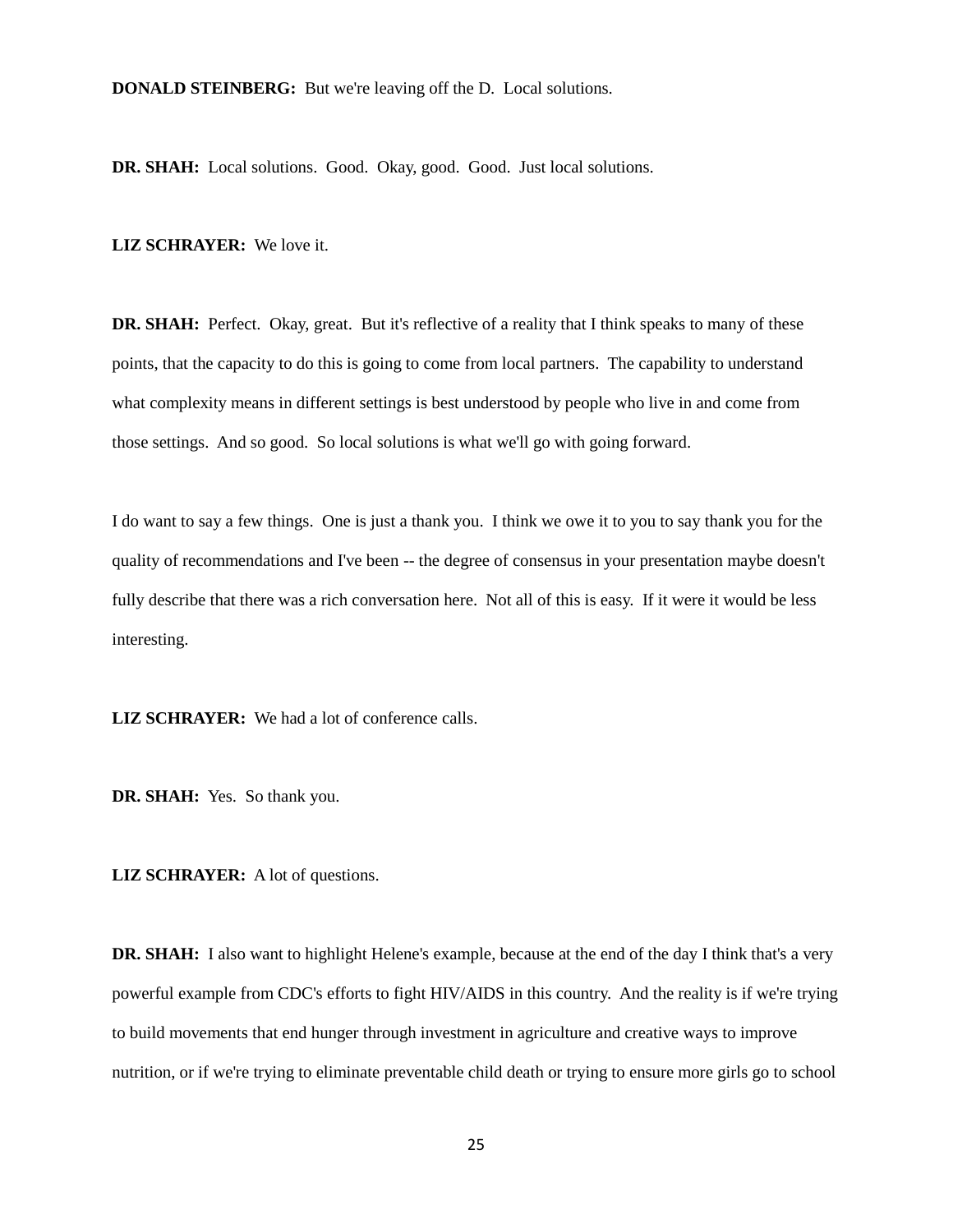and have that opportunity, I think in each of those examples it's a very strong correlation between that and what happened as you described it. And ultimately our goal is exactly that. It's to build the kind of local ownership that persists long after we're gone with our resources. I mean, the reality of our project work is, whether it's a three-year project or a five-year project, these are longer-term challenges and they deserve to be led by strong local leaders leading strong local institutions with strong support from these wonderful global partners that can bring innovation and technology and capability to the task.

So with all that said I think I'll just run through some of these recommendations. And I think the piece on aid capacity building is very much appreciated. The reality is for us to build our own capacity to do this we have to do two things. One is continue on a path of reinvestment in our staff resources. We've hired 1,100 people over the last three years. As a percentage that's probably larger than nearly every other federal agency during that time period. But it does highlight David's maybe off-message point that budgets right now matter a great deal, and so I will refer you to David's comments on that.

Second, you know, we've had to reposition our staff, particularly to Africa to be able to do this, and that means drawing down in some other regions of the world. And those are just tough tradeoffs that we know we have to make and I would ask our partner community to support in any way that you can, because, you know, as a development agency working to end extreme poverty, our footprint doesn't always reflect where that extreme poverty is, and so those are tough tradeoffs and they're politically even more difficult to make, but we seek your support in repositioning staff from wealthier and middle income countries to less wealthy countries.

We've had a challenge and opportunity to continue to build that contracting staff, so I would again ask, and for those of you that represent USAID here in the group, the more we can do to celebrate our contracts offices and our OAA team, this is a little bit inside baseball, but you know, these are the folks that are helping us live up to the vision here, and sometimes they're not the ones that often get to go into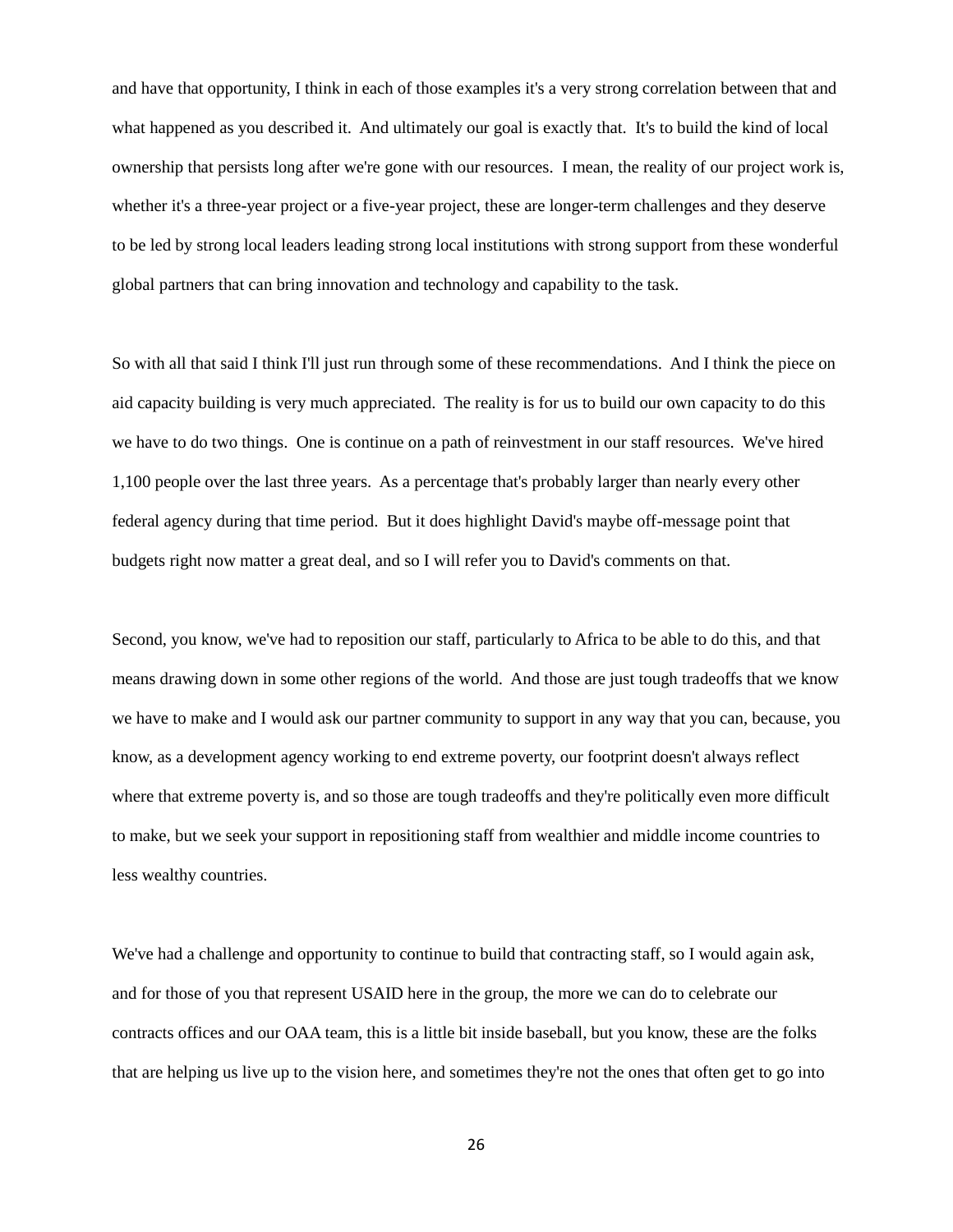the field and sit with the child who's alive because of our efforts and feel that direct reward. So the more we can do to just celebrate the efforts of OAA, to celebrate our contracts officers and to respect the challenging role that they're in, I think the better off we'll be as an institution.

On local complexity I appreciate those comments. I would refer to Don's points. We created these unfortunately named tools, but the one mechanism that is supposed to be clear and easy and more a light burden to use with local organizations we manage to call the FOG, but it's --

# [laughter]

No one is going to credit us with getting acronyms right, but it's the Fixed Obligation Grant award and it's designed to respond based on results and not require the same kind of process engagement, and I'd like to ask our team to look at, you know, can we expand the use of that tool, even with our more traditional partners to reduce some of the reporting requirements on, you know, every aspect of process and to really focus on streamlining and results.

**HELENE GAYLE:** The FOG is a really bad acronym.

**RAJIV SHAH:** FOG is a bad acronym. Maybe we could rename that, too. Yeah, yeah. The other good one is literally called PFMRAF.

# [laughter]

It's -- and I -- when I first saw this I thought oh my goodness this is so bureaucratic in terms of such a detailed assessment of can an energy ministry, agriculture ministry, health ministry receive our funds. And what I've come to learn after having to, thanks to the partnership with Congress, read many of these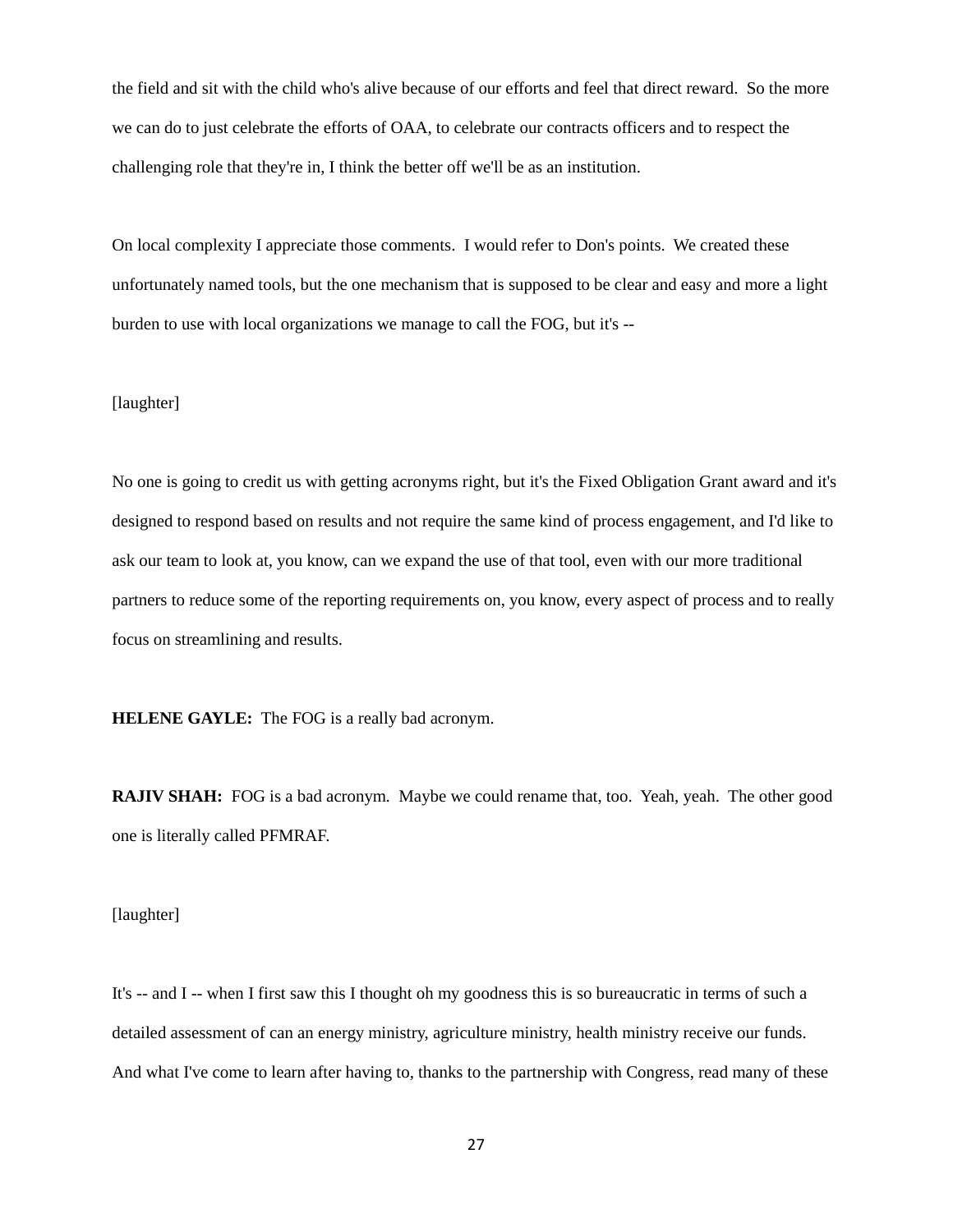myself. What I've learned from going through boxes of information is that these are very detailed and these actually highlight specific individuals that might be a corruption risk or they highlight a particular part of a process that undermines transparency for our government. And what we have found is our government partners are so eager to work directly with us that they're willing to take these assessments and make changes in order to qualify for direct partnership. And ultimately I realized that this isn't bureaucratic, this is the discipline of helping to build great institutions. And so what we found is that in many cases we do the assessments and we're not able to move forward. In many cases we do the assessments and folks make changes and we are, but I expect in next week's report you'll see some real progress in our performance and then I expect since the -- since doing these projects takes nine months at a time, you will see even more progress in subsequent years. So I respect the need to follow the law certainly, and I think these tools, as unfortunately named as they are, help us do that.

On collaboration with partners I think we owe it to this board to come back with how we want to respond to these excellent recommendations. I mean, there ought to be a way to have a structured use of convening at the mission level and at the -- and at Washington level. I would suggest to folks from our legal team here, I see -- I thought I saw John and some others, you know, we've got to figure out ways to allow for that kind of collaborative discussion in a way that does not violate procurement sensitivity. It's just a challenge in federal procurement that we've got to somehow create safe space for creative collaboration with partners prior to getting into the mode of this is now a federal procurement discussion, which is governed very, very carefully and appropriately. So, I'll make sure we come back on that, but once we do that ought to create some options for how we can respond and we owe you a real response on that.

And Helene on this short-term/long-term piece, I very much value your assessment that, you know, that having a target or at least getting in the practice of collecting data and information and reporting on it allows us to assess performance and allows us to set an aspiration that's not 100 percent, because that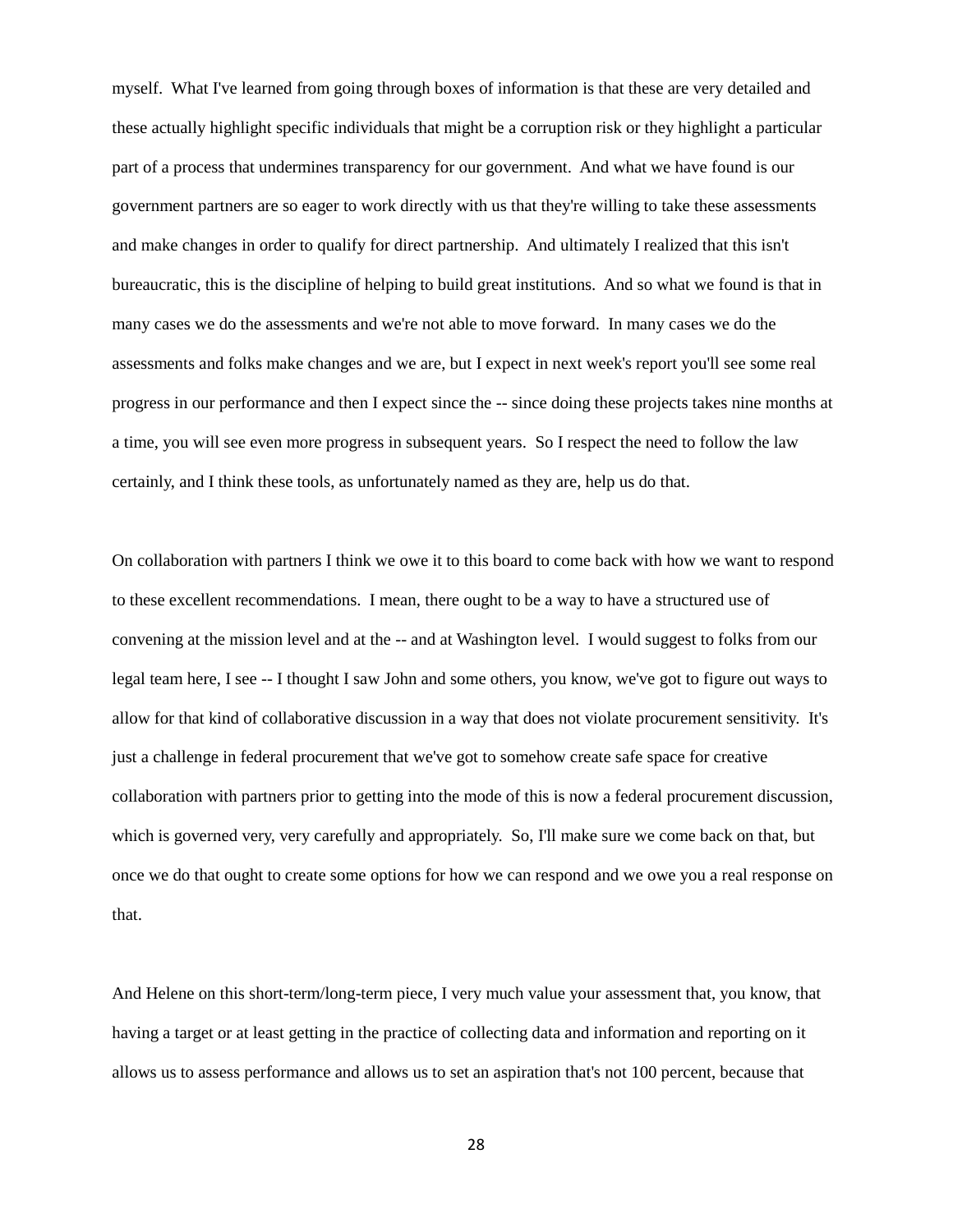would not be responsible, but is in fact a big step towards the -- living with our resources and our actions up to the basic concept that we believe in local solutions and we believe in local leaders. So we're going to keep moving forward with that spirit and we appreciate the board's support.

**LIZ SCHRAYER:** Well, thank you, Don and Raj. I think we're going to have a working committee on acronyms is the next --

# [laughter]

I think Jack Leslie knows all about communications. We welcome your input, your questions, your ideas. There are staff with microphones, I believe, so just raise your hand. We've got about 10 minutes to, I think in this session, to hear your thoughts, or comments, or questions. Gentleman right here. Hold on one sec we'll get you a --

**JOHN COONROD:** Thank you.

**LIZ SCHRAYER:** Could you introduce yourself?

**JOHN COONROD:** I'm John Coonrod with the Hunger Project and your last comments, Raj, I really appreciate. A lot of NGOs and others in this room have devoted decades to figuring out how to do those discussions and consultative processes, and there are -- we're all on your team for that if there's any way that we can contribute. I love the list that was in your report of all the different reports on those processes, and building that machinery within civil society in the countries where USAID works is in itself -- would be a huge step towards that creating democratically inclusive locally run consultative processes that then can invite USAID to participate. Investing in that would be a brilliant investment, and I know a lot of our organizations, InterActions has invested in that, so -- and some of the Rome agencies are also investing in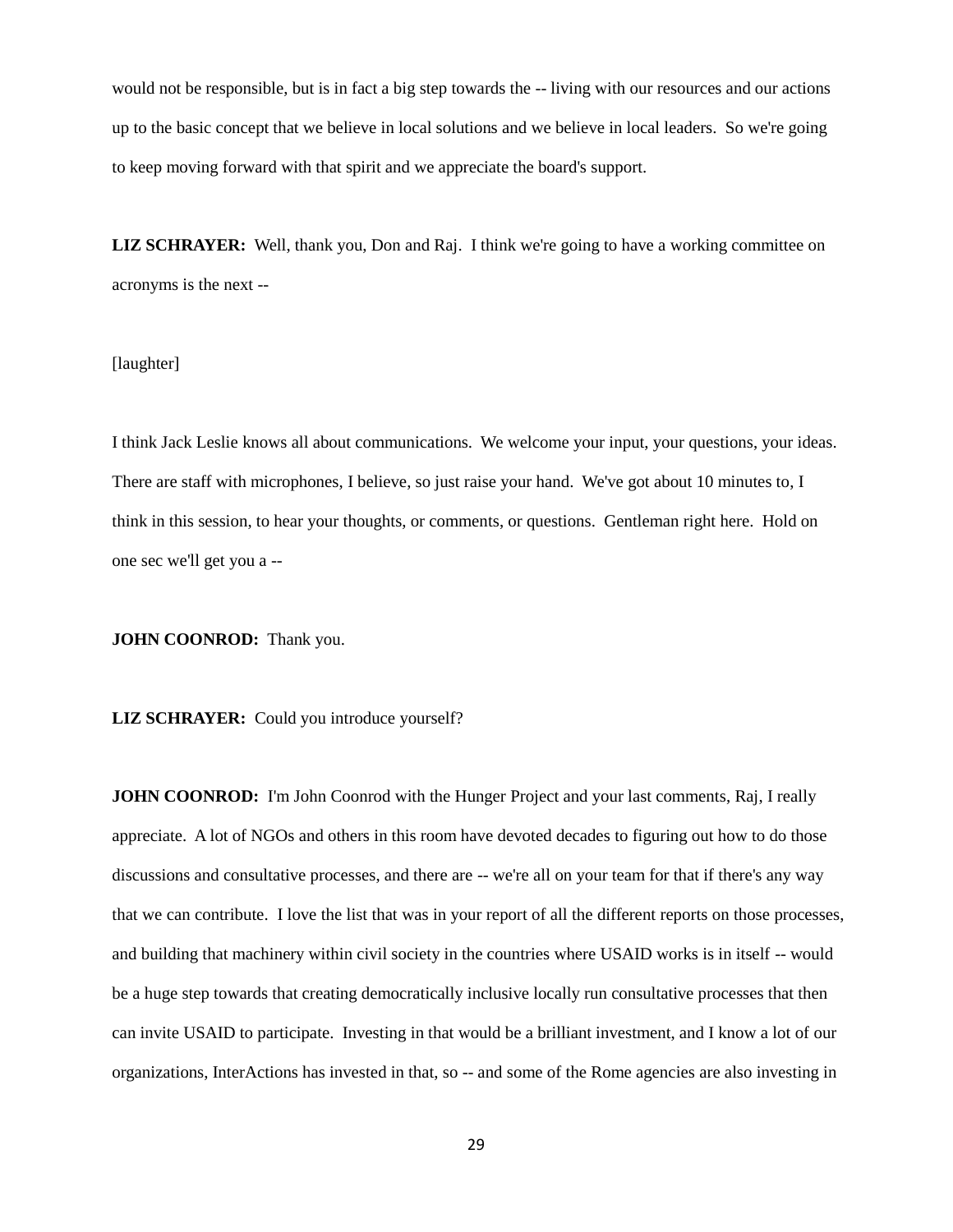that. So it doesn't all have to fall on the mission director to pick up the phone and call everyone. That capacity can be built to provide those conversations. So thank you for that and any way that we can support you in that we want to.

**LIZ SCHRAYER:** Okay, thank you. Other thoughts, comments, questions?

**MIRZA JAHANI:** Liz, this is Mirza Jahani from the Aga Khan Foundation. First a great thanks to USAID for entering into a partnership which had wedded the local partnership in Afghanistan for the \$16 million that we just signed and I am very grateful for that. I mean, before we achieved that I must say that I was thinking this is all rhetorical about working locally or not, and you proved me wrong there so thank you very much for that. But as I read this paper and the question for the panel really is I don't see any idea about sustaining local capacity, sustaining local institutions, and I wondered if any of your panel would speak to that.

**LIZ SCHRAYER:** Well, we talked quite a bit about it. Maybe Sam you can touch upon that.

**SAM WORTHINGTON:** I think this goes to the point I made of development being about multiple actors. It's about the ability of civil society to relate to the private sector, of linking villages or capacity groups or institutions or local with a growing economy, but it's not just economic growth. You get to the whole process of inclusion. So how do you have growth that is inclusive? And it's that triangle that is ultimately the basis of sustainability and we are but facilitators of that process. So the tension between growth, linking to economics, jobs and so forth, which is one engine. The basis of consolidating societal frame from government and policies of government driving its own society and a civil society playing a key role -- local civil society playing a key role in terms of inclusion, and there are all sorts of variants of that, but I think that is the basis, which we did not address [unintelligible].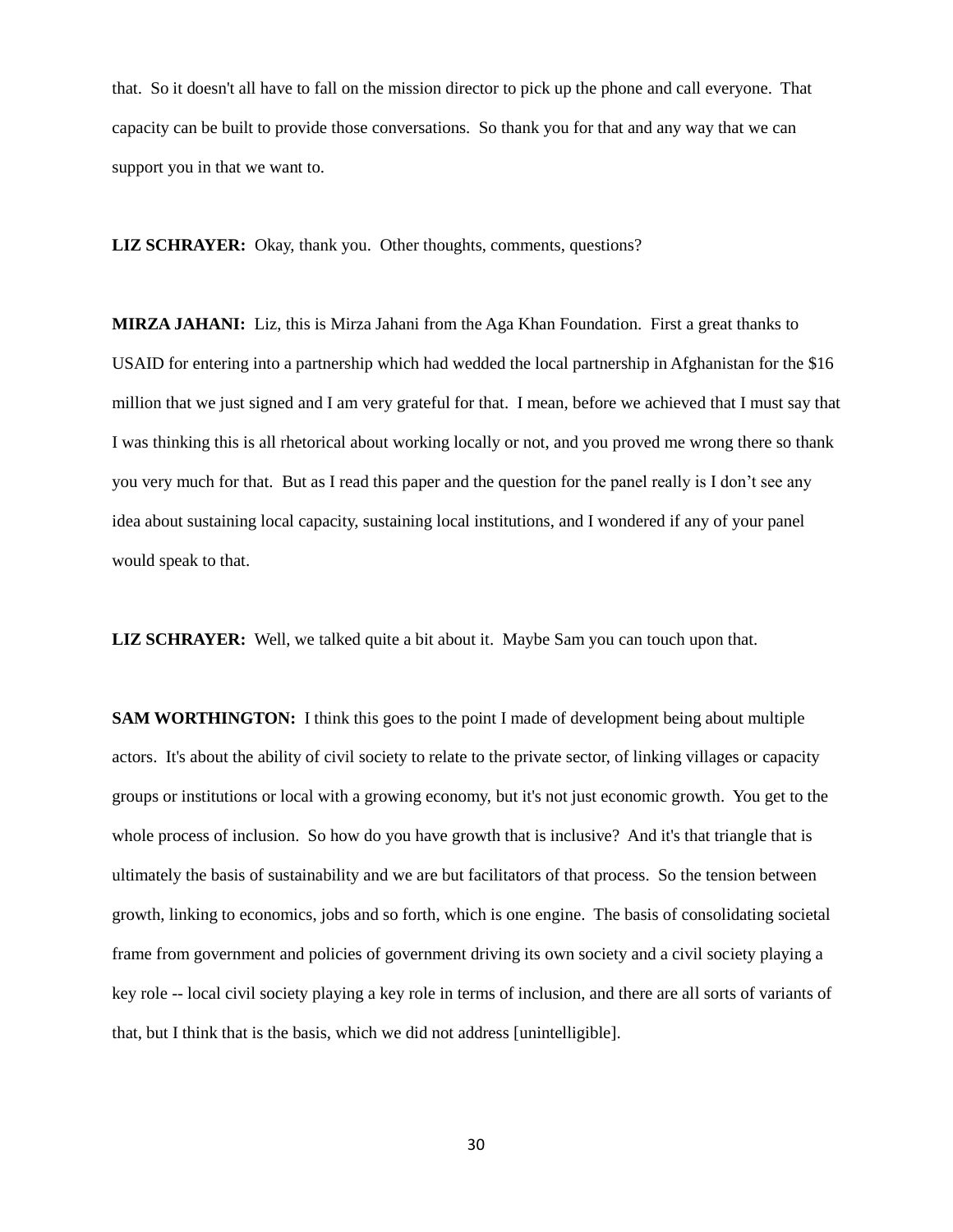**HELENE GAYLE:** I was just going to say it builds on something that Raj had said in one of his comments, too, is that, you know, in many ways what we're doing by doing more local capacity building is building a movement, and I think that's what makes it self-sustaining. So it's not whether or not, you know, an organization is going to continue to have a grant to do a water project, but it is are we building within organizations and within the local fabric the need for access to water, which then means they will, in whatever way is necessary, sustain that access. So I think, you know, if we think of it less in the sense of does this mean that the organizations that are funded will continue to have funding versus are we truly building the capacity to create movement and momentum. Then I think we are building something that's sustainable.

**LIZ SCHRAYER:** The only thing I would add is that the last point, Helene, that you said, was kind of a given and maybe we didn't -- maybe we should've said it clearer, but it was such a given that this was about sustainability, but maybe we missed communicating that effectively, but we all started with that. Other -- yeah. And now Don's answering if somebody wants to bring a --

**DONALD STEINBERG:** Just to add another concern that we have in that regard, especially on sustainability vis-a-vis civil society. We are seeing closing space for civil society all around the world, even partnering with a variety of groups that try to push back on that, both by empowering the individual group, but also by coming up with innovative approaches to work through, you know, our food security programs to create honest cooperatives, which then play a different kind of role in their society. We're also leading in the post [unintelligible] period a working group of the international community that is trying to determine how best to push back on what's going on all around the world, and it is one of these incredible paradoxes at a time when communication is expanding, when transparency is occurring that we've seen in many cases authoritarian or even not authoritarian governments pushing back in this space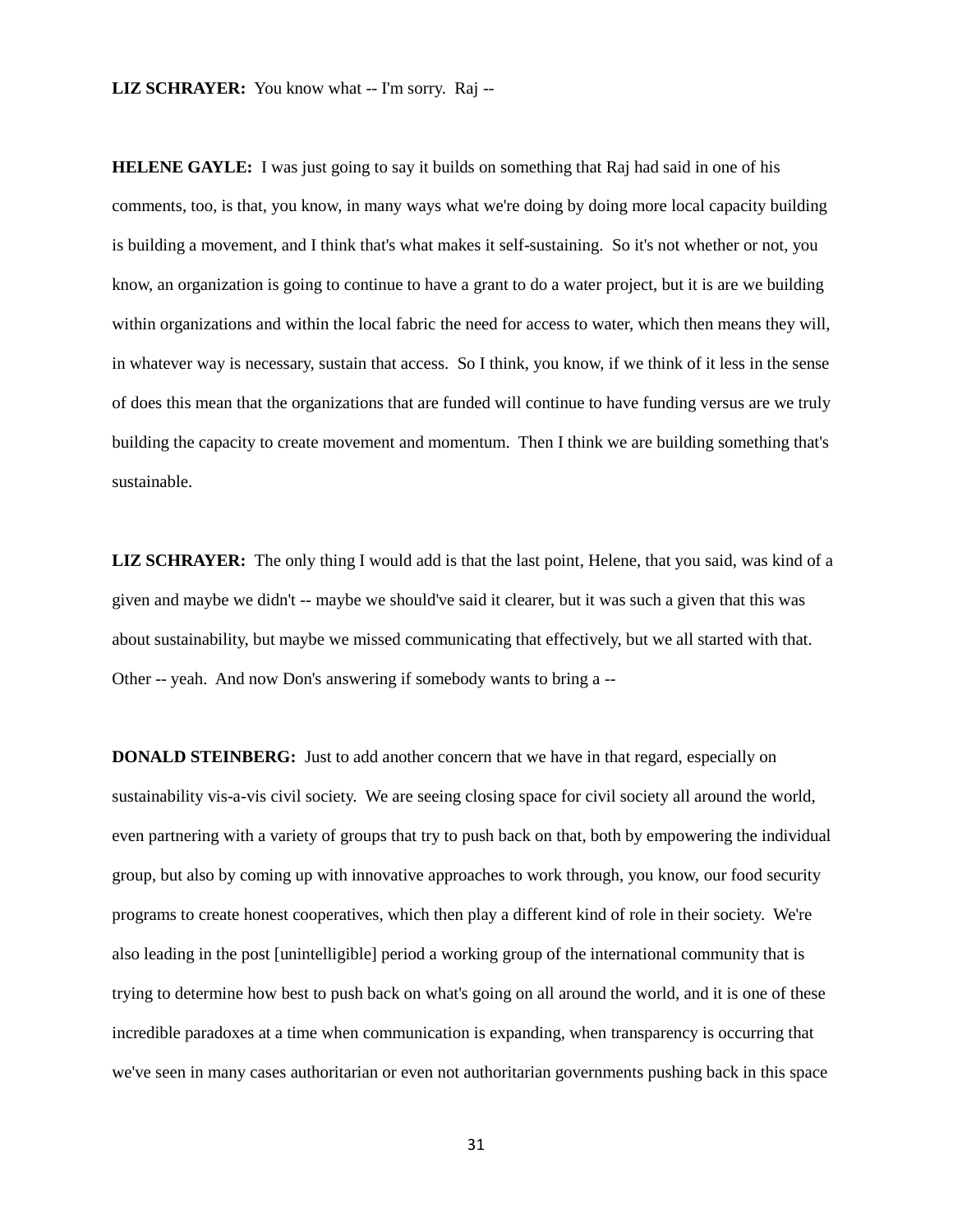and we're delighted to partner with them in that sense.

**LIZ SCHRAYER:** Great. Thanks, Don. There is a question.

**PAUL MILLER:** Thank you. Paul Miller, Catholic Relief Services, and thanks to all on the panel, for the leadership of Administrator Shah and Don. Helene just talked about social movements and I was briefing a bunch of Catholic university professors going to Brazil, thinking about Brazil as a new donor. So other nations are also trying to fulfill their commitments as good and better donors, yet Dirk Dijkerman at the Experience Summit said that's one of the areas where maybe the donors have had more difficulty trying to complement each other's capacity building with local governments. So, the question, maybe to throw out another complexity, how's it going with the other donors? And I know Don's also going often, but -- and also this mythical piece called the interagency. The MCC has its own way of building capacity. How are these things being combined? What have we learned?

**DR. SHAH:** Well, let me try that briefly. I'd just say on the donors I start from just a point of skepticism perhaps, but I think a lot of what we call donor coordination in the past involved myself or folks representing agencies at a senior level sitting in Paris or London, you know, talking about donor coordination. And then, you know, being for it. And I was --

## [laughter]

But, you know, if you go to a couple of those meetings they're really, really, really dry. And so --

**DON STEINBERG:** Which is why he sends me.

[talking simultaneously]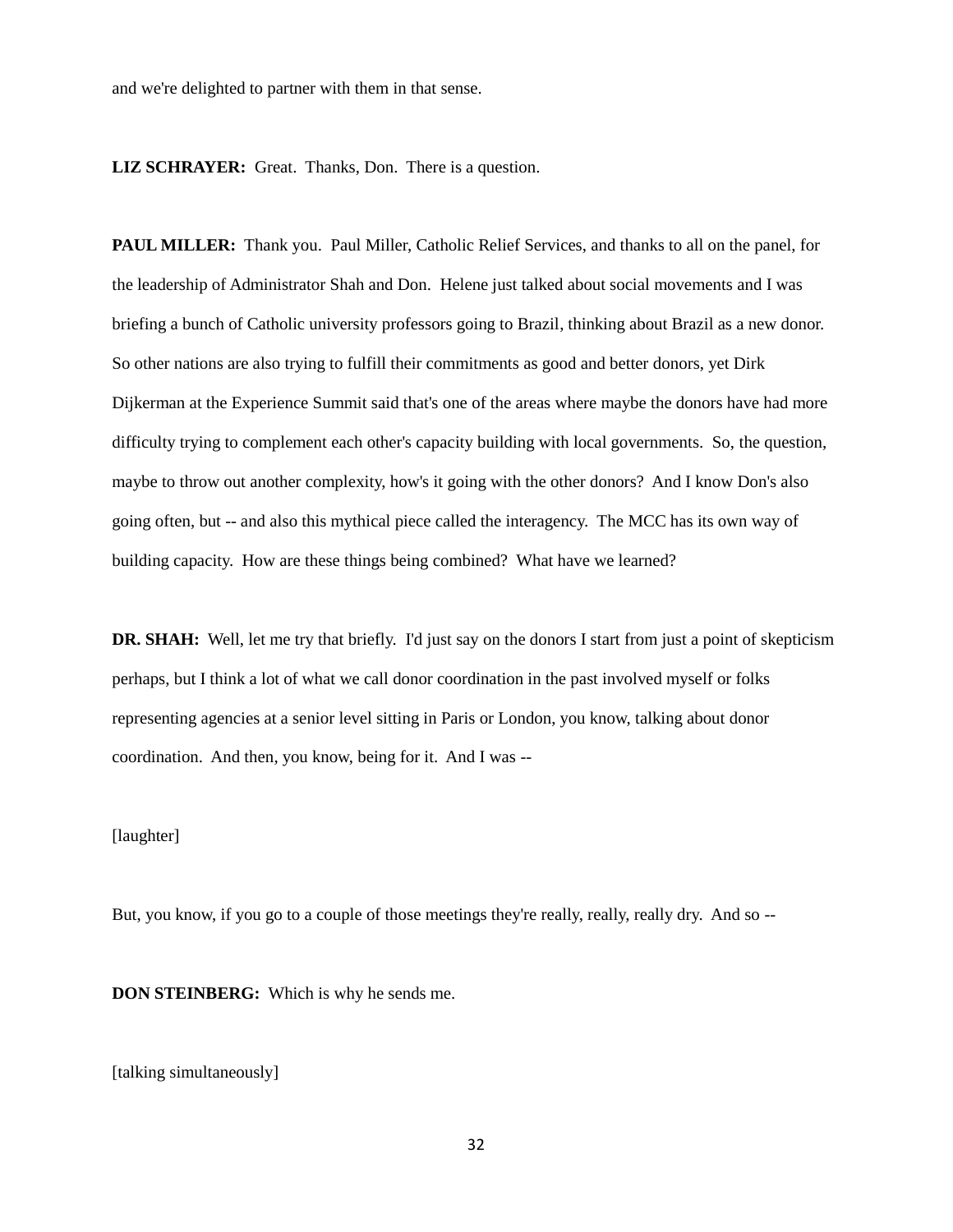[laughter]

**DR. SHAH:** So, so -- but I say that to say at the same time I feel like there's actually more joint operational planning at the country level, and what Jim Kim and I have started to do is on key subject areas we'll bring our -- four or five of our missions together. They all -- in terms of country missions, they come to Washington, they sit with us, and then we just go around and they say instead of sort of describing how great donor coordination is, they talk about what's not working. And, you know, sometimes it's shockingly bureaucratic, but it's, you know, USAID required nine different approvals around one agreement for us to transfer funds to the bank, and then in a different mission did the same thing and it went to the, you know, a different set of World Bank lawyers and they didn't connect with the others. I just think this is an industry that operates a little bit like a cottage industry.

Even the big organizations like USAID and the World Bank don't often have a deeply integrated operating mechanism that streamlines how we partner. So we've tried to break through that in health and agriculture, we're going to do that in energy. And I hope that we can make the shift from high level discussion about coordination to core operational partnerships and, you know, on our end we've created the, again, we call it PIO, Public International Organization grant mechanism that allows us to now move much faster and more directly. For anyone in the room who still -- I used to hear a lot that oh, USAID doesn't support international organizations or doesn't join basket funds and pool funds in country. That's not true anymore, we do and we have tools to enable our staff to do that. They're applied with different degrees of consistency around the world, but it's been a sea change in our capacity to build partnerships with major international partners and deliver better results.

**LIZ SCHRAYER:** We're out of time, but I want to thank three groups of people. One is that there are a dozen people that actually participated in the working group, so it wasn't just the five of us that are up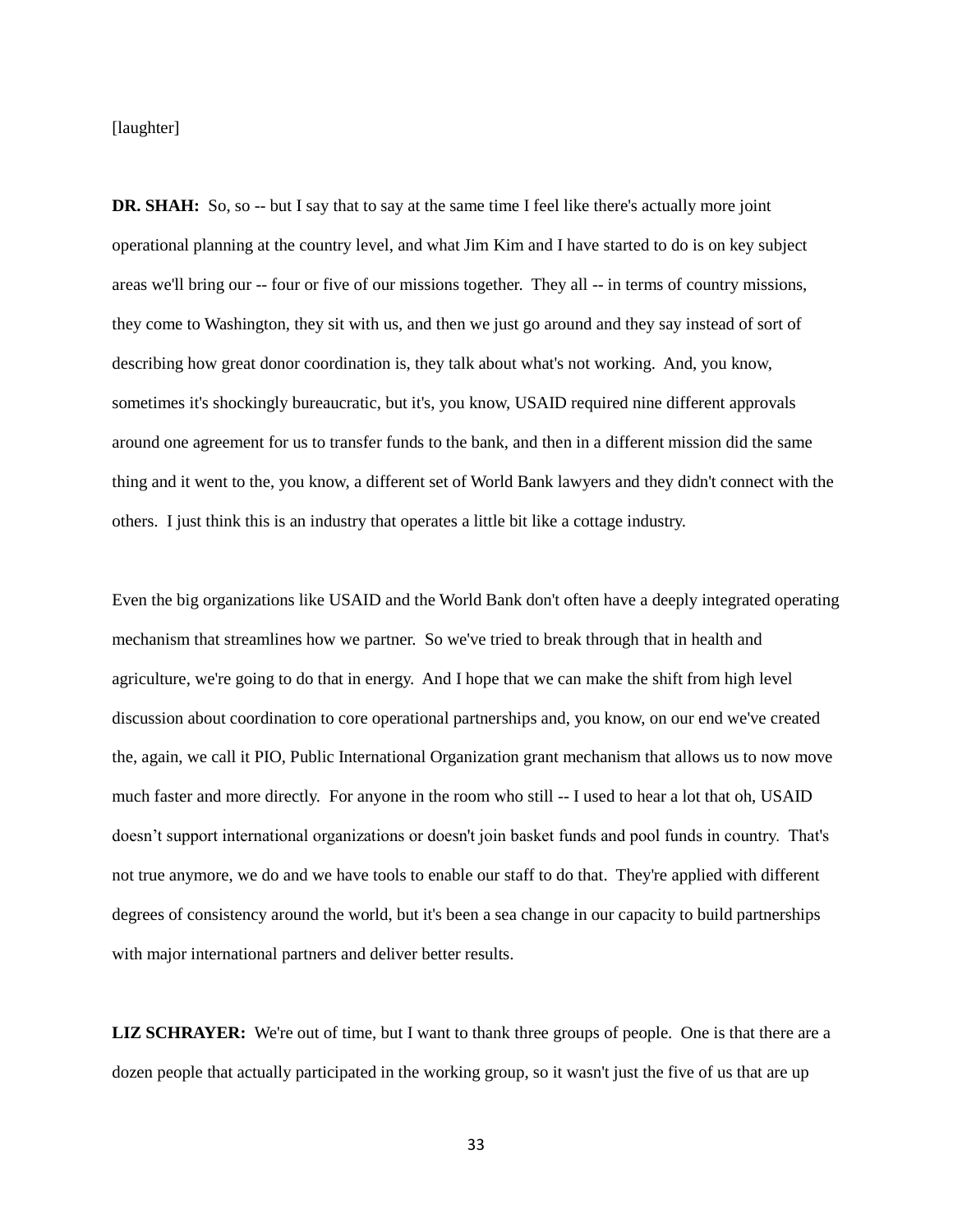here on the stage, but to thank all them that are listed in the report. Obviously thank the four that did participate for not only being on a lot of those calls and those emails, but for sharing your thoughts today. But I think the big thank you from the working group in concluding our work is to Don, to Raj, and to the rest of the USAID team for giving not only the vision, but the real sweat equity in putting in the clarity of how to move this forward and although we have recommendations, and I think all of us including the two of you and your team believe there are ways we can even make it better and better. The direction you're going is a direction we want to follow and we're just thrilled to congratulate you and look forward to next week in your launch of the one-year report on USAID Forward and you'll see a lot of cheering fans when you do that. So thank you all.

**DR. SHAH:** Thank you.

**LIZ SCHRAYER:** We're going to take a 15 minute break.

[applause]

And then come back here.

[break]

**SUSAN REICHLE:** Okay, we're going to get started as our panel gets seated. And I want to welcome all of you to our second session of the ACVFA meeting. And for those of you I don't know, I'm Susan Reichle. I'm the assistant to the administrator for the Policy, Planning, and Learning Bureau here at USAID. I'm really thrilled to be able to talk about the work that's been done on elevating science technology and innovation in the agency with all of you, with our partners, with our ACVFA board members because this has really been a group effort as we move forward.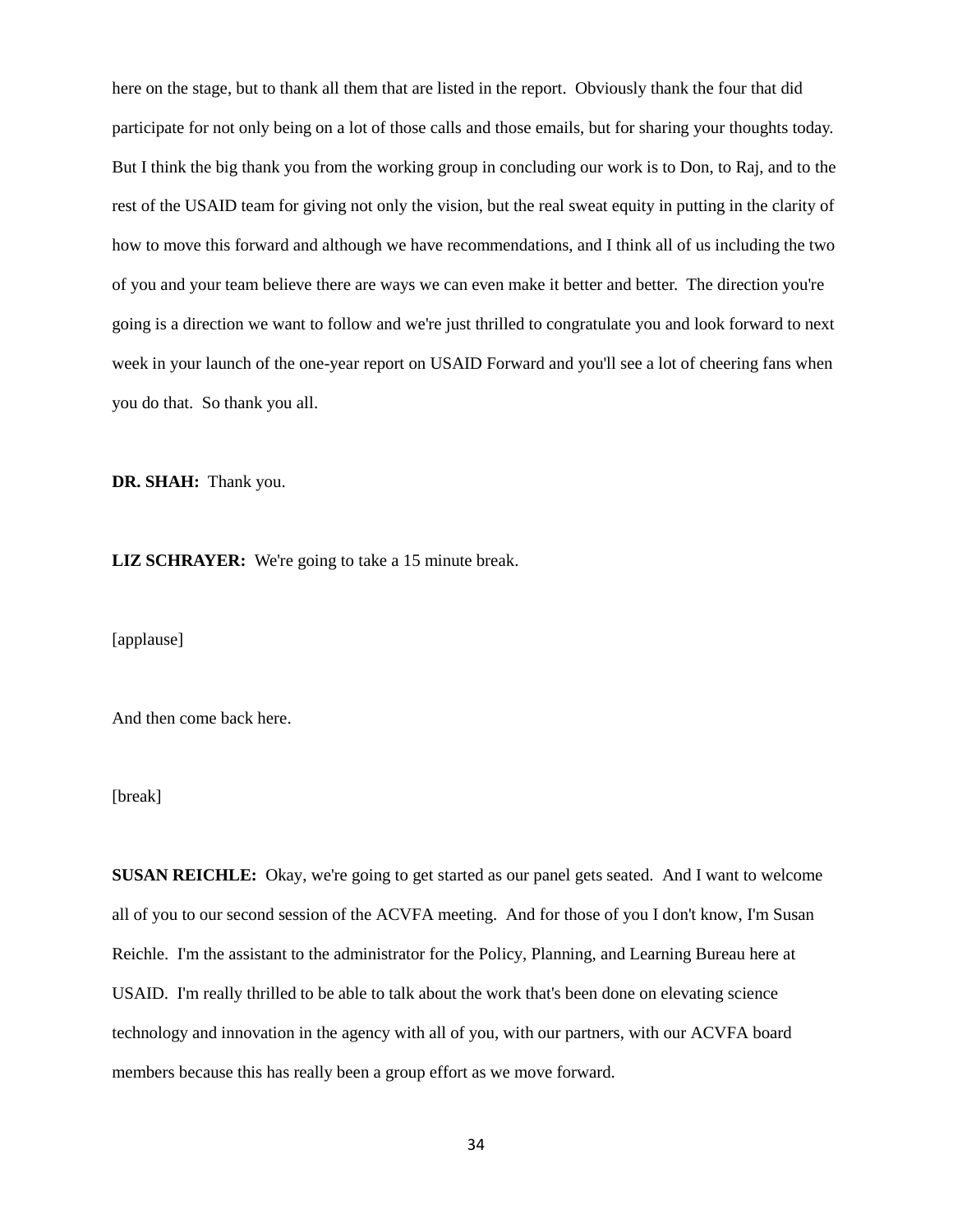So as you can see by the packed stage, this is a full panel, so -- and given it's the second discussion, we're really going to try and run this in a very participatory manner with me just making a few opening remarks, turning to our administrator to frame it, and then we have four themes that we're going to be covering in this. What we've done on grand challenges for development. I know a lot of you have been involved in that as well as obviously what we have been doing with the universities. You've heard about the Higher Education Solution Network as well a new initiative under elevating science technology and innovation, our fellowship program, and then, finally, mobile solutions, but instead of us just running through everything and you listening, we're really going to do this as a discussion.

So we have our wonderful ACVFA members who were introduced earlier by the administrator who have participating in this and asking them to respond as they hear the different elements of what we're doing and asking you to respond. So really, the next hour is going to be high energy, so really appreciate everyone's participation.

So as you know, USAID obviously was a leader in science technology and innovation. It has a very rich history from the green revolution to oral re-hydration therapy, and yet, really over the last decade or so, more really, we lost our strength in this space, and it wasn't until our administrator came and joined us in November, 2009, when he was nominated, and we had just concluded a world-wide mission directors' conference, and we went over to brief him before his nomination hearing and we talked about the priorities that the career staff saw with the new administration -- what we were just talking about. About working directly with the partners, about really bringing strategic planning, the real discipline of development back into the agency, and one of the things he said very clearly to us in that meeting was, "We need to use science technology and innovation to really drive development results." And so, from that day forward, with his leadership and with all of you and all of us working together to really, really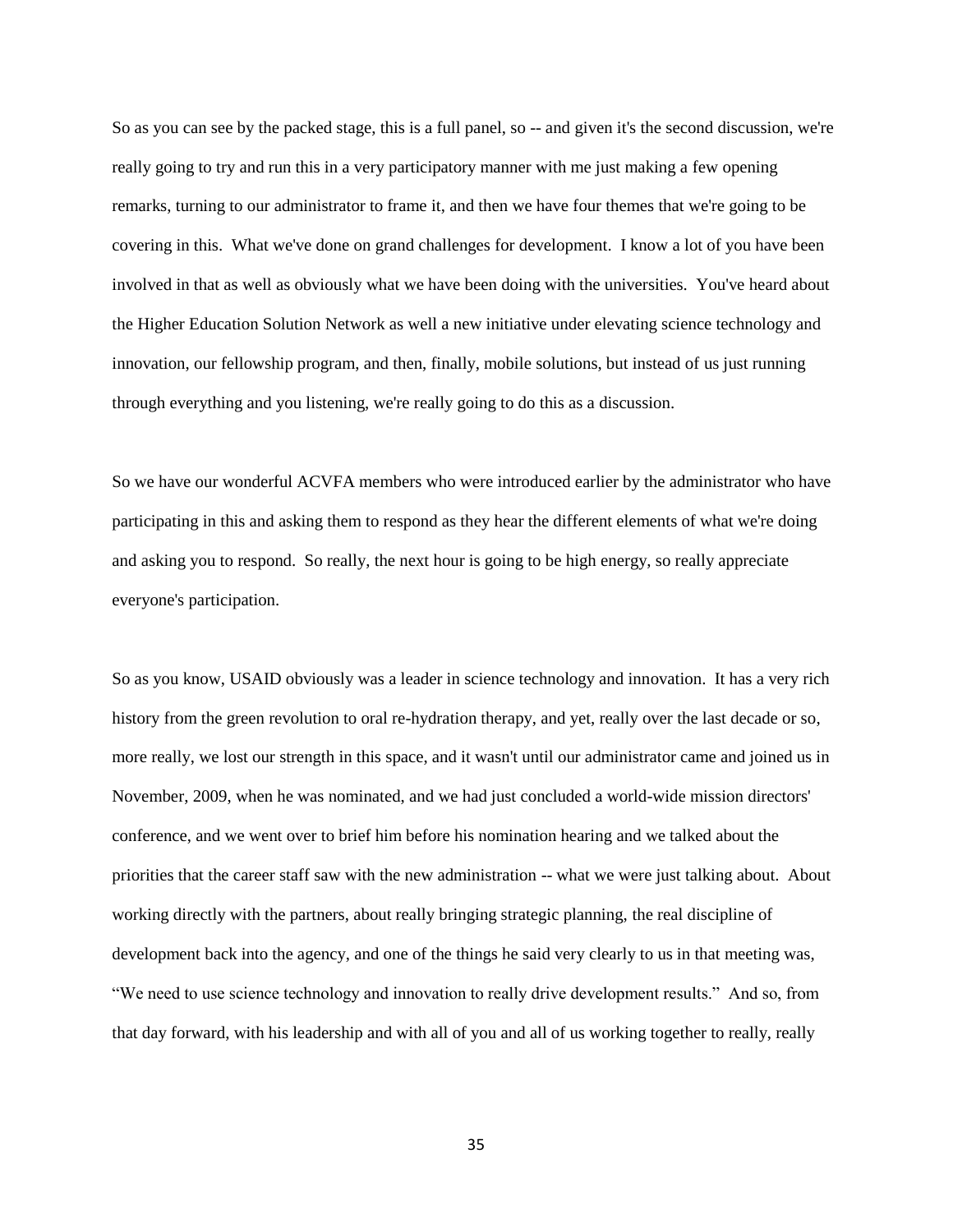look at science technology and innovation, to really deliver. And so, on that note, I just would ask our administrator to say a couple of words to frame the discussion, then we'll dive right into it.

**DR. SHAH:** Good. Well, thank you Susan and I appreciate your leadership and you're clearly going to be an active moderator here.

## [laughter]

So I'll be brief. I just want to for our panel, and, in particular, for our active board members, I have one big question for you. You are going to have a chance to hear from three or four or five of some of our best leaders. They are doing things that are genuinely extraordinary, and they're getting recognized for it around the world, and there's a cohort of folks within our agency in our missions that are inspired by their activities. But in each case you, you'll also hear -- you know, to get the work done, they've sort of built a small team for themselves, and they are these folks are based here, and they're an incredibly talented team. And the challenge I'd ask -- a little bit built on our lunch conversation is, "How do we embed a broader, more durable culture of innovation, and a focus on incorporating the new technologies, and the scientific approach much, much, much more broadly across the full range of our business units and our business models. So a little bit of the design here is to have the active board members just share your ideas on how we can do that after hearing from the team.

**SUSAN REICHLE:** Great. Excellent. So, let's turn to Dave Ferguson first. I think many of you know Dave. He's our deputy director in The Office of Science and Technology, and he's really been the pioneer for grand challenges for development. When Raj and the team came to USAID and we talked about grand challenges, most of USAID was sort of thinking, "Well, how does that work and how does that relate to the work that I'm going to do?" and Dave and the team really brought that home. So if you can give us just a couple quick highlights. Now, I think it's, what, three years since the Saving Lives -- two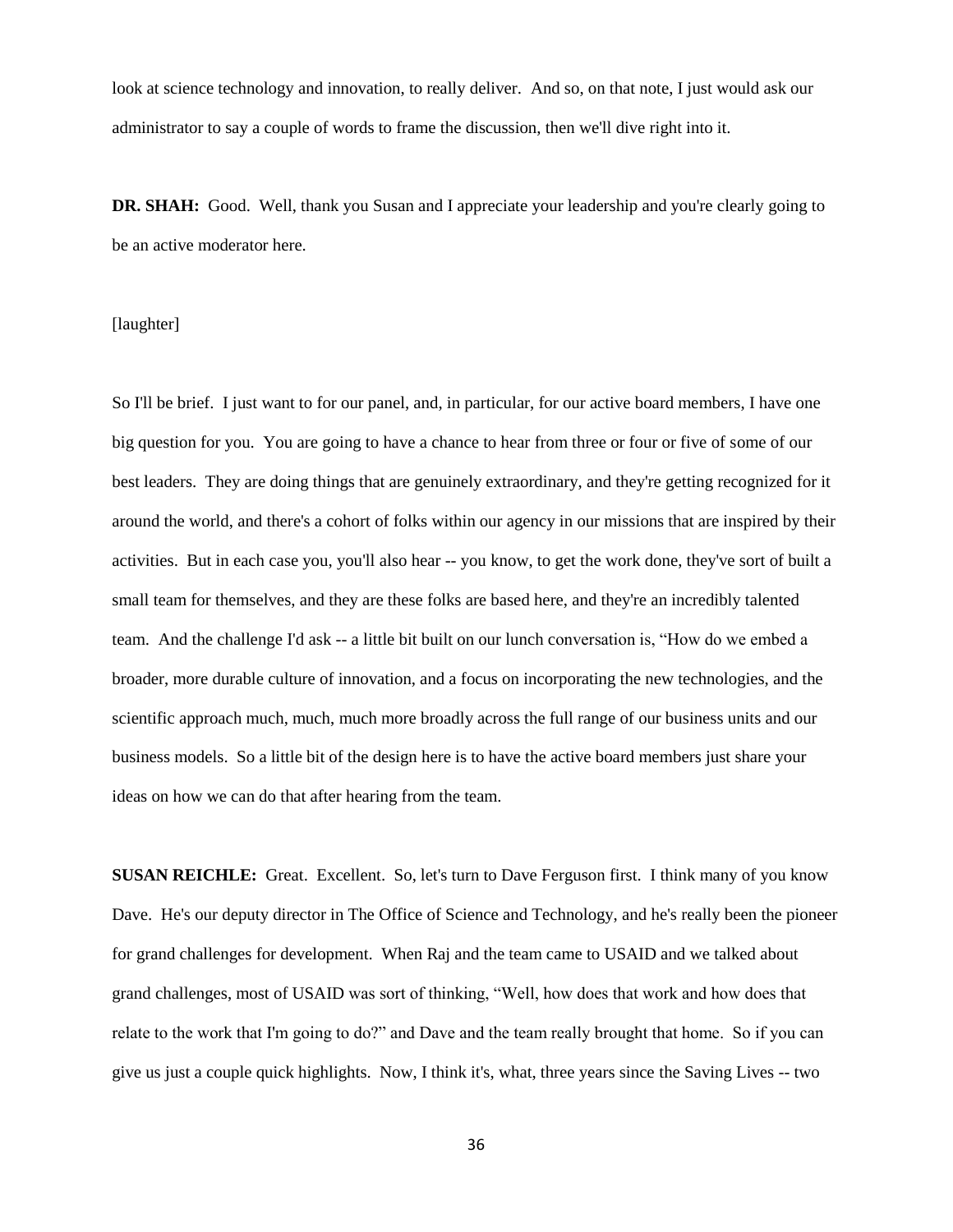years since the Saving Lives at Birth launch. We just launched the All Voices Count in this room a couple of months ago. How are we -- what results are we really achieving and we'll be interested to hear our ACVFA members and your thoughts about the grand challenges.

**DAVE FERGUSON:** Great. Thank you, Susan. I really appreciate the opportunity to be here and to  $-1$ want to spend a couple minutes to say what's a grand challenge for development. Right? And what have we done with that program over the last couple of years and where we expect to take it, and I look forward to that request that Raj made because it's really critical. How do we use this kind of new approach, right, in a meaningful way across the board in missions. Like, this isn't a goal of, "We're going to change everything we that we do in development into this [unintelligible] portfolio play here to get into using a platform called "Grand Challenges for Development" to design -- to source solutions to some of our biggest, but what we believe are solvable, development problems.

There are only four things that we need to do in order to be a grand challenge for development. You've got to have a well-defined, articulated problem-statement that has evidence and data to support why this is the thing that we need to solve, and how we think we might be able to go about solving it. Science and technology needs to have a role to play in that, but everybody knows development problems are systems problems, and there isn't just one thing that's going to help solve that problem, but we do believe that science and technology has a role to play in breaking down critical barriers that are preventing progress, that are preventing us from actually solving development problems that we believe are solvable if we can get the world focused on them.

We always work in partnership. Raj talked about this. The board talked about this. There isn't -- you won't do a grand challenge for development unless there are others willing to both say yes, that's the problem we ought to be focused on, and yes, I'm willing to commit significant financial and human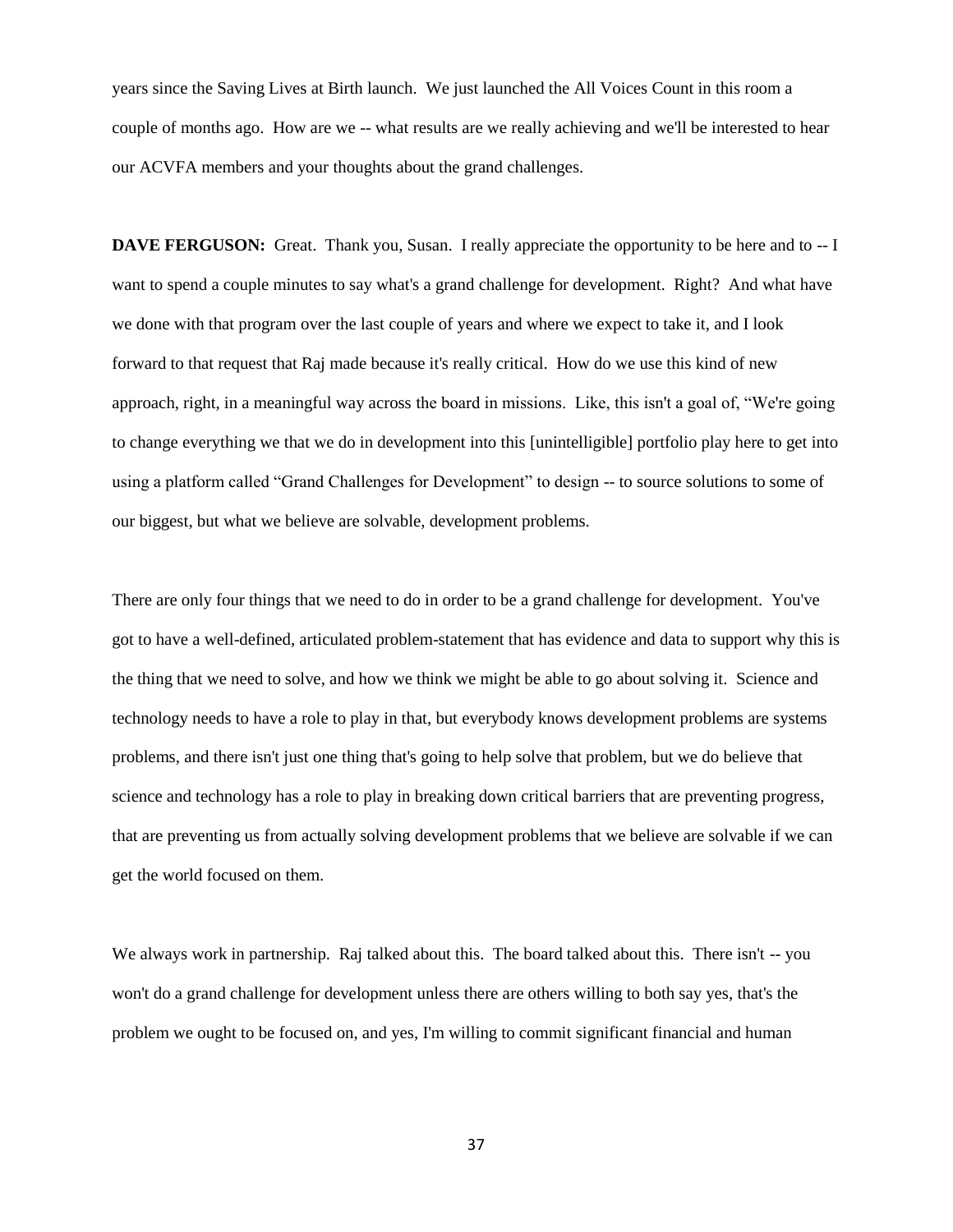resources to solve it. Then we know we're probably on the right track if we can get three or four different parties to step forward on that.

Our perfect lineup for partnership for Grand Challenge for Development as another donor, a foundation, and a private sector partner. All right. We've got four grand challenges that we've lost, so we haven't hit that perfect trio yet, right? But we attack all three in terms of finding those partners, and we build some really strong partnerships as we go about this. Ultimately, we have to engage the world in the solution quest to solving this problem, right? We've got to our capacity's convene that we heard about earlier, right? It's a critical part of how we put that together, right?

We want more Saving Lives at Birth in March of 2011, All Children Reading in November of 2011, Powering Agriculture using, you know, an energy grand challenge to define energy solutions for agricultural applications where we believe the sustainability issue we talked about earlier will come to play, and Making Our Voices Count. Probably one of the most challenging grand challenging grand challenges that we thought about is how do we solve the use of the word here around good governance.

All right, but clearly, there is technology we brought to there on a citizen-government interface around the world. We've had 11 partners now sign up to join us in these grand challenges, we got \$184 million committed to use for programs that we described. At least 77 of that comes from USAID. We've made four grant calls through these programs, we've had between 400 and 600 applicants for those grant programs. That's about 10 times, maybe 30 times what you might expect with typical USAID grant call. The fact that we're doing this in partnerships effectively, got in a multiple voices calling for elevating these issues I think has a lot to say about how that works and why it's working so well. Half of those, by the way, are coming from the developing world. So back to local solutions, I think this is a critical part of we believe that there are innovations to be sourced locally to solve global problems, right? And we've got to enable that system to work.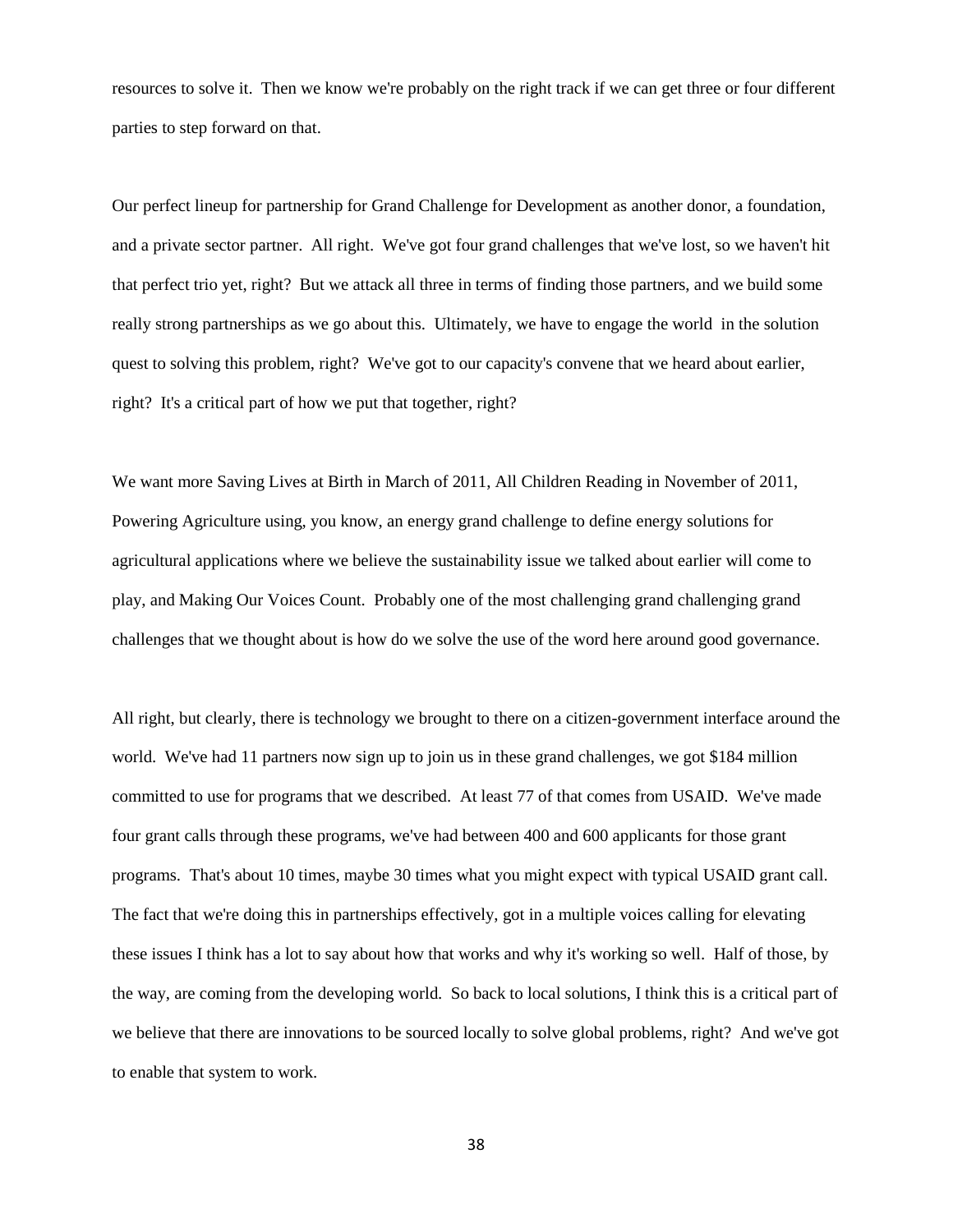A couple of examples from our Saving Lives at Birth grand challenge -- Saving Lives at Birth is our rallying cry. We've got a little bit more behind it than that, and that we're focused on women and neonates around the 48 hours of birth and [unintelligible] setting. How do we prevent that in that environment? The analysis that we came to was we need more tools that work in that kind of environment, we need service delivery models that work in that kind of environment, and we've got to build demand. And those are the critical barriers that we defined, and really, they do calls for solution against that barrier set.

A couple of good examples – one is the solar suitcase. Right? This is a simple solar-based solution to collect solar energy so that we can provide light, right, in an environment where we can then provide medical care right when it's done. With this suitcase, we also have a couple of very simple tools, the fetal monitor, ability to plug in a cellphone to get it charged up so it can -- so we can help that way too. It's a very -- it is a simple system; it fits in the environment that we're trying to serve. This was -- I'm trying to get those -- I want to make sure I get the name right here -- [laughs] -- where is she -- Laura Satchel from the University of California in Berkeley is the innovator here and she's just been recognized as a CNN hero. All right?

Another one is the Pratt Pouch. Pratt Pouch, the Pratt School of Engineering and -- at Duke University, working with their medical school. The ability to deliver anti retrovirus to newborns will have a significant impact on the transmission of AIDS to newborns. If you can get them there at the time of birth, you've got a decent chance of prevention. The problem is it is difficult to deliver those drugs in a timely manner in the kind of environment we're talking about. All right? The Pratt School of Engineering designed the pouch like a ketchup pouch that labels that drug to be delivered to women before that go into labor, and then can be delivered at the time of birth and soon after the time of birth,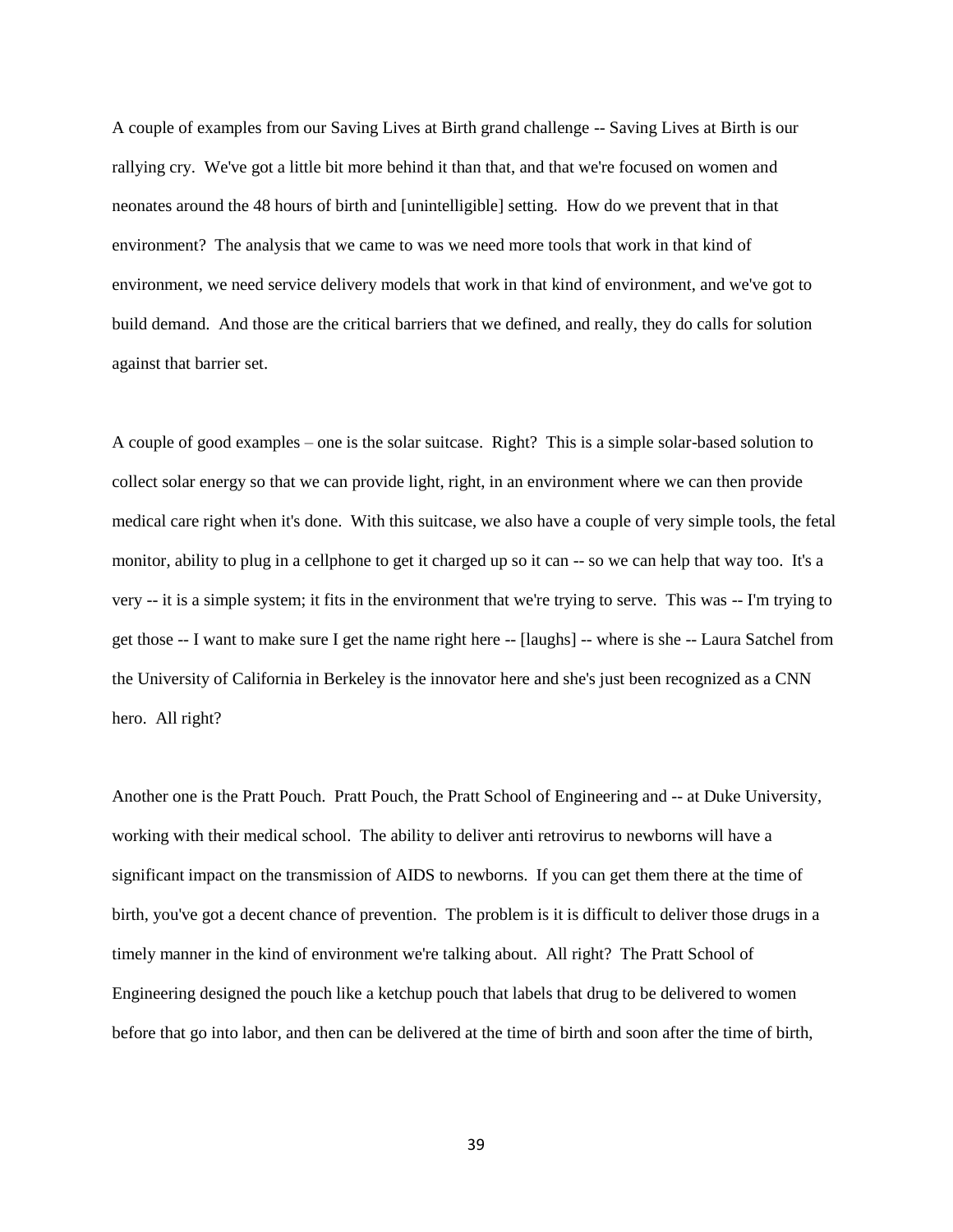and it has so changed -- it's so effective, it is one of the World Health Organization's top 10 innovations for 2012.

**SUSAN REICHLE:** And that's fantastic. I mean, I think the results just described from a grand challenge we launched two years ago within the agency, and many of us were saying, "What is a grand challenge?" two results that are really not only being recognized at a high level, but also, most importantly, saving lives. So I just would love to turn to some of our panel members for some of your reactions, questions, obviously, from everybody in the audience, but Katie, I mean, one of the things that obviously you've been talking a lot about is the partnership, and as Dave highlighted, how do you bring a lot of different people to the table and from your perch as the executive director at the Center for Interfaith Action on Global Poverty, how do you see that -- and one of the grand -- I'll let you answer that first.

**KATIE TAYLOR:** Over the last two, three years, I've watched USAID, Raj, and the whole team become an increasingly proactive catalyst of people, ideas, and technology, and the grand challenges have been an extraordinary marriage of those two things, but I also want to mention very explicitly to recognize and congratulate USAID and the team. I don't know if you all heard a few weeks at the Mobile World Congress 2013, USAID won first prize -- number one in the world -- for the best government policy -- best government mobile policy on development. That is an extraordinary achievement, and I just want to say congratulations.

[applause]

Because I think one of the things we sometimes forget, but that I think the agency is -- has kept front-line and center is if you look at developed countries and the aid that developed country organizations give to developing countries. And now the numbers vary. It depends on what year you look at and what data,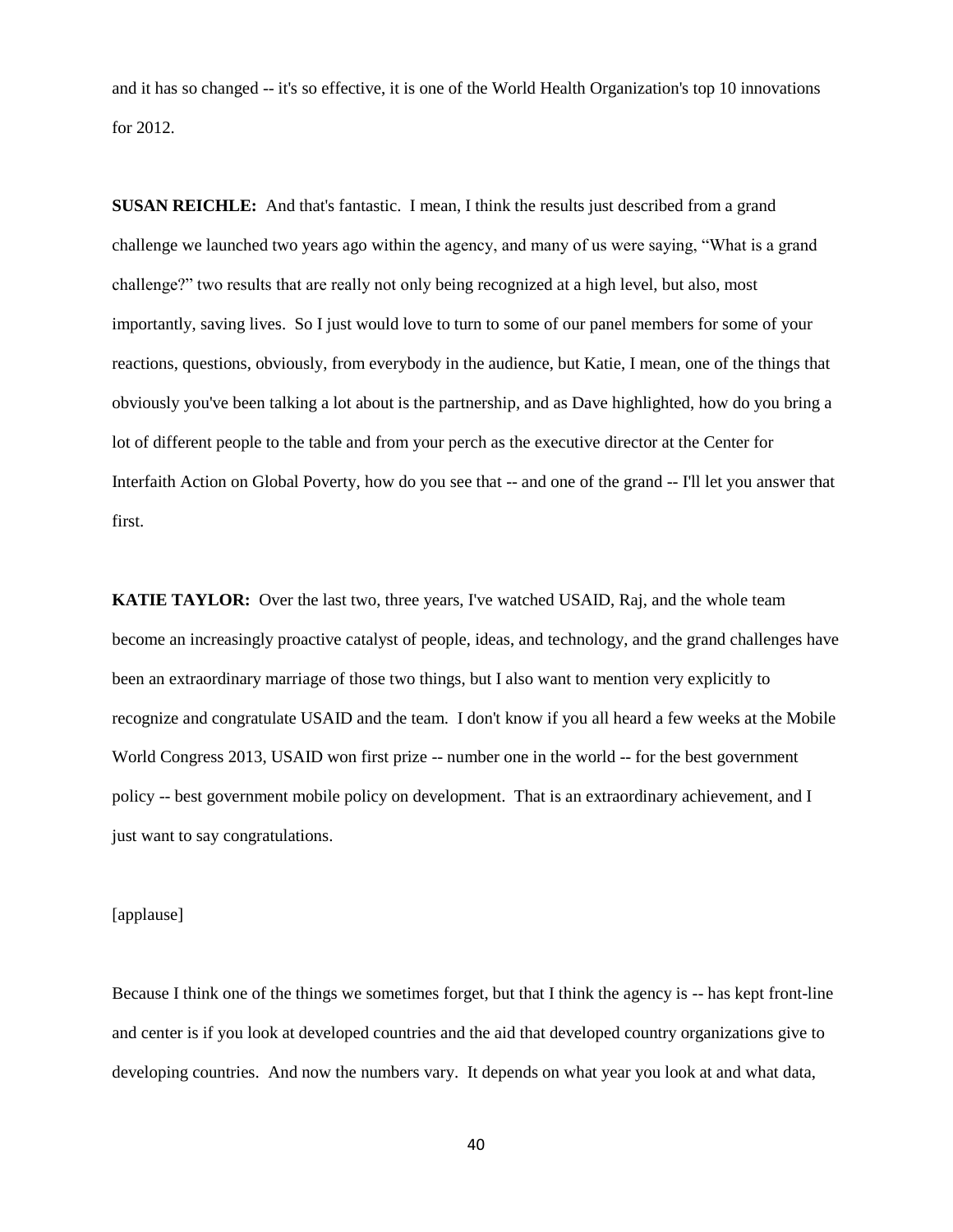but it's in the order of \$120 billion. If you look at global remittances for instance and how much you think individuals are sending back home, it's in the order of \$375 billion. If you add to that philanthropy and private capital, it's probably in the order of \$575 billion. And whether technology and other very creative solutions made to bring people, ideas, technology together, I mean, remittances alone, some estimates say it could increase to a trillion dollars of money going to these developing countries in the next five years. That's significant, and I just simply want to celebrate, you know, what you all are doing to catalyze these new exchanges.

**SUSAN REICHLE:** Great, thanks. And Meg, I mean, obviously from your approach as the vice president of Google, and seeing really the power of bringing people together globally. Not just, you know, frankly, traditionally, you've often looked to a set number of people who have been engaged in developments states and, as Dave just highlighted, 50 percent of the people involved in our grand challenges actually come from the developing world. How do you see that and what recommendations do you have for us moving forward to really capitalize on that?

**MEGAN SMITH:** I had input around processes. I think what you're doing is fabulous and, you know, you want to open this up to challenges everywhere.

## **SUSAN REICHLE:** [affirmative]

**MEGAN SMITH:** And innovations come from everywhere. I was elected to do a lot of acquisitions with Google and also lead the new business development team at early stages. So sort of looking at entrepreneurs [unintelligible] and [unintelligible]. So these comments are formed by that thinking. First is in the inbound, even -- you guys are -- have great results of already like, you know, multiplying from inbound, but you could go even higher. Let's have even more people proposing by using all kinds of partners to get the word out even more. And then second, can you post, maybe from an intellectual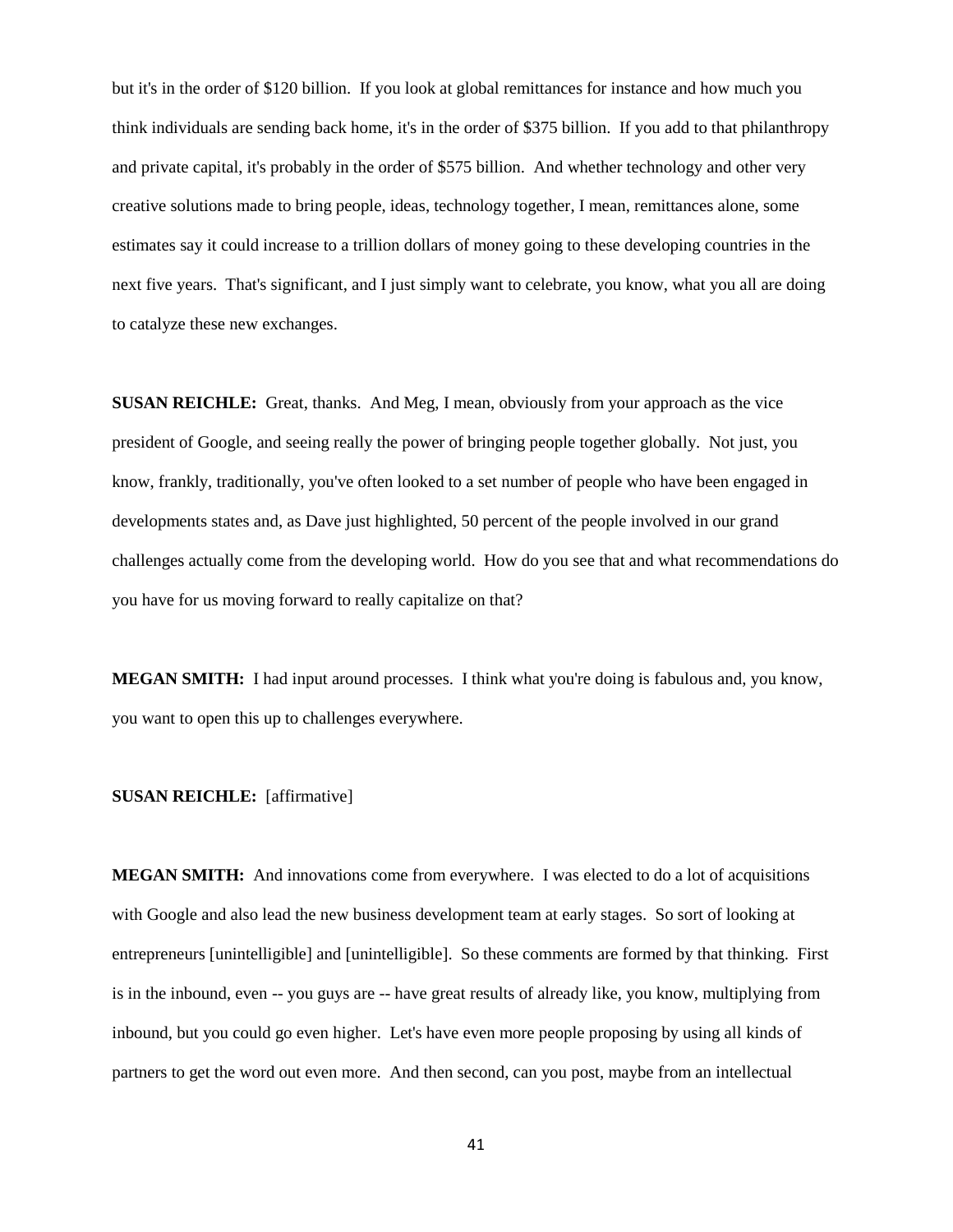property perspective, you don't post the entire proposals. People want to protect that, but maybe you're posting highlights and doing a little bit of crowd-voting, or at least informing, and that could be quite interesting or people might team up, and you might -- connect us, so that sort of inbound.

In terms of during the process when you guys are judging these proposals, I think that you're doing well to have private sector been a founder of USAID. I think you need an entrepreneur type who's an experienced serial entrepreneur on every judgment group or sets of people because it's sort of that seedearly stage of looking at, "Who is this?" and, "What's the idea and what's the possibility and seeing where they could go?" They have a unique eye. One of the things that the government of Israel does is they coinvest with serial entrepreneurs, and they would put up 90 percent of the money, and the other person could [unintelligible], and in fact, the co-investor, angel investor, could buy them out at dollar amount because the government would just like to get the tax base [unintelligible] a company they don't want and care as much about the return, but they need the judgment of that serial entrepreneur to choose the right thing to bet on. And so, I think that you're judging -- you need to open that up to like, people with some experience to help you navigate that -- that even more than you are.

And then the last area is, like, at the gate. As they get off the gate, it's going to soak and dry for a second. There's dumb money and smart money. Not dumb, but it's like, not helpful. There's cash, right? And then there's cash, and then there's the person who's done this a million times and comforts you and helps you find your management team and runs around and like, networks you and -- you're actually not granting here. You're using a grant mechanism to co-invest in this entrepreneur and the idea they propose of this entrepreneurial team to go forward. So what is it that you're doing with them as if you were an angel investor, including things like finding co-investment partners, finding distributions, finding people to give feedback, you know, teammates. All this stuff that the venture firms do. And even the best venture firms now has not only the partners, but they have a whole set of employees who are like the HR teams and the business and partnerships per sales team. It's astonishing the finance team. You don't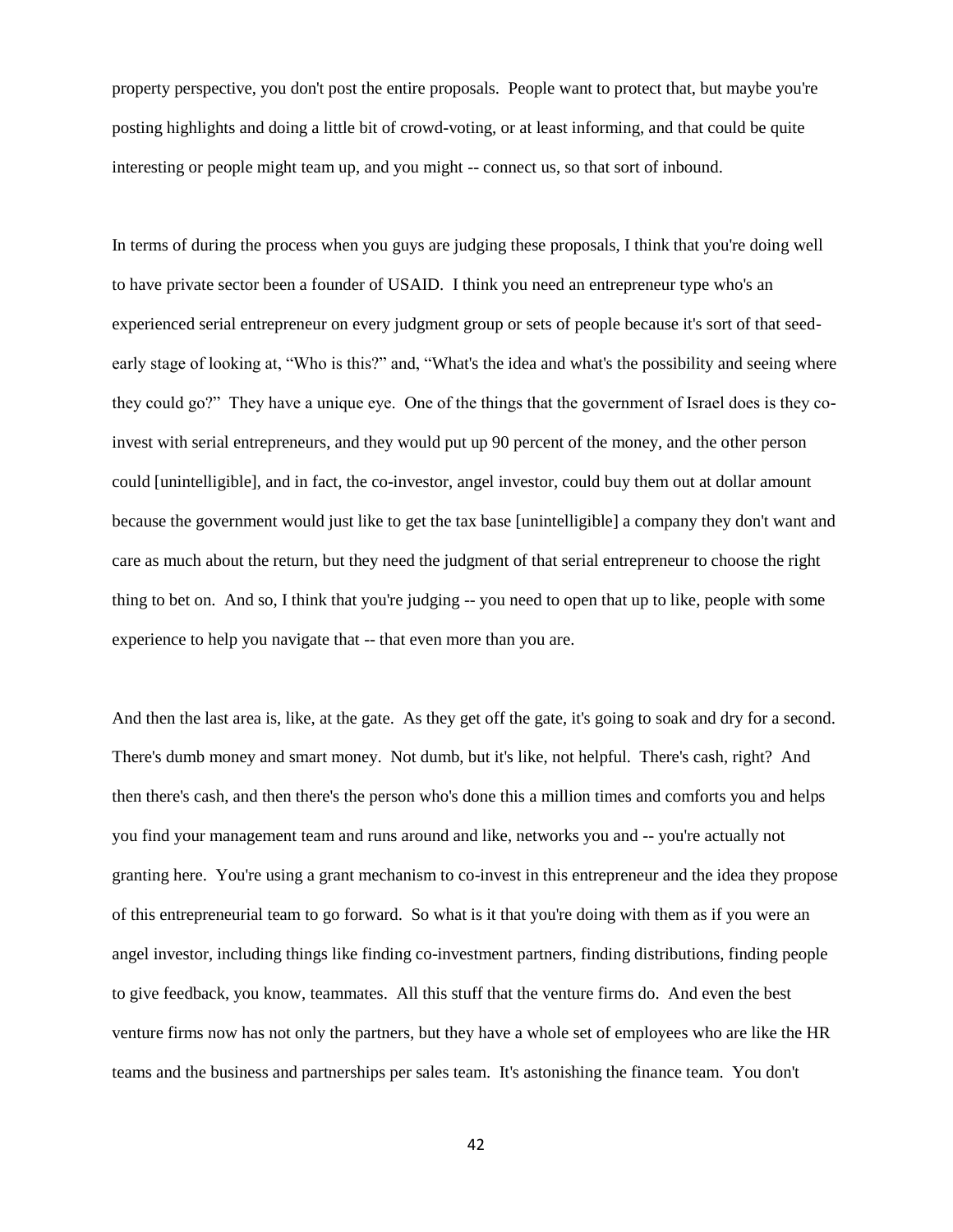necessarily need to have that, but you need to figure out how you're going to use your astonishing convening power to bring that to your entrepreneurs.

**SUSAN REICHLE:** Great comments on process, which we talk about a lot, and how to open it up, how to really engage others, and that's really the direction that we want to move. So thanks for those comments. Before we move on, I know there are a lot of different comments. I have to ask Nancy because Nancy is the former president and leader of Transparency International. One of our, you know, grand challenges that we launched was All Voice Count. Many of you were here in this room when we talked about that. And just from your perspective, how do you see this new platform, if you will, to really make a difference in this space that you worked the last couple of years.

**NANCY BOSWELL:** Well, thank you. Thanks for the opportunity. I think it's vitally important. One, that this is all science-based at a time when there's a lot of pushback against fact. [laughs] Using technology, which is clearly transformational for all our lives, and particularly because of its power to engage young people, who, I think, in too many parts of the world feel excluded and hopeless, and working with other development agencies on this at a time of scarce resources and leveraging those. I think all of those principles are very important across the challenges, but in particular with respect to this making All Voices Count, clearly from an anti-corruption good government's perspective. Government accountability is key to realizing all the development objectives, I think, that AID has put in front of itself. Getting information out to citizens in a way that they can actually use it, giving them an opportunity to participate in decision-making, make their voices heard, and then making sure that governments respond to those voices, I think, is clearly the right objective.

Without being too negative about it, I would say it's actually the failure of governments historically in too many instances to make that information available, to listen, to provide opportunities for citizens that actually perpetuate some of the development challenges that we continue to face when you know what the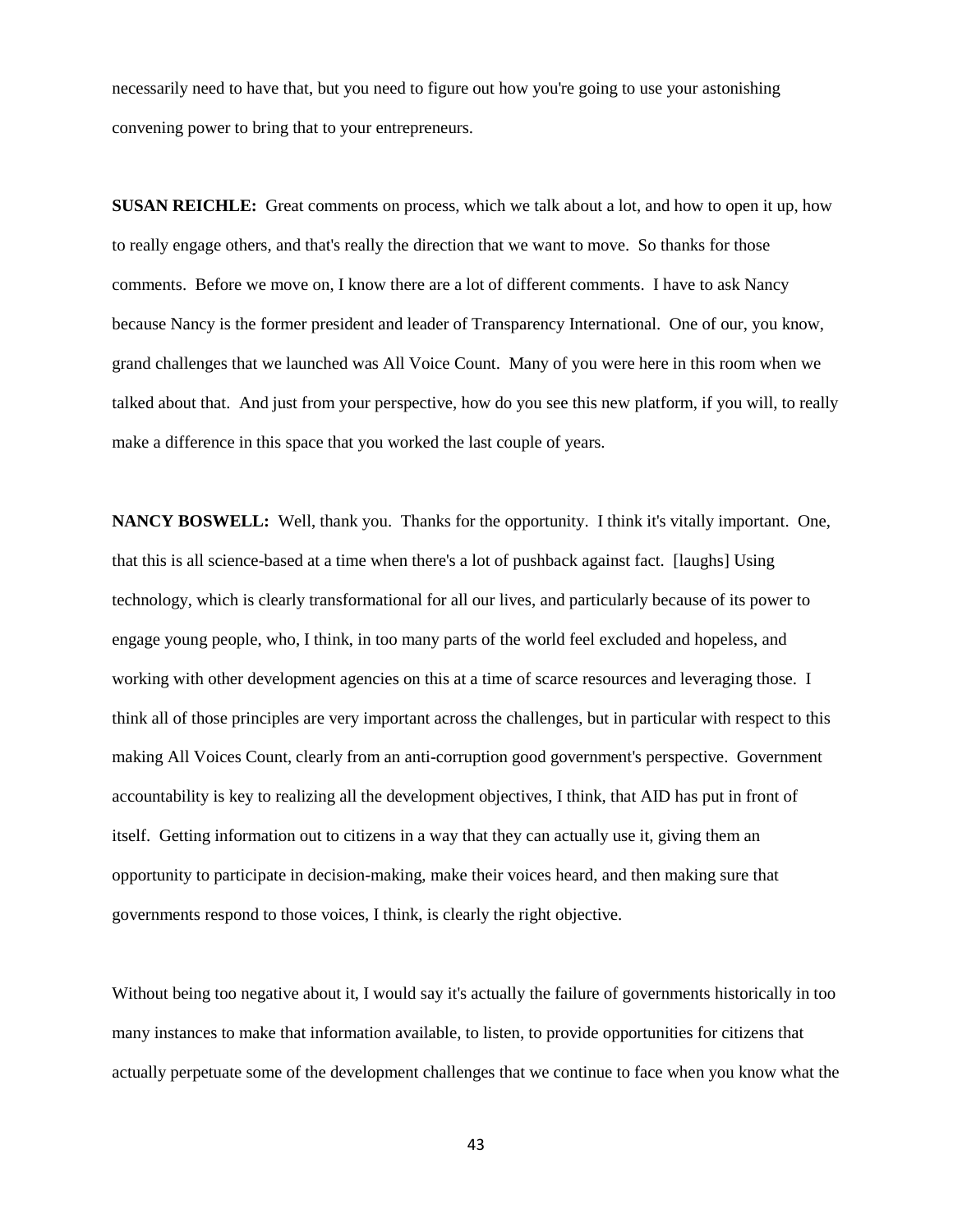problems are, but they sit in front of us. So information technology, enhancing transparency, enhancing connectivity, between donors, between donors in governments, between donors and intended recipients, which I think is a new connection that hasn't been made before, and most particularly, between governments and their own people. This is truly going to enhance accountability if we get it right, and I think there are a lot of good illustrations of where we're moving in the right direction: some of the bilateral issues with AID leadership on transparency, [unintelligible] data, getting that information out, The World Bank, ITP for open contracting, an area that is very plagued with corruption, the opengovernment partnership and -- has been mentioned. I think a host of domestic initiatives where local citizens are coming up with a wide range of good governance and anti-corruption.

Innovations are particularly promising, but I see my role as putting some cautionary flags up because I think if they really want to take this to scale, leverage what we know, we're going to have to pay attention to two particular cautions. One is the capacity to actually access the Internet, capacity to understand technology, capacity to manage a huge amount of data, and with all the transparency to societies sitting on the other end trying to make sense of it, and making sure that governments actually act and respond to that -- to those views, and of course, to protect the privacy and safety of those who are engaged in using information technology for good governance, which leads me to my second caution, which is, many of these initiatives only succeeded government ops in, and, regrettably, too many places where the development challenges are the most severe, governments are still jealously guarding information, they are pushing back, I think, Don Steinberg referred to this earlier, pushing back against civil society and making it more difficult for them to access information and for them to participate. And we know Activist NGOs' media are being harassed, threatened, even harmed when they do get engaged. So...

**SUSAN REICHLE:** Those are great comments because one of the things that Don and I and the others have been working on closing civil society's states. One of the critical elements we heard from you all last week when we had a partner's on the subject was having the network. Really, it has to reach beyond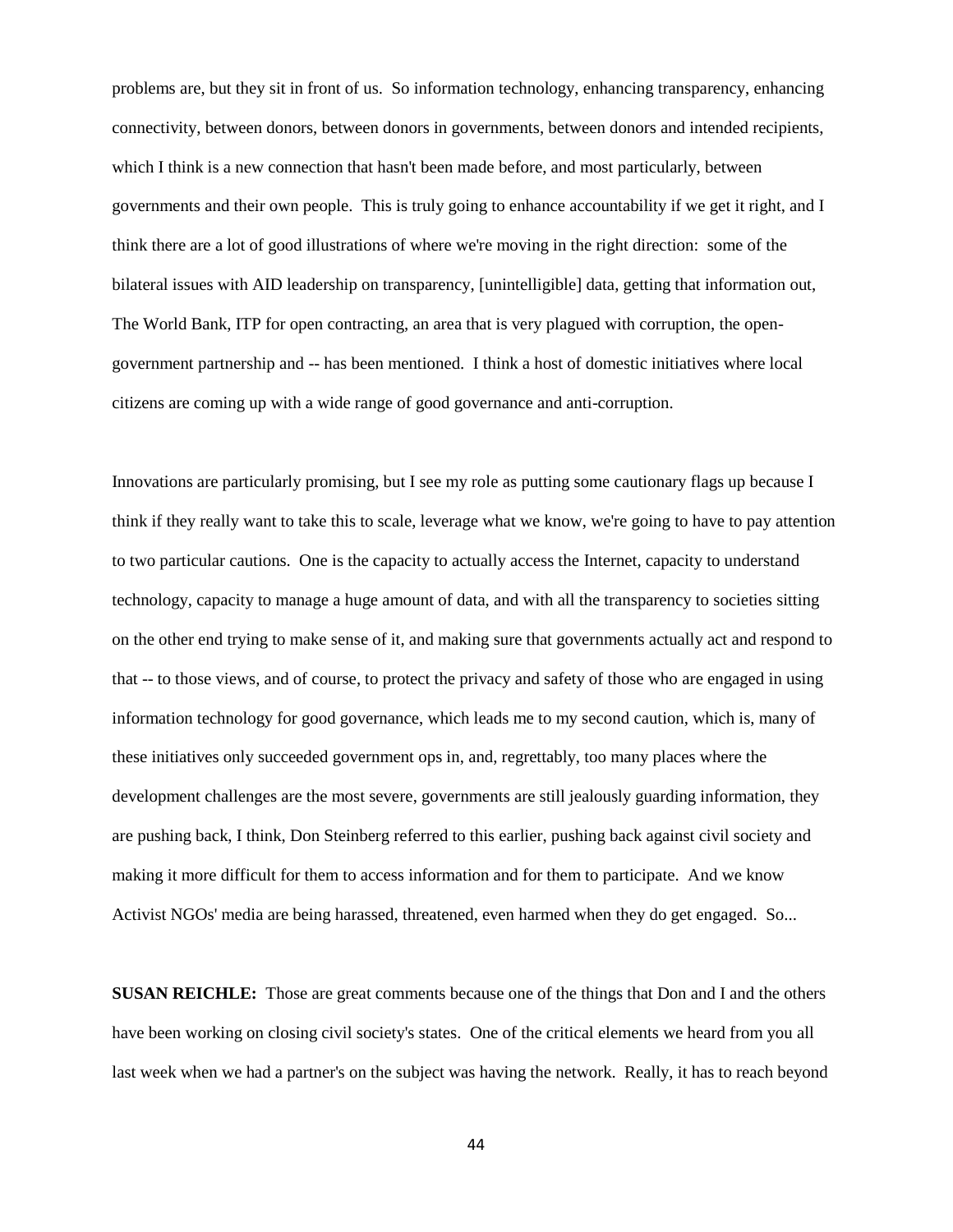sort of the traditional actors in the states. That we need to really broaden that. And so if I can, at this moment, turn to Ticora to really talk about whether the things that we try to do reinvigorate sciencetechnology and innovation is by creating the higher education solutions network, which really is about bringing not only universities into the fold, but capitalizing on relationships that we've had really [unintelligible] problems, and whether that's in the governance as Nancy was just highlighting, or in other spectral issues. So could you give us just sort of a brief description, and we can hear from our panel and then really turn to you all for some reaction comments.

**TICORA JONES:** Happy to, thank you. So USAID has had a long history of engaging with the higher education community, but as our newest administrator came in and was going out with our science and technology adviser to the administrator Alex Dehgan, the university campuses around the world, one of the things that he came back with was, "I see the future and we're not in it."

# [laughter]

The explosion of students that aren't just in econ classes and political science classes, but students that are taking global health classes, students that are traveling around the world, faculty that were engaged in a wide variety of development sectors, yet they weren't really able to engage with USAID, and we were kind of a black box, and weren't necessarily talking to each other either because, you know, one water filtration system at one university could be the same as another, but in terms of people finding one another, and connecting, and being able to talk about their solutions, how to evaluate those solutions, and how to scale them, it wasn't really a space that had been created. And so, as we were looking for opportunities to do this, we concocted the higher education solutions network, and what a response we got.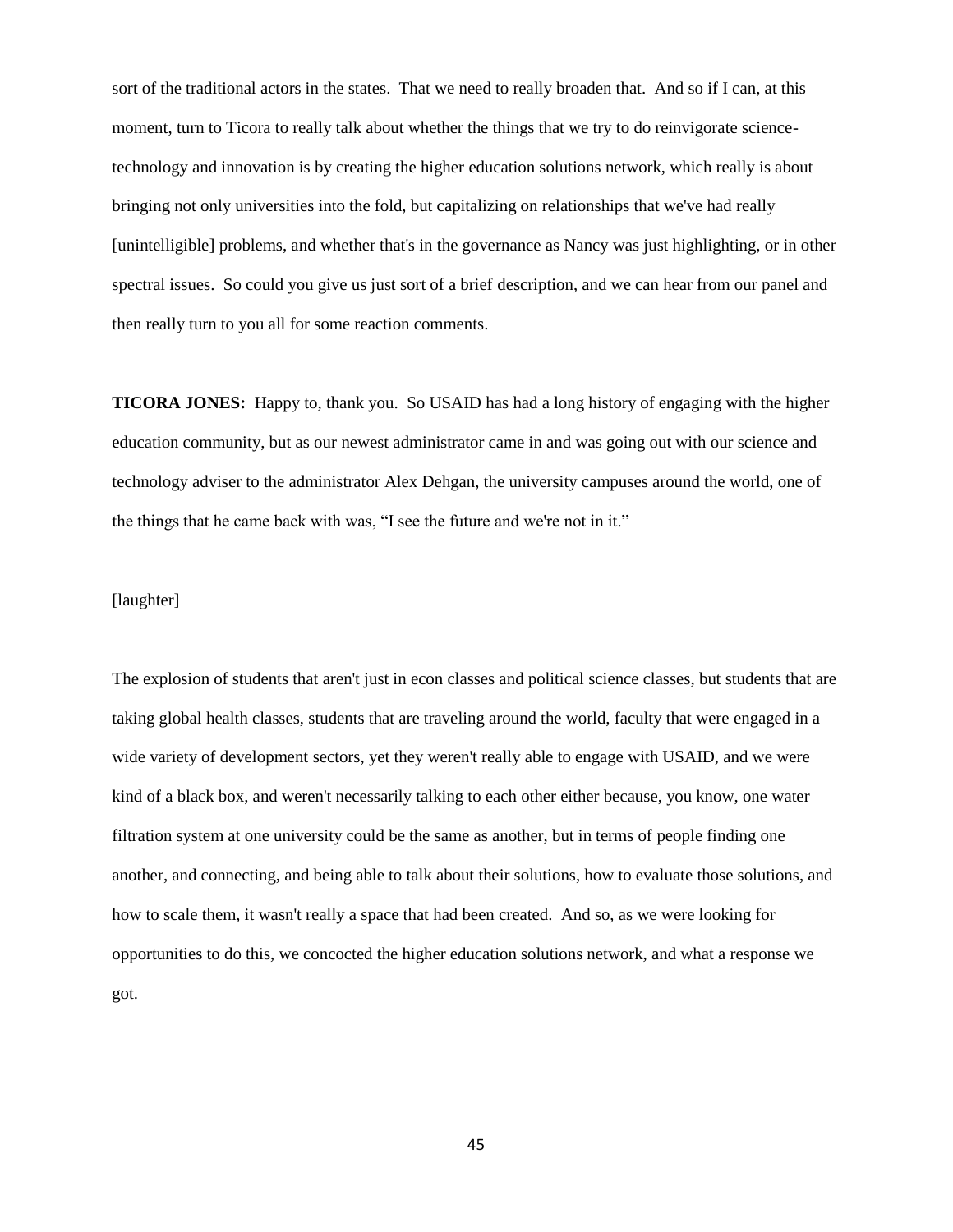So very much like Dave, in terms of grand challenges for development program and the number of responses to a call that was placed, we got 500 concept notes in four calls, but they only had six weeks to kind of prepare. So 500 universities and other partners who we didn't specify that it had to be universities, with a wide variety of partners, answered the call to bring themselves and their solutions, their ideas, their abilities to scale, to USAID, and we narrowed that down, and those 500 encompass 49 states. Alaska was the only state that didn't have an applicant come through in 36 countries. And so, that just leads us -- that just shows us the passion, the enthusiasm, the interest in this community that we haven't necessarily engaged in this way, wanting to come to the table to partner with USAID, to collaborate with USAID, civil society organizations, other government organizations that they brought as partners to help us solve development challenges. We were able to award seven, and though the program is still very new. We announced on November 9 of last year -- and those seven are focused in very key areas around kind of context; so there are people looking at sourcing technology, very much like the grand challenges of defining the very particular problem, and sourcing and identifying solutions in that space.

With people who are sourcing are looking at how you get at local innovations, how you're using design and creative capacity-building in local context, but how you're also engaging students and talking to them about context and what's important for designing scientific and technical solutions and process in the developing work space.

There are people looking at evaluations, and not just kind of impact evaluation or project evaluation, but designing how you evaluate technology in this context. Kind of like a consumer reports for international development, so there are tons of cook stoves, but are they all appropriate? Are they all being used in the right context? Are they all scalable? Are they all sustainable? In creating methodologies about how you investigate and evaluate in that space, but also, using technology to create ways to give us senses that help us get at are people using solutions that are put in place instead of surveying and talking to people, you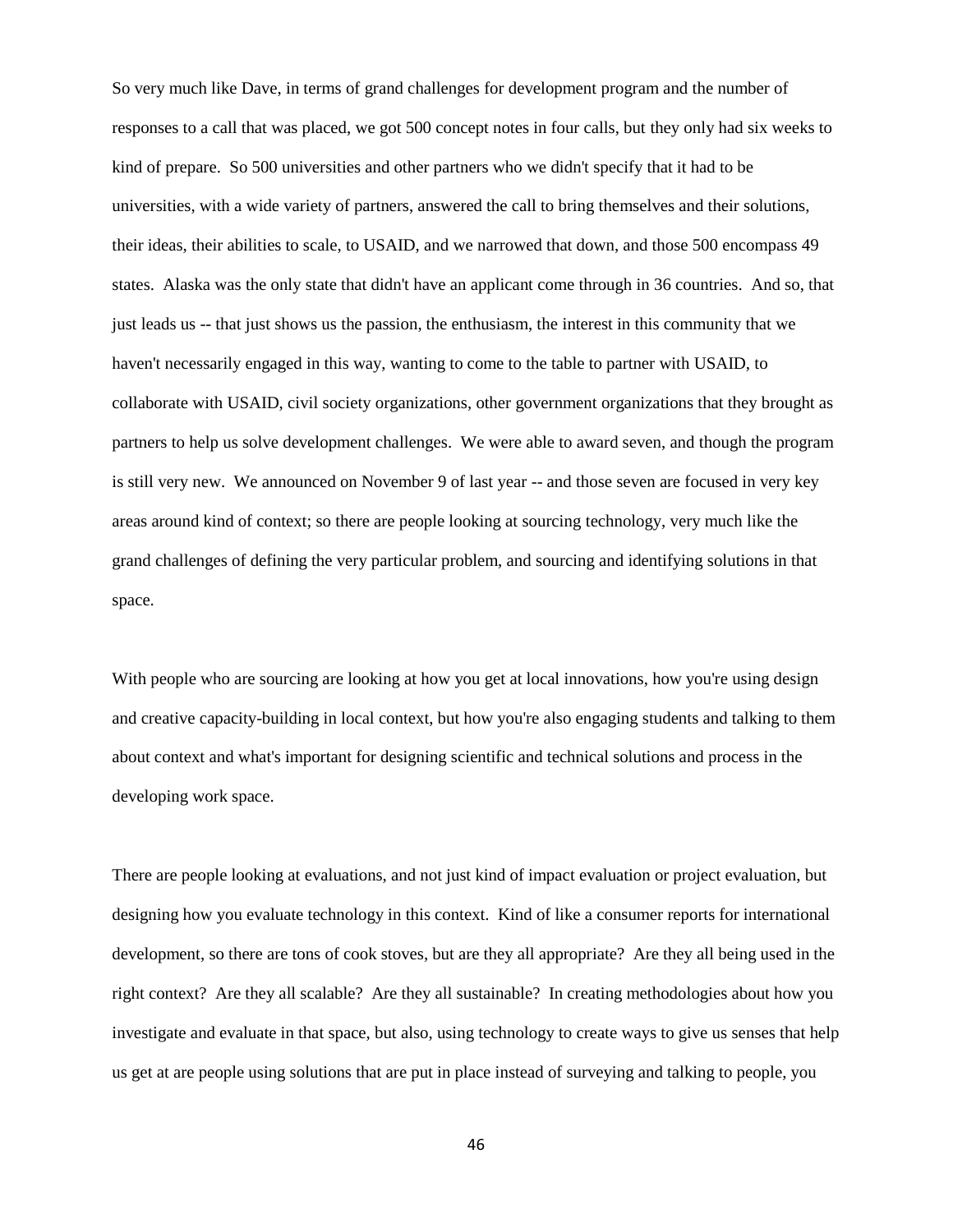can create remote sensors that help tell you whether something is being used, or even tell you if there's a particular disease in a place that you put a sensor, and were trained to tell you if the real diseases are present in that place. You know that's a way of getting at a problem without necessarily being as intrusive, but being able to get a bunch of data that helps you think about that solution.

And then finally, scale. You can create all the solutions you want, but if you don't have a path to scale, if you haven't engaged those angel investors, if you haven't engaged a broader community to figure out whether or not that solution is viable, it doesn't matter. And so how are we -- one of our partners is looking at how you think about scale and methodologies around that, in particular in a global-health space. So each one of these seven partners is looking at those three things or kind of the knowledge that you generate around those three areas in a very different way, but we're excited about what they bring to USAID. We're excited about partnering with them, we're excited about -- we have been engaging them with our internal bureaus and our missions and we're excited about engaging them in this broader kind of international development space with partners like those from ACVFA. I'll stop there.

**SUSAN REICHLE:** Okay, Ticora, I know you can speak quickly. So, Patrick, I would love your reactions to this. Coming from Ghana, having founded a university, what you see USAID doing in this space, again, USAID has worked with universities for decades -- this isn't new -- and yet the way we're trying to focus it on really solving some retractable problems, as we were discussing at lunch today, about how to make them part of our -- of our partner network, really, as part of the group. How do you see this?

**PATRICK AWUAH:** Well, you know, 12 years ago when we were starting Ashesi University, one of the things that we noticed was that USAID was no longer really actively involved with higher education, and what asked the question why not because USAID -- actually another project that USAID did was the IIT in India -- investing in that project which really changed the world certainly for Indians and others.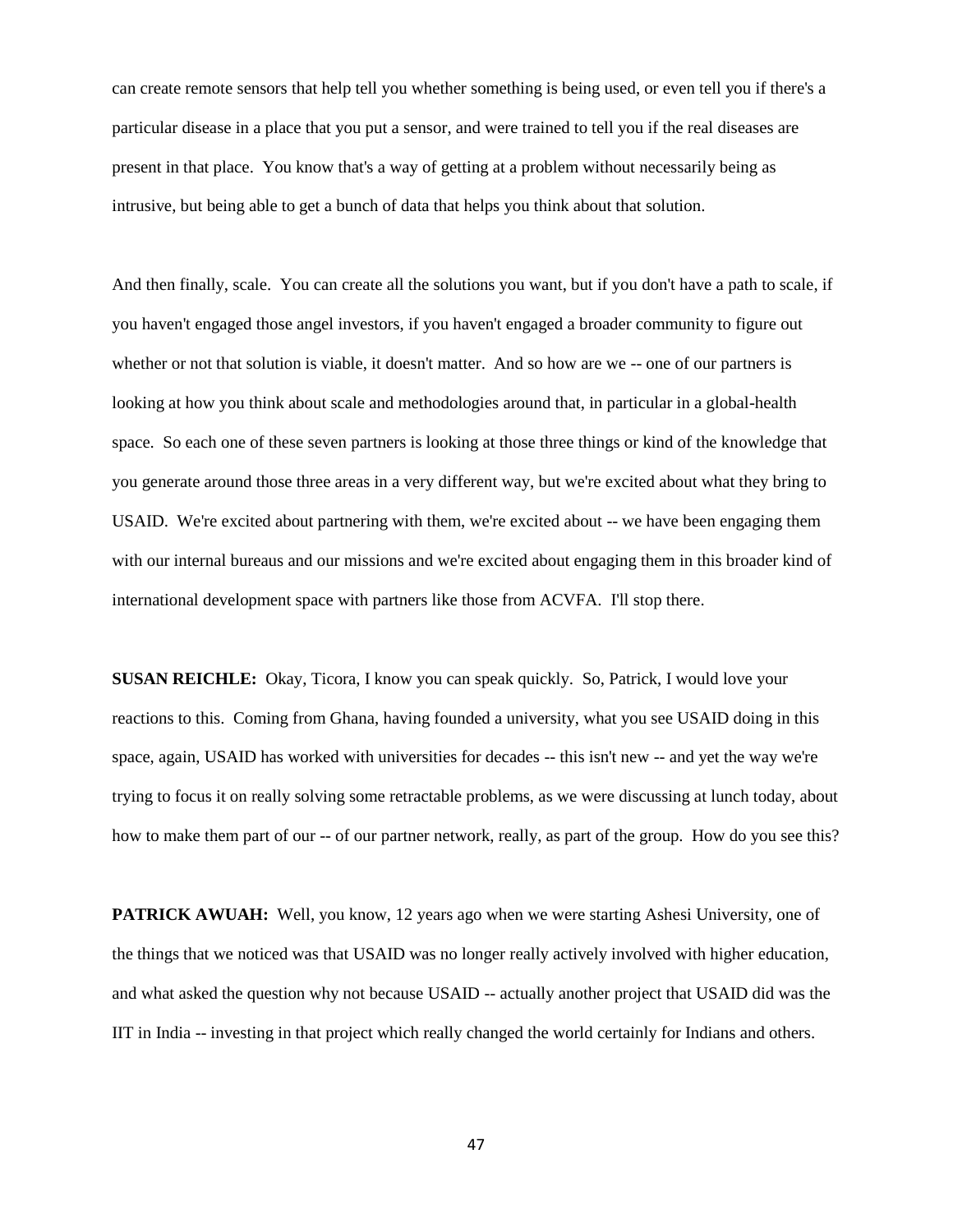So we're very excited to hear about this new program -- with the higher education solutions program, and I think it's absolutely brilliant. Where we are now, I would say that in my context we're booting up again in Africa in higher education, and we're very much in the mode of learning. I think that the United States has this incredible ability, this process for innovation, and young people who are completely empowered to come up with new ideas and to execute and have confidence that something's going to come out of it. In our context, we don't quite have that yet, right. Young people are a little timid about what they can do, and so the number of things that we've been working hard to do, we now for the first time have had faculty who have applied for a grant -- not a USAID grant, but got a local grant -- to do research project, and to get there to that point involved funding smaller projects within the university just to, you know - they didn't quite have the confidence to apply for a larger grant. And I think the number of things that has to do that could really explore things. For example putting out sort of an open source way -- what were the successful grant proposals? What did they look like, and what did those partnerships look like? Because, you know, and I think the TED Conference has been amazing at this, right. They put out these brilliant talks and people see them and they say, "Oh I can do one too," and the talks keep getting better, and better, and better, and I think you could take the same approach with HESN in terms of putting out this example of here's the kind of thinking that's -- that will result in grants -- grant awards. Here are the kinds of grants that will result in awards.

The second thing I would say is what's probably happening now is, you know, they see some faculty engaged, but there's this little layer of young faculty who need to get sort of energized and students in Africa, and so if there's a way, a mechanism to include young people who are not quite at the top of their game yet -- they're still learning -- but getting them to participate and be mentored to move forward, that would be a very powerful thing. That's in terms of building capacity for the long-term.

So I think that this is all very incredibly exciting. I would also add that I think when we talk about capacity building, technical capability is not sufficient. That there needs to be a transfer or a discussion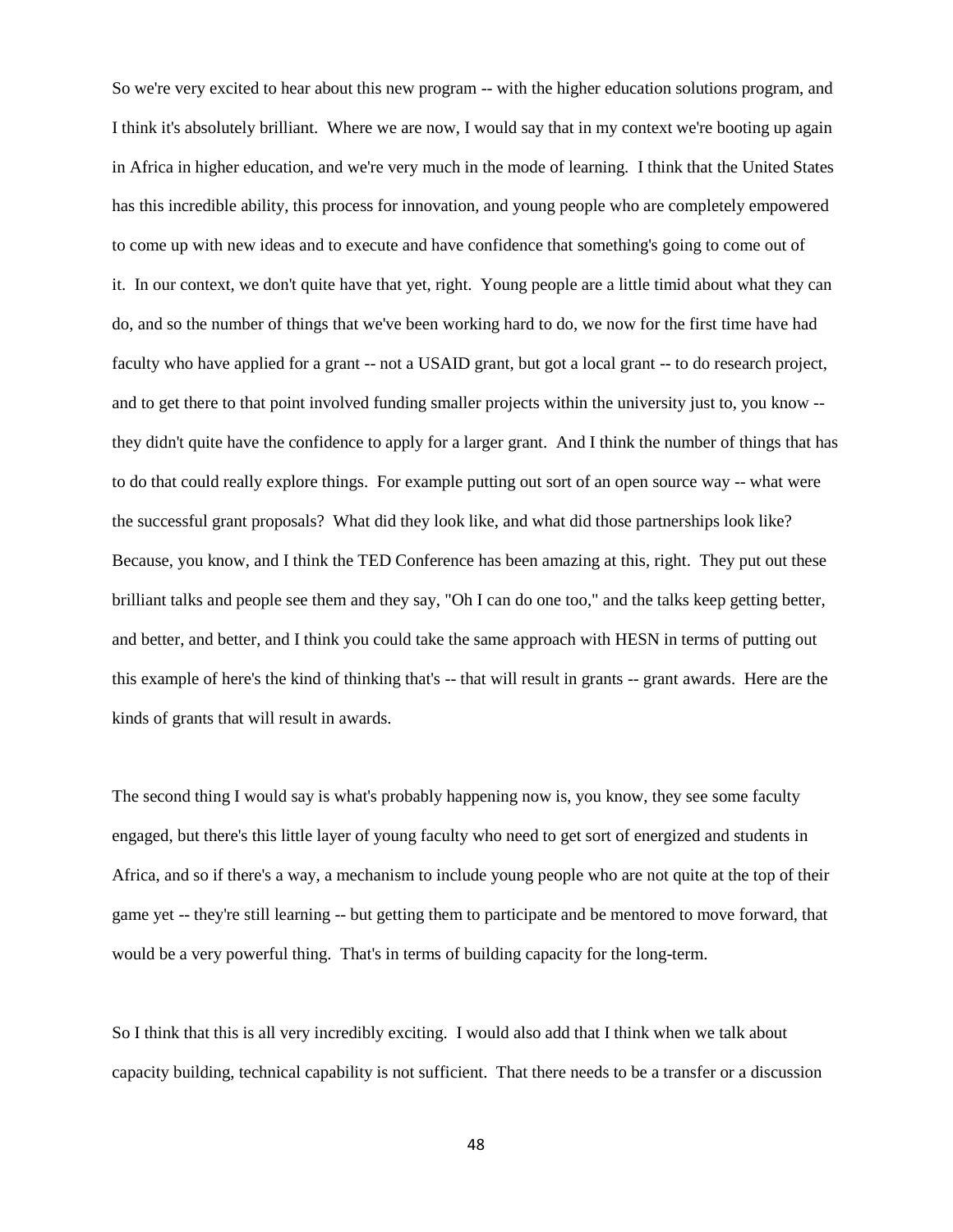about professional ethos, right. So whether you're working with scientists, or doctors, or government officials, or military, or whoever that there needs to be a component about the ethics of this profession, and if we could build that into these projects that will be, you know, that's how you really build sustainability for the long-term.

**SUSAN REICHLE:** Right. No, that's an excellent point. I mean, again, about as a profession in that development really is a distinct discipline, and if I can, Ndidi, if I can turn to you just to comment on that a bit, and not only just obviously the development, and the discipline in the profession, but from a perspective from Africa and also working with youth, and what you seen in the space and what more we should be doing, and be ready I'm going to call to all of you who have questions, comments, just gathering any.

**NDIDI NWUNELI:** Okay. Well, thank you very much. First I must commend the effort like my colleagues have. I definitely am really excited about the importance of innovation and the spirit of innovation. Building on the last point Patrick made, and I'll start there, what scientists don't have are the patents, copyrights, trademarks, protection for innovation, and so I'm taking it further than the issue of ethics to say that we need a framework in most of our countries that protects people who come up with these fantastic ideas because there's a limited amount of innovation, because as soon as someone comes up with a very exciting idea it's copied by every single company and nothing protects the entrepreneur. So I think there's a role for USAID through your mission offices, to support the establishment and implementation of policies that foster innovation and allow ideas to thrive.

The second point I wanted to make was the involvement with the local private sector. For every single idea both the grand challenge and the high education initiative, as an entrepreneur in Africa, I often struggle with the fact that very few resources are being channeled towards local businesses. There's a need for USAID to link very closely with the private sector on the ground, making ideas marketable but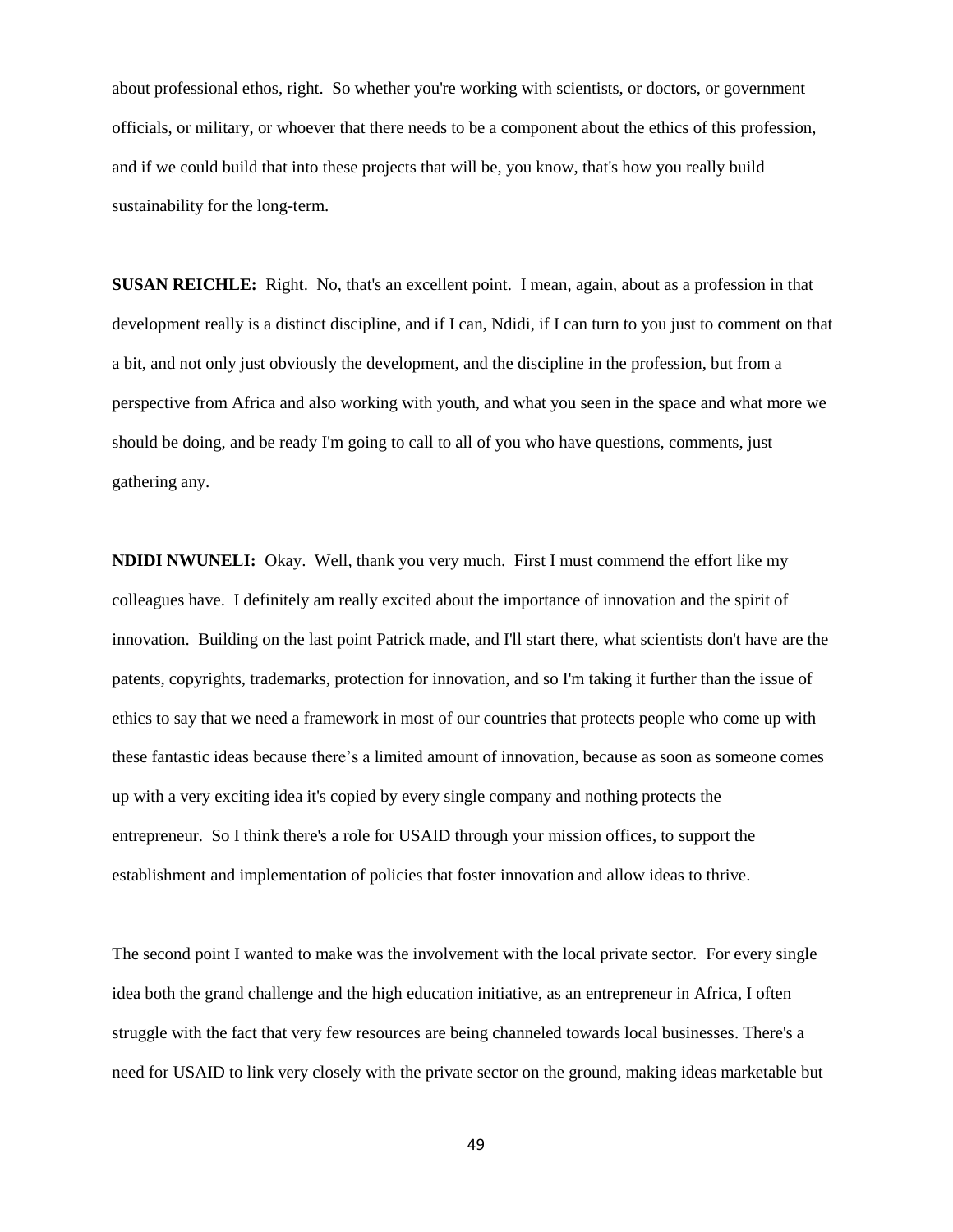also enabling them to scale up. So let's use the pouch initiative that you've come up with. Fantastic that it came out of the top businesses but the fact is - how can we find local businesses in Africa that can produce those pouches on the ground and then beyond that one drug what about others? During Raj's recent to Nigeria, I was excited about the amount of time that he devoted to engaging with the private sector, and the first group that he engaged with was young entrepreneurs. Raj showed some of the devices, I believe from the grand challenges initiative, and people were excited. Raj challenged the audience to think about local solutions to local problems and people came up with very interesting ideas right in that room. And I think USAID can serve as a catalyst so you're catalyzing ideas, but very quickly pushing those ideas back on to the country and challenging them by asking what can you do for yourself and how can you link the private sector?

And finally, this issue of sustainability came up earlier and I think with all of these ideas, you know, the young people get really excited, but then they like to move onto the next big thing. I've been working with young people for about 12 years.

## [laughter]

You know, high energy, they want to move on to the next big thing, and so the question is how do we sustain these ideas beyond the innovators and keep people innovating by embedding them within a stronger research institutions, a stronger private sector institution, and when you look at the research institutions on the African continent where I'm familiar with most of our research institutions are extremely weak. So building -- that's the pathway for embedding that knowledge, or very quickly transferring it to the private sector so as to enable it to get implemented and scaled up this could make a huge impact.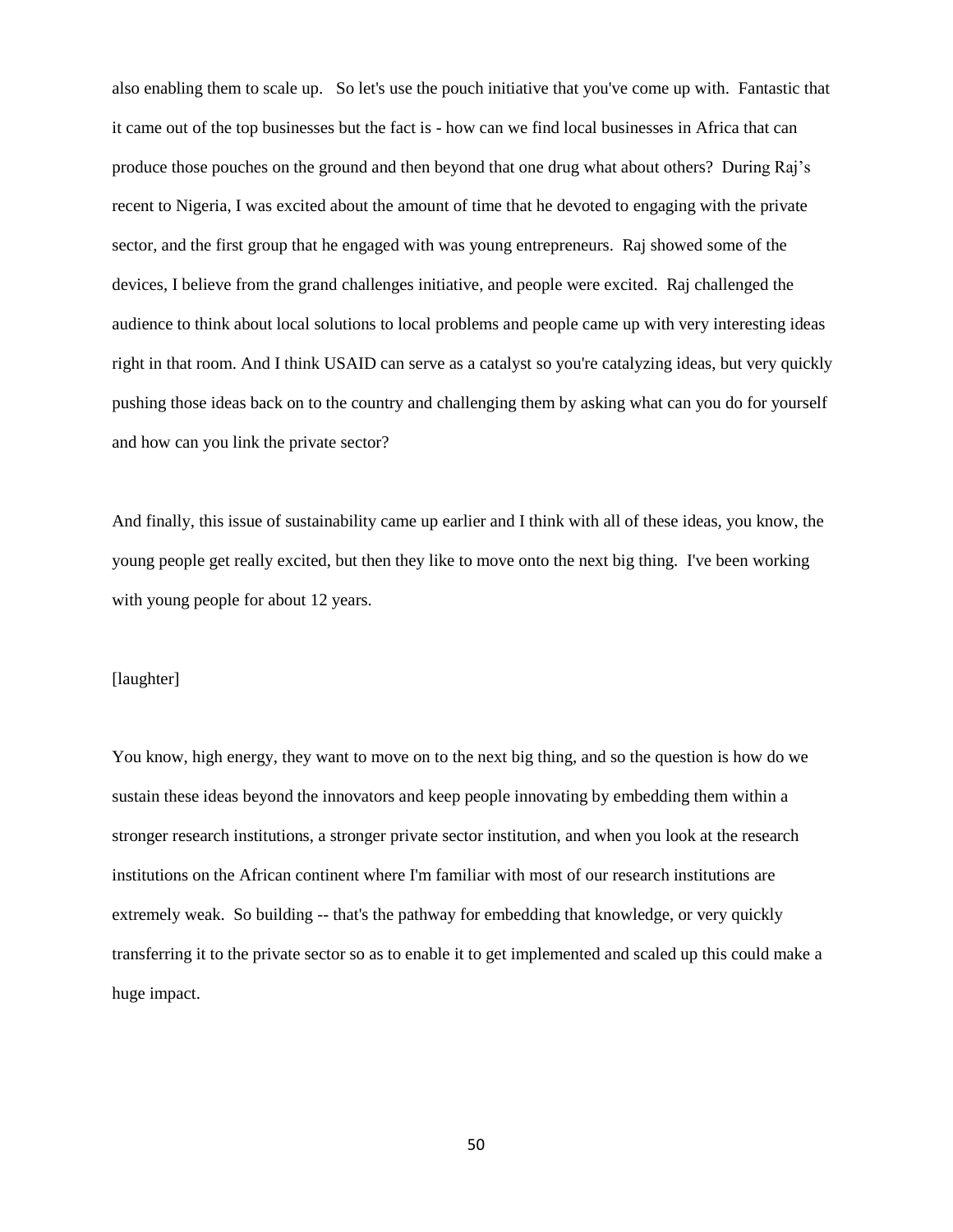**SUSAN REICHLE:** Right. Thank you very much for all your comments. If I can just -- before we turn to fellowships I want to talk about new and mobile as well, and Mobile Solutions just to hear any questions that all of you may have.

Yeah?

**BOB RABATSKY:** Hi. I'm Bob Rabatsky and I run a new program that's supported by AID called Partnering for Innovation, and we just ran an initial expression of interest and got a pretty good response rate from it, and interestingly about 70 percent of the respondents were from outside of the United States. So we were thrilled about that. The project is supporting technology that can be used by smallholder farmers worldwide: a lot of good ideas, a lot of good technologies. Not a lot of good strategies presented for the business strategy of actually getting that technology into the hands of this new -- of this very challenging market. I forget your name from Google. You touched upon some of the ideas of bringing better management into these companies, which I think is a fantastic idea. What are the other ideas, or other things that AID is working on to help with the actual business backbone to help with those entrepreneurial businesses?

**SUSAN REICHLE:** Right. Thanks. Can I ask any other questions before we jump in? Okay. Yeah, Meg, please.

**MEGAN SMITH:** I'm on the board of MIT and the president Rafael Reif is really thinking a lot, you know, universities are being highly disruptive and really exciting with -- and so as we see these moves to huge online classes and this idea here that's the part of the university instruction, but there's this other part of the university which, actually, I think you guys don't realize we just made a major innovation in because in a lab, and in the project-based learning, whether it's the crazy robotics contest, or whether it's, you know, if it's a bio lab and that's -- Evan Lands [spelled phonetically] [unintelligible] wrote a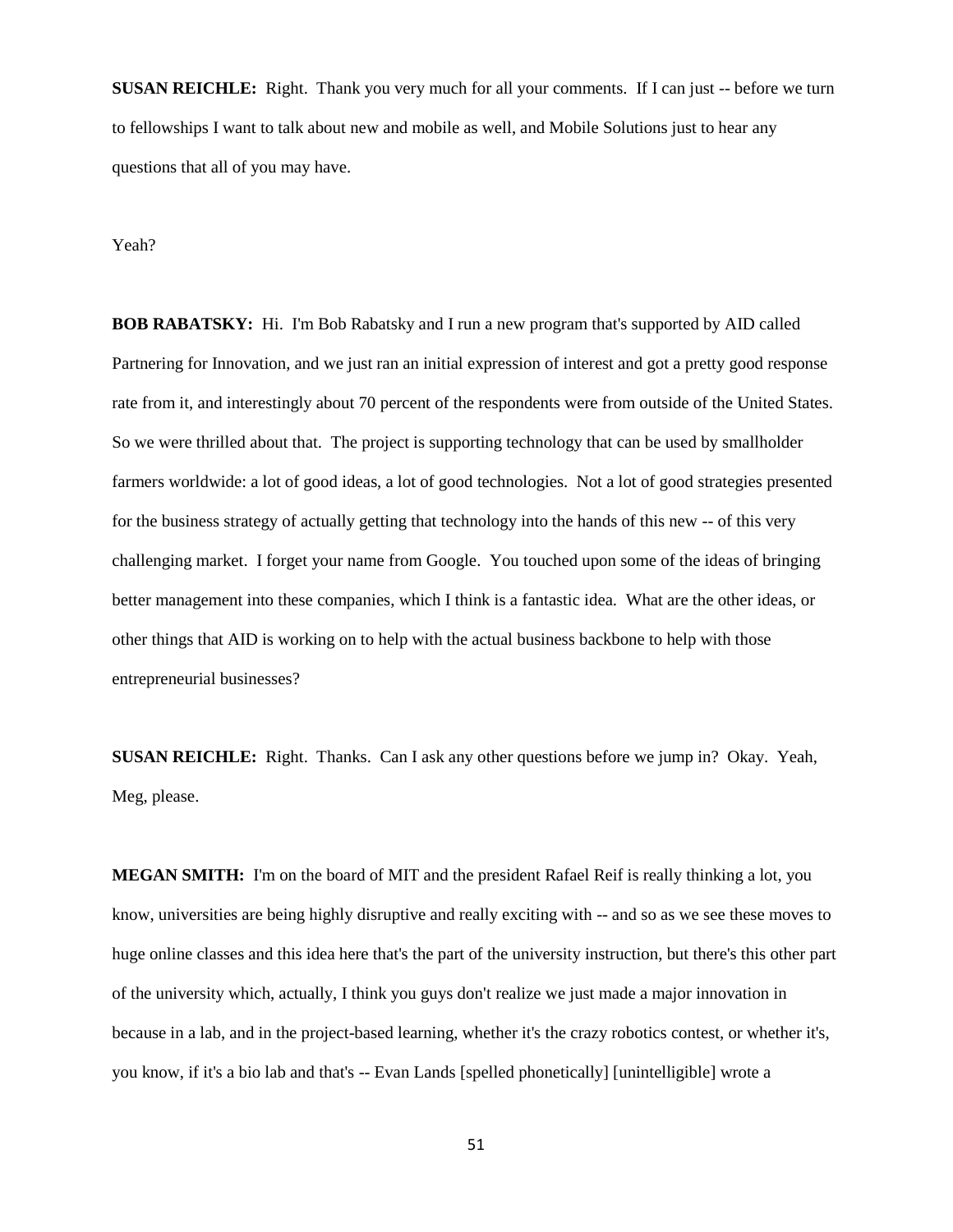watershed paper in the late '50s about actually changing all universities -- he was talking about MIT at the time -- to be much more da Vinci-like when you go to the lab, and you are really mentored in projects, and then you happen to get instruction, but that's on the side, so it's kind of a good thing to think about. The universities -- Arizona State University, notably, has changed completely into project space. But I think the universities in the future will be much more like [unintelligible] lab places when you gather, you meet up to do project space things, and what's interesting about the millennials and the digital natives is that they really do have [unintelligible] on campus [unintelligible] development. What number -- what's the percentages of students at Berkeley in the development minor?

**MALE SPEAKER:** Oh it's --

[talking simultaneously]

**FEMALE SPEAKER:** It's the largest minor

**MALE SPEAKER:** It's called the global poverty minor.

**MEGAN SMITH:** Global poverty minor. They're just doing this -- this is what they do [unintelligible] is their game, it's their way to protest like the young -- or earlier people might have been doing marches and having an impact. The second [unintelligible] is actually doing energy, but I think that these innovations are interesting and thinking about this is actually an educational context in the university. You are as evolutionary [unintelligible]; it is a significant thing you're doing.

And the second thing is -- I would just say -- and by the way, the university you chose have great experience and what I liked about your selection was that you chose people who had -- they were steeped in this and they were not harming; they were actually highly collaborative with people around emerging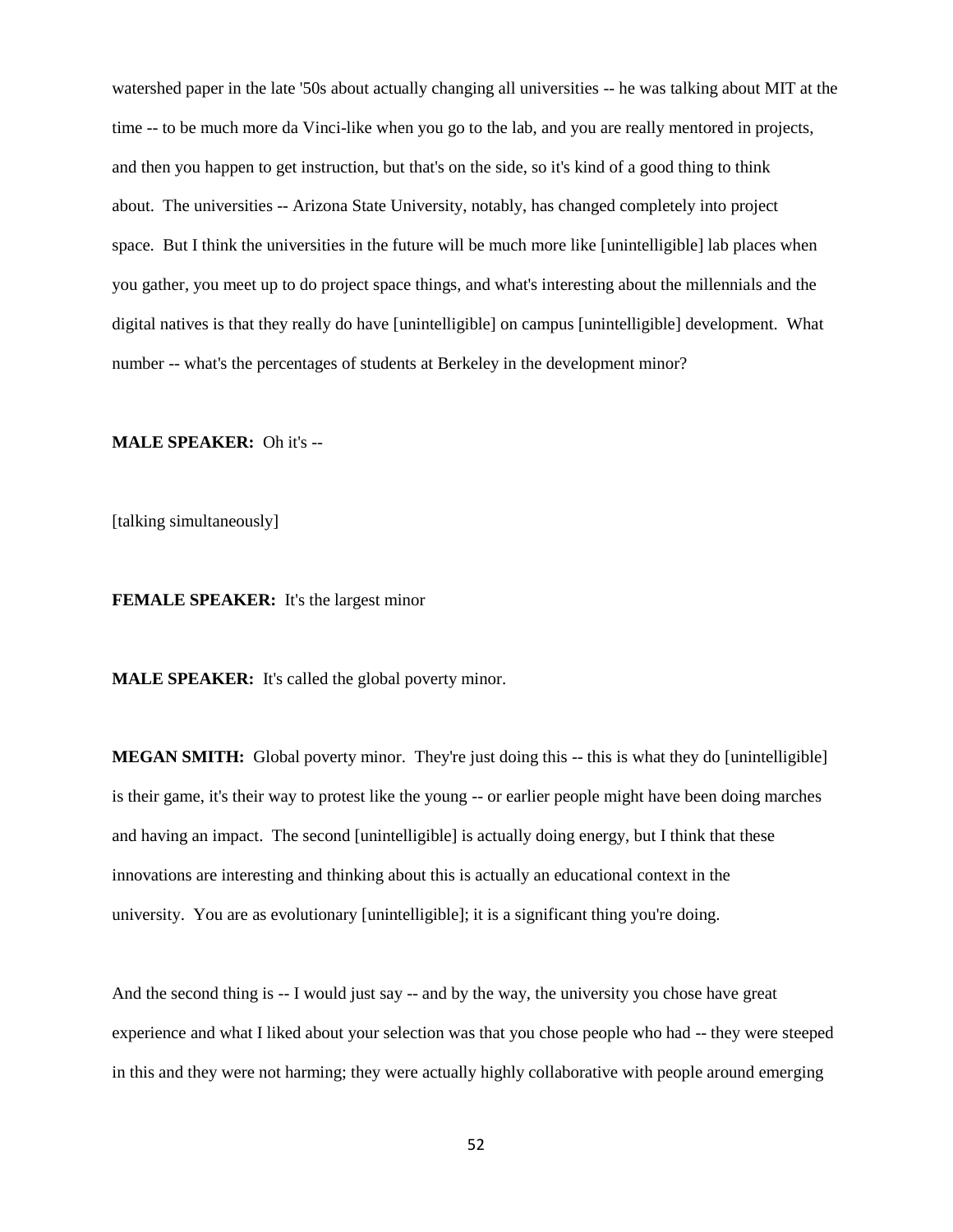markets together, and inclusive, and lab based, and academic, and we're advancing the academic field together with the actual field. So I think -- and I think the earlier you try to -- we've identified is the - then scaling. So I think we should talk about this -- think about this next year.

The second thing I would say, which is maybe not obvious, but one of the most important things we can do for American capacity building is we need -- and any young person, but especially if we think about USAID contribution to America, even though that's not our exact mission, design thinking for all of our young people to learn empathy about products and services that you are creating so you're creating something that someone actually wants, and learning that so we can really advance our economy and entrepreneurship of the American youth. The contribution here is tight because they're super engaged; they want to do this and we're sending them to very complicated studies where it's not obvious what to [unintelligible]. They have to figure it out and so in some ways I think you're planting a seed for the future of American prosperity by educating young people about future markets in the design thinking capacity-building way that is really significant and I think you should get credit from Congress for that if you talk to them.

**SUSAN REICHLE:** We like to hear that. We're for credit from Congress.

**DR. SHAH:** Can --

**SUSAN REICHLE:** So that's -- go ahead.

**DR. SHAH:** Can I just -- can I --

**SUSAN REICHLE:** Absolutely.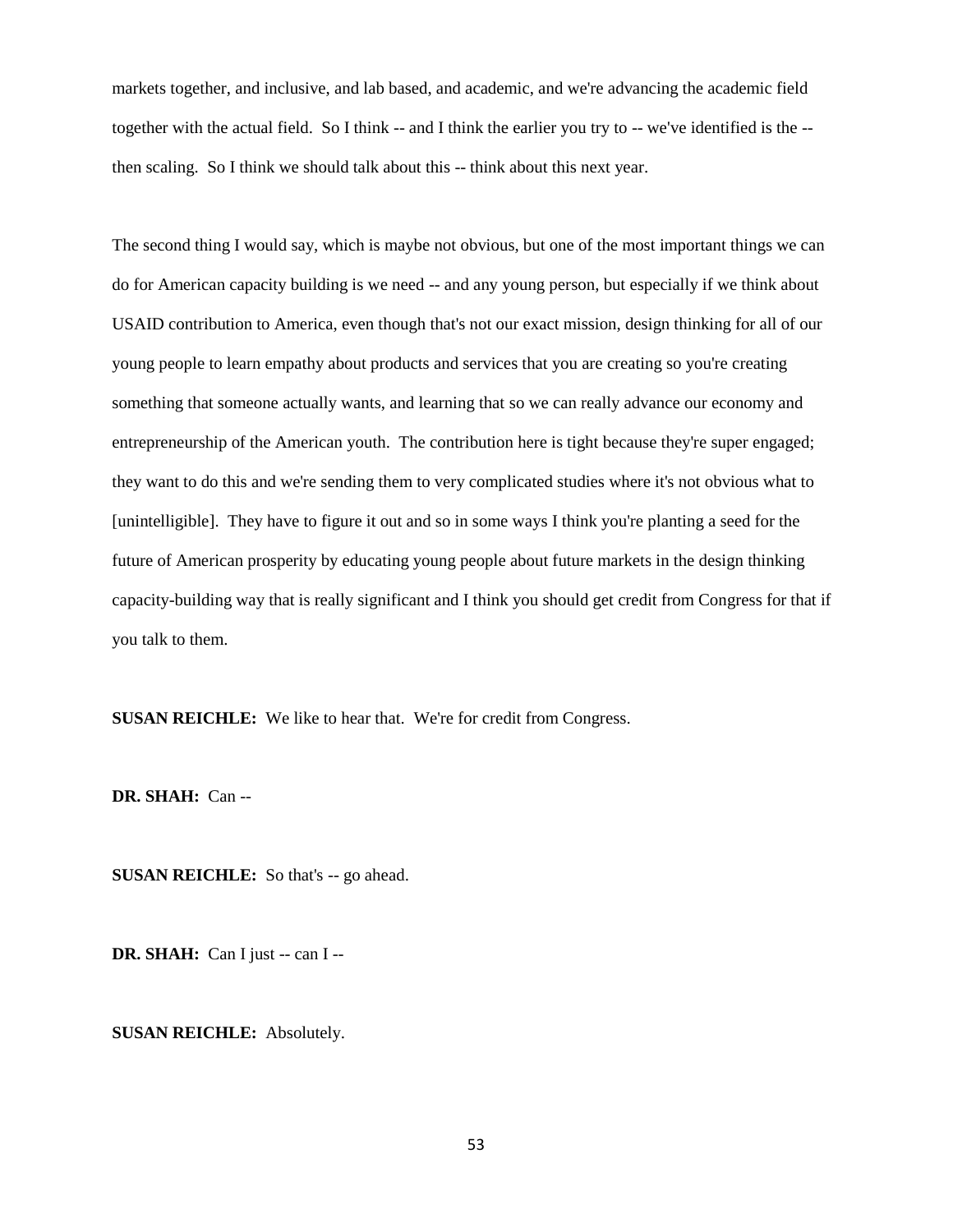### **SUSAN REICHLE:** Of course. [laughs]

**DR. SHAH:** What I -- I started by saying I really wanted to hear ideas that would help us kind of embed this culture and this way of thinking with all of what you just described more broadly, and I think we want to pivot to Priya to talk about mobiles, but I wonder if --

**SUSAN REICHLE:** No. We're going to go to Michele. To talk about -- because I think the fellowships -- what Meg was just talking about --

**DR. SHAH:** Okay, good. We'll both of you -- can you describe what's hard because I think there's been a little bit too much, frankly, of this I'm proud of you guys, you're super successful, these things, but it wasn't easy in our institution and in government to get this done, and so if you can describe a little bit of what the challenges are that you were facing, now that you've been facing then maybe our ACVFA members can help us sort of breakthrough.

**SUSAN REICHLE:** So actually then let's go to Priya first. Because obviously you've heard the ra-ra; you heard about the global challenges and you heard about how much we've been able to move forward with Mobile Solutions. What Meg was talking about as well was about how to really, really engage this generation, and so I'll let Michelle ponder about how we're thinking about that for the fellowships, but really on Mobile Solutions because we just have a tremendous opportunity here, right? With 6 billion, you know, mobile phone users, and how do we actually use this to really, really to move the development needle? Priya.

## **PRIYA JAISINGHANI:** Seven billion.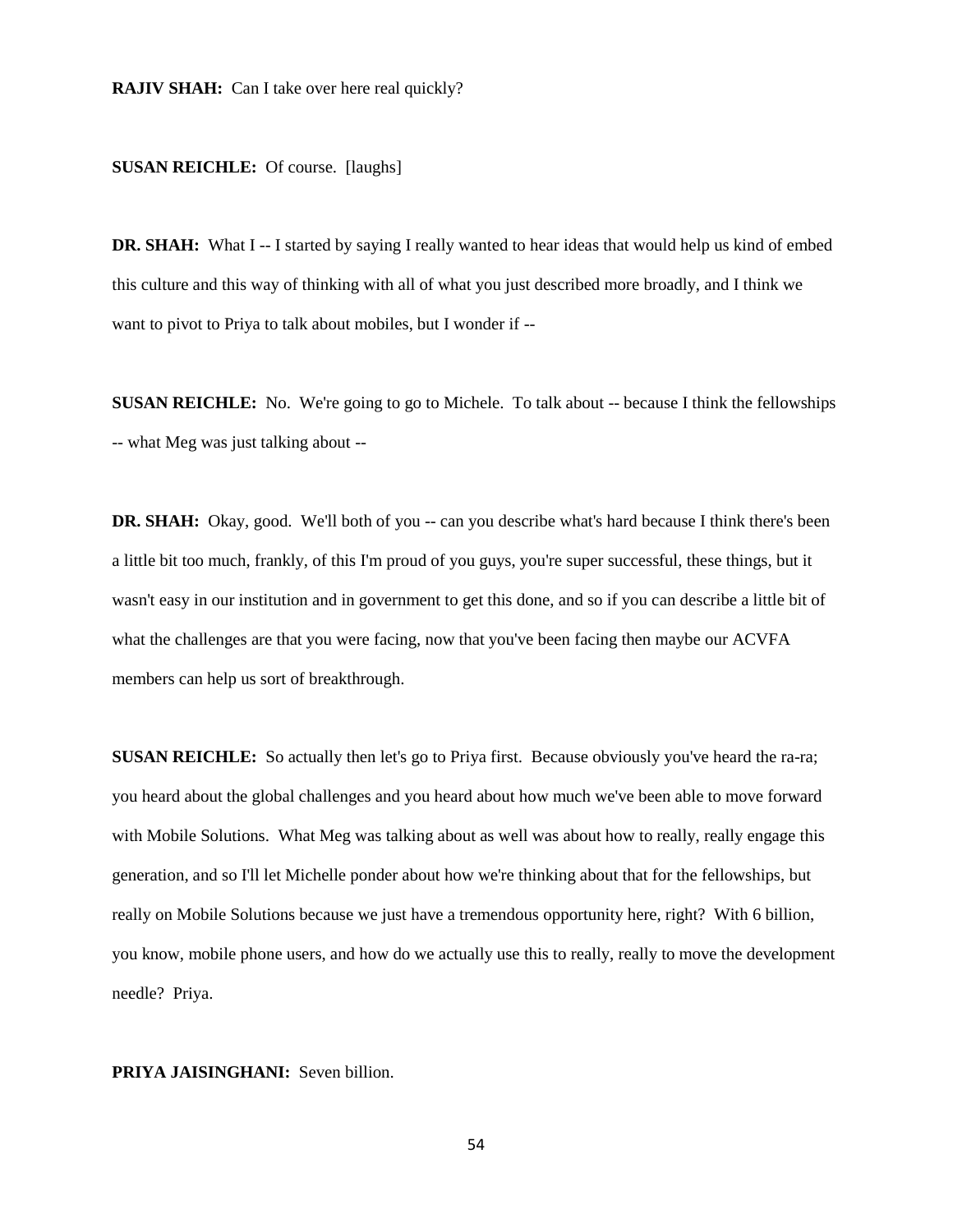#### **SUSAN REICHLE:** Seven billion?

**PRIYA JAISINGHANI:** Yeah, but I'm trying to figure out how honest I'm supposed to be with that question, Raj.

[laughter]

First, I just want to acknowledge the awards that USAID won and when I went to accept their award I'm was thinking oh this may not be really legitimate because we give some funds to GSMA and they're the ones awarding the prize to us, but it turns out that the judging panel came from, you know, CEOs of different mobile operators, and ICU and broadband [unintelligible] so it's actually very legitimate, and I'm very proud of it, but it's actually too early because we have so much more to do, and I think they're really recognizing that USAID is the first agency to create a dedicated team focused on the mobile space and because there are some really important partnerships that we've developed over the last three years, and I'll give you an example of two of those that I think are sowing some real success. But I think there's so much more to do and the challenges in this agency are real.

So just quickly on two examples of partnerships that I'm very proud of. One is called Mobile Women. First and foremost we're concerned about making sure everyone in the world can participate in this mobile revolution -- and I don't say that lightly, I really think it's a revolution -- and research we commissioned about two years ago highlighted a huge gap in women phone ownership and phone usage, and we shopped that research around and got it in front of the chairman of Asiacell in Iraq, the largest cellphone company, and because of that research and some very right advisory services around what women want and need when it comes to phones, they then, about 18 months ago, realized that their - even though they're the largest cellphone company in Iraq, only 10 percent of their subscribers were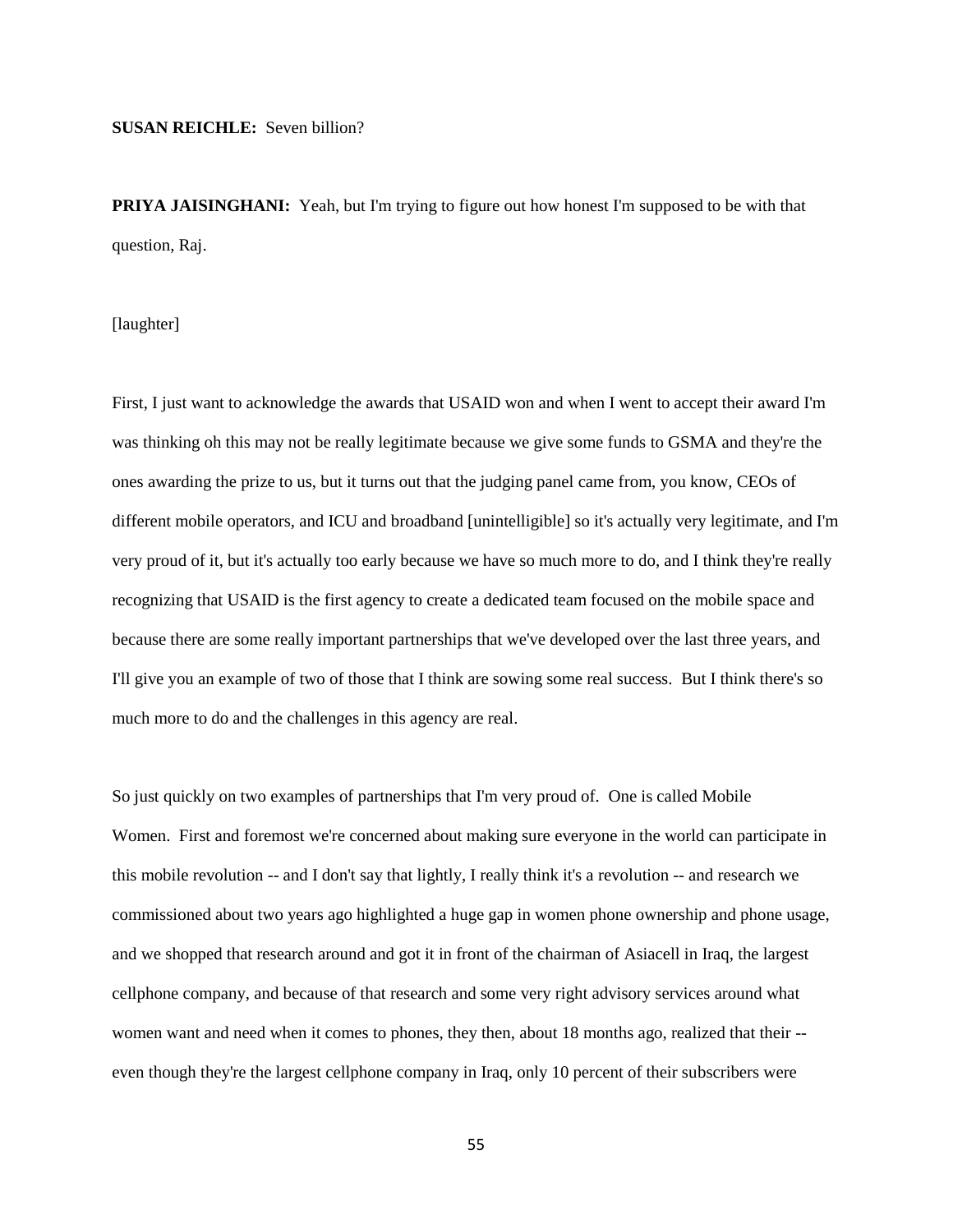women, and they decided they were going to design a whole new product line just targeted at women based on things we know and development experts know women need. So one thing the research showed was men don't let women have phones because they think they'll get harassed. It is -- 75 percent of women say they can't have a phone because their husbands won't let them because they think they'll get harassed. So this product line has a bye-bye functionality so it can block anyone who's calling or texting you, and they'll never be able to access you again. So it has that kind functionality or turns out --

# [laughter]

That sounds like a good function, huh? I don't know if we have to commission research to also find out that it turns out women talk longer than men.

## [laughter]

Well, that's really shocking. [laughs] So the product line also changes -- the rate structure changes, so after three minutes the price goes down. So there's all sorts of things geared at women but it really shows -- so in 18 months they more than doubled the percentage of women subscribers and there are three, you know, two and a half million women now in Iraq with their own phone that are using it actively because of this, and it just shows that when you put together development expertise with the power of these big companies like a cell phone company, Asiacell, great things can happen and I really think it's meaningful.

So that's one partnership. I'll give one quick other example which is the Better Than Cash Alliance. So there is a lot we are doing, and donors are doing to try and promote mobile banking around the world, and I won't get into a lot of the posits we're supporting this in various countries, but the other thing is that just as -- we are doing a lot in regulatory environments and everything else, but last year Raj announced the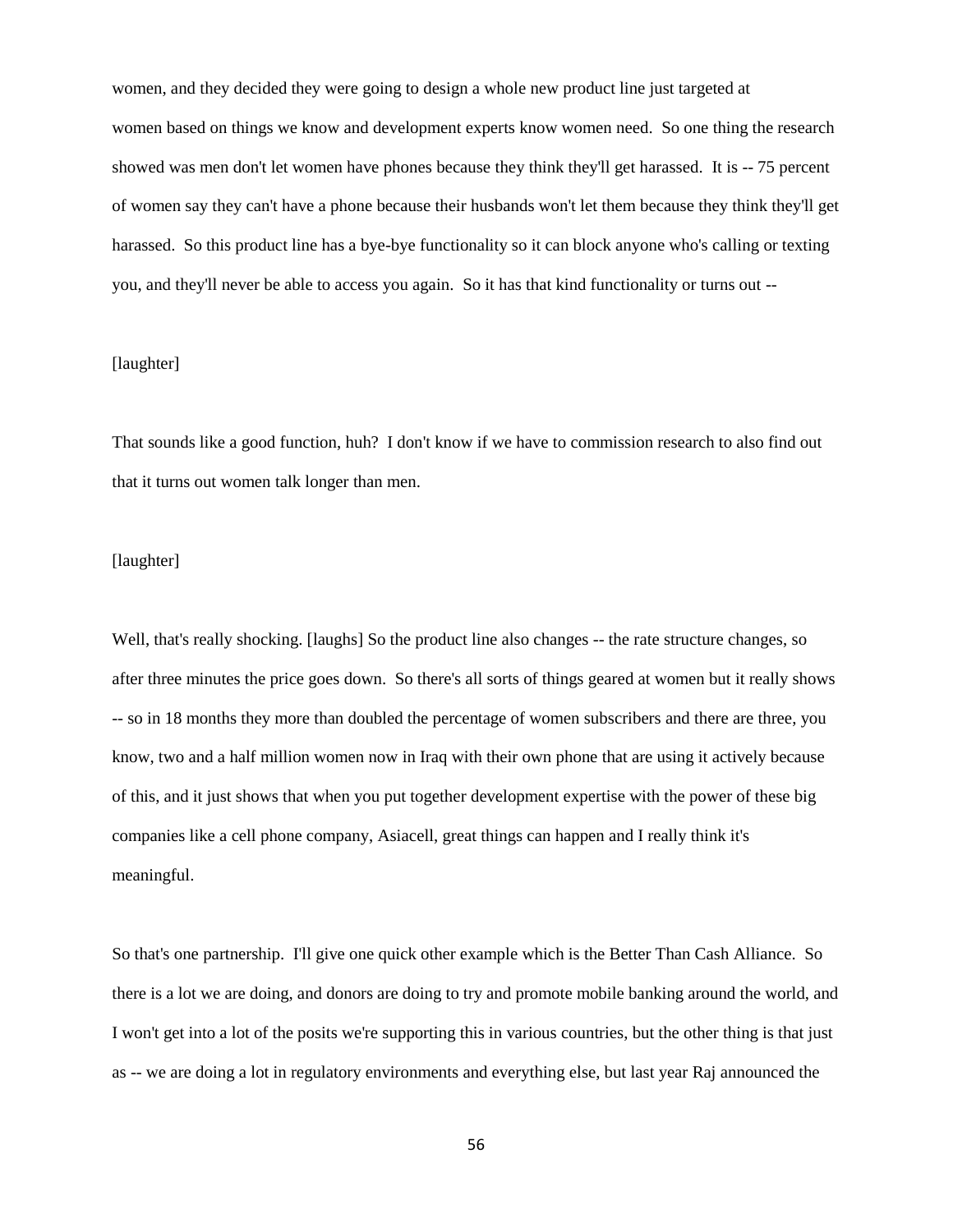Better Than Cash Alliance in September, and really this is in recognition that electronic payments and mobile banking platforms is scaling all over the world, and yet you look at governments and donors so many of our operations still are cash based at the very end; and I always say I would only use -- I would never use cash in D.C. if only taxis would accept credit cards. [laughs] But most other countries where we work cash dominates and that means that women aren't safe. They have to carry their cash on their bodies or in the form of jewelry on their bodies, that sort of thing. It means that you never really know where financing is flowing, so there's a lot of illicit financial behavior and people aren't getting into the financial system. So cash really is an enemy of growing strong economies.

So we very actively use our convening power to bring together governments of Malawi, and Indonesia, and Philippines, and Kenya, and Columbia, and Peru, World Food Program, CARE, [unintelligible] and various other organizations all committing to changing the way in which our last mile funding goes in starting to get out of cash, and that also meant we have to change our operations -- and this is where I really got way bogged down in some of the bureaucratic elements of USAID, but thinking about our contracting language, and audit requirements, and all of the things we have to change internally. Thank god for CFO and OAA here who helped out by developing new guidelines for them we can start using our own cash footprint to drive electronic payments.

So those are just two of the examples that I think really resonated with GSMA when they gave us this award, and I just think that there's so much more for us to do, but it's hard.

**SUSAN REICHLE:** It is hard. It's hard to move the ship, if you will. I mean, you and your team, and all of our partners really sowing the seed on this, really, a revolution, as you said, and we're really at the tip of this, and if I could just ask our panel members just some thoughts from you. What more you think we should be doing and as well from the audience, so throw it open.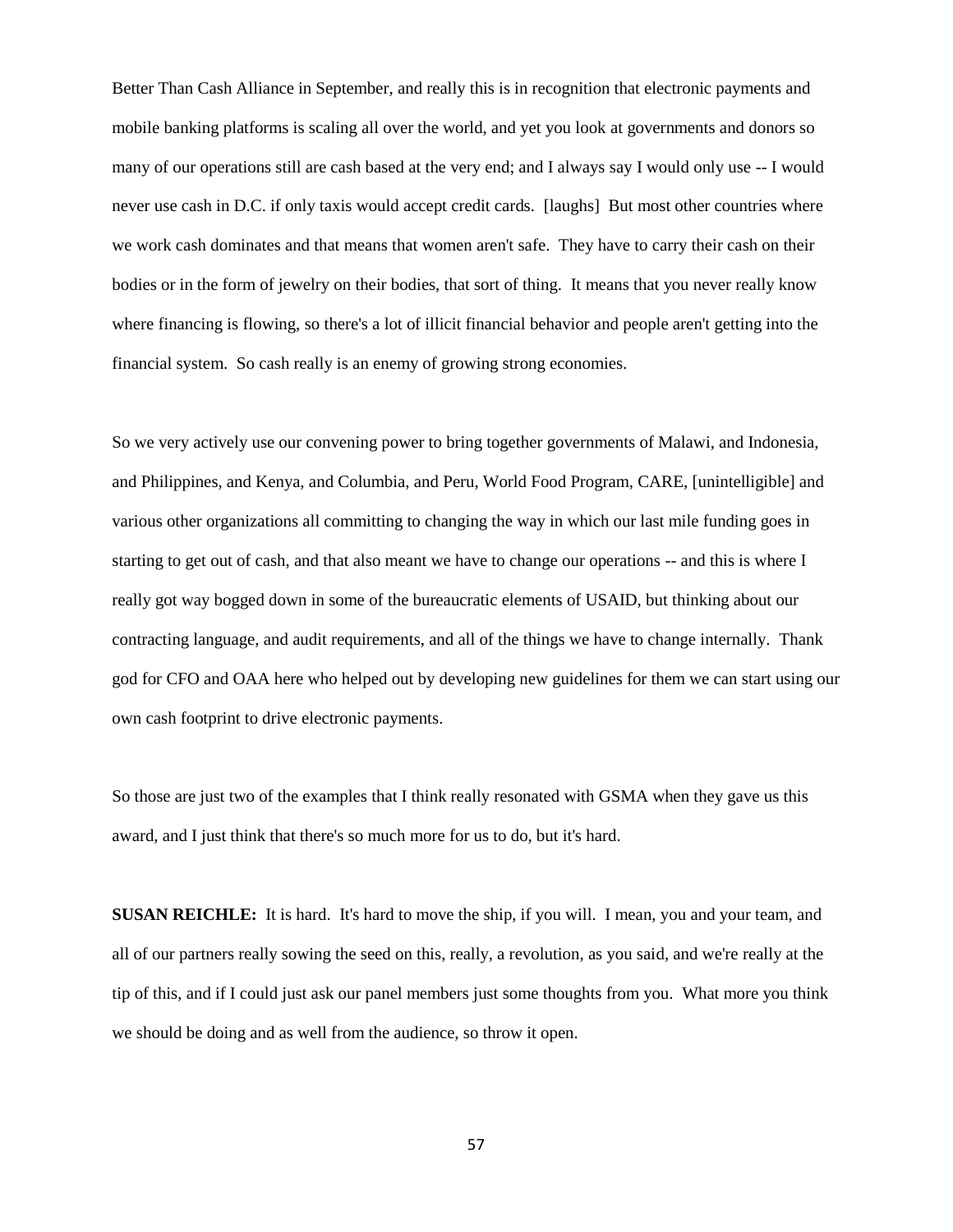**JACK LESLIE:** I'll just make one quick comment because Megan's comments triggered a thought. We both spend our days in the private -- our day jobs in the private sector where your question, Raj, about how you create cultures and collaboration. This goes on in every organization because this is the environment that we live in, and this is where you get ahead in the private sector, as well, and in thinking back on the Pratt Pouch, and full disclosure here, I'm on Duke's board for the Global Health Institute, but they, you know, when you look -- and this is where I think some of the models that are happening with your academic partners you can look to to help you develop these kind of cultures of collaboration.

Mike Merson, Dr. Merson from Duke had come from Yale where you had a little bit more of a traditional school of public health, and my view in my own company is if you plan in a silo -- if you plan in a silo fashion, you're going to act in a silo fashion. If you, in health for example, have an academic institution of public health attached to a medical school and not really anything else you're going to get that focus. What he did at Duke in creating Global Health Institute, as you know, is to make it multidisciplinary. To bring in all of those other schools including Pratt so that you're able to get -- I bet you that's the reason why Pratt came up with the pouch, because he had this information from other parts of the university of what the needs were in health. So I think a lot of this and we -- we've worked with this in the private sector as well, is how do we structurally group things to enhance collaboration in an environment now that's multidisciplinary and very, very different than private 10 years ago?

**DR. SHAH:** And global.

**JACK LESLIE:** And global.

**SUSAN REICHLE:** That's great. That's great. Any other thoughts?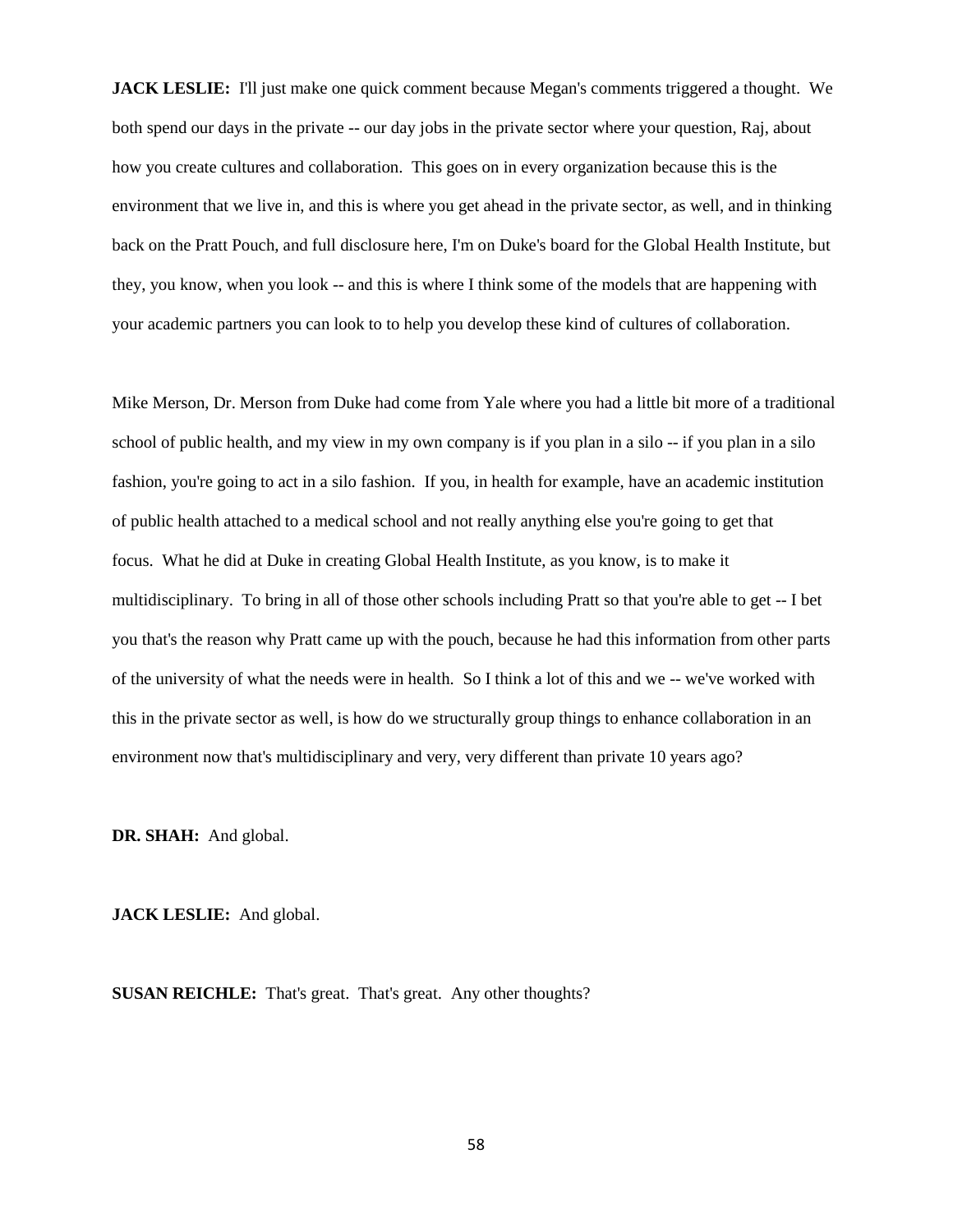**KATIE TAYLOR:** If I could just add to that open source. I was chatting with Kate, cofounder of Architecture for Humanity, was saying open source is not just about innovation, it's really about distribution, and so when you take things not just technologically based ideas, but since this last time this group met it was at the same time as a global initiative that USAID coffered was a global call to action on child survival. You're now leading the charge on an evidence summit around what is the behavior, not just the technology and all the science, but what's the evidence around behavior that can occur at the country local level that will make a difference?

Question to you, can you open source that a little more. Can -- because it will be on that -- on something like that it's the distribution that will be the vital, so I think that alliance with Jack and Megan.

**SUSAN REICHLE:** Great. Nancy.

**NANCY BOSWELL:** I just wanted to add on the private sector engagement that there's a shared interest in the private sector in the Making Voices Count. One of the things that my experience in the private sector demonstrates is their desire for notice and comments. For example, for being able to know what information is coming down and how they can comment on it. So I think there's a synergy there that we can draw on; similarly, for putting things online, reducing the number of people that you have to deal with and the discretion that they have to solicit from you, again, a shared synergy with the public in removing discretion from the process. So I think we can work more on that.

**SUSAN REICHLE:** No, that's great, and Meg I'll turn to you in just a second, but to comment on what Kate said, many of you weren't privy during the lunch, but as many of our members -- our ACVFA members, and we appreciate you traveling around the globe -- one of the things that they highlighted during the lunch is how in the field everybody is really, as you know, as the clear foreign service officer on the panel, out there really, really, you know, you want to be working with a partner. You want to be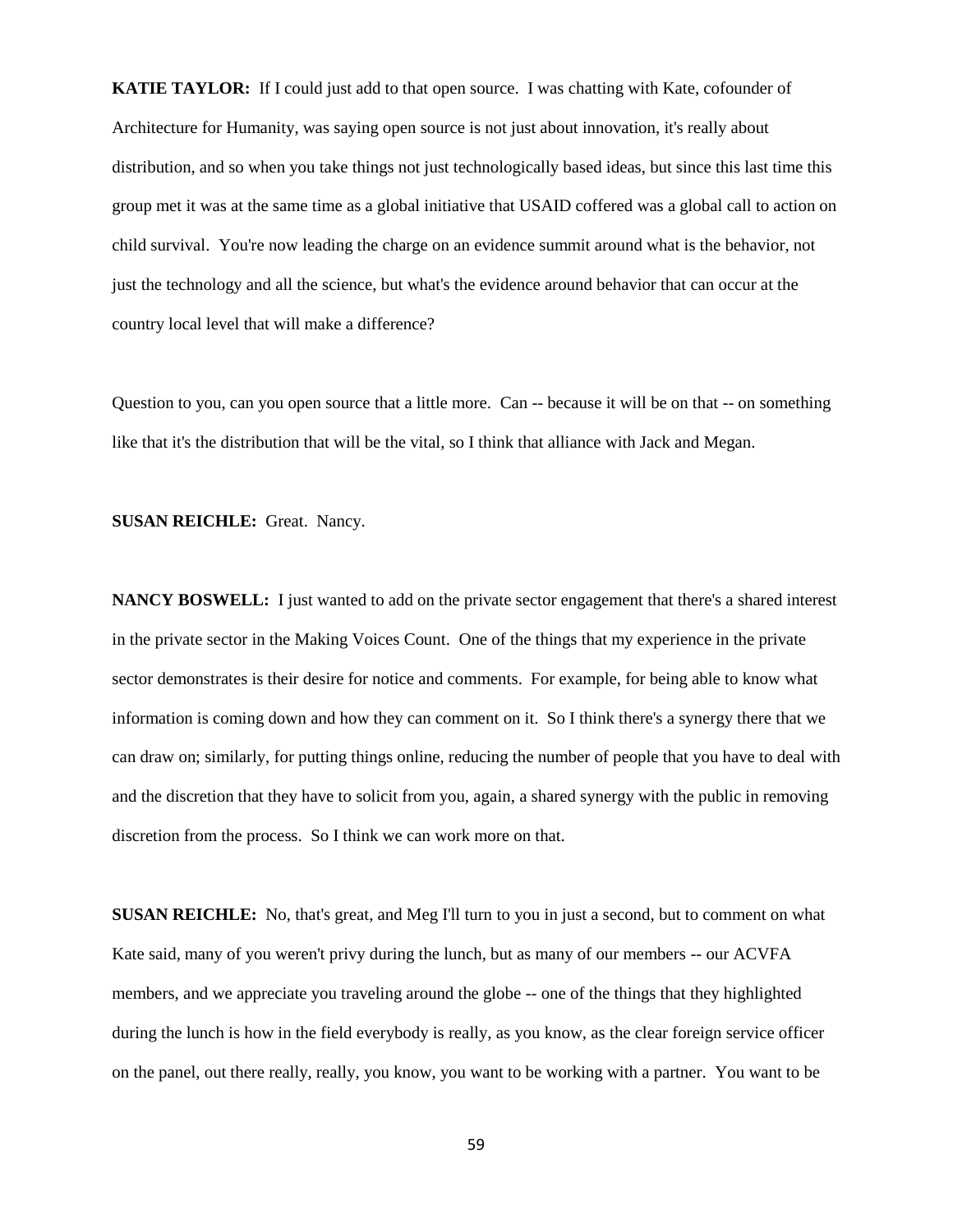making these reforms, and how to actually maneuver the bureaucracy, and that's what we're trying to reform. That's what USAID's about in order to really be this open development agency, harness energy whether they're there in the universities or citizens. So Meg.

**MEGAN SMITH:** I really like that you guys you took the right seat at the table. Meaning you didn't write these apps, or try to write them, or commission somebody to write them, you looked at the industry and looked at some really good potential partners, and sets of partners, and did it with them, and then you took the role that indicates the sector that was missing and did the work that they didn't have time to do and added that in, but then solved in yet again back into the private sector. This is when best the publicprivate partnerships work. And then in the other case, I think Better Than Cash, the best practice there was being a great customer in order to evolve your practice really just to -- let's just say anecdotally on understanding we, you know, what you did with women and cellphones. We recently had a developer conference in Saudi Arabia. We run it regularly and usually we get like less than 10 women, you know, out of hundreds of people, and so one of the people said, "Why don't we just have women's developer conference?" We got 200 women. We were there for three days thinking like this is very smart, there's a lot of talent out there and engaging the women. And it definitely was smart.

**SUSAN REICHLE:** Right. Ndidi?

**NDIDI NWUNELI:** No, I love the ideas that were shared. What I was just curious about is how USAID transfers this knowledge from one spot to another because, I mean --

**SUSAN REICHLE:** The talent.

**NDIDI NWUNELI:** It's interesting. This issue of women and cell phones. Every single country has the same problem -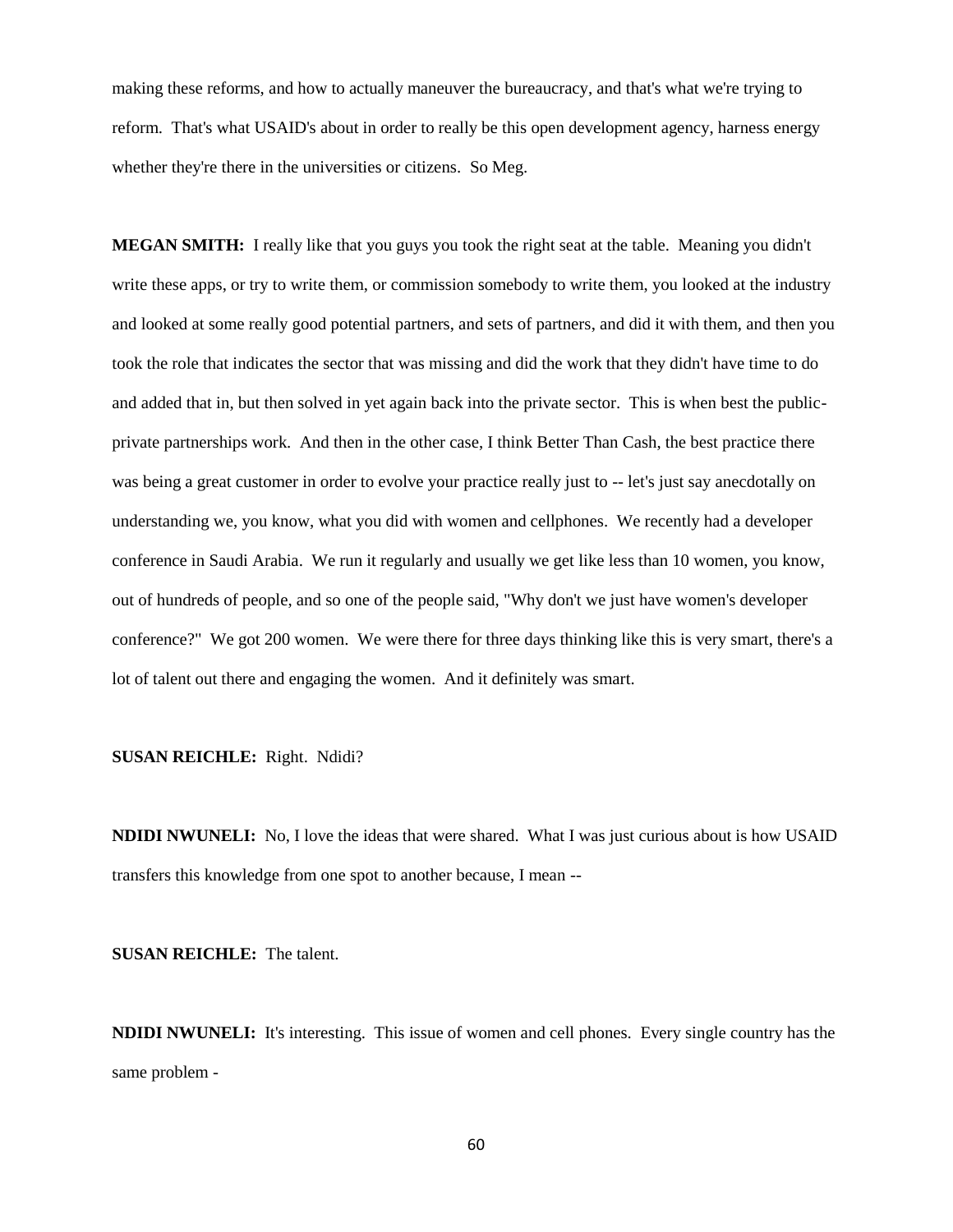## **SUSAN REICHLE:** Yes.

**NDIDI NWUNELI:** And engaging women via cell phone use can enhance the democratic process because few women are engaged in voting or elections and cellphones are a very useful tool to get women engaged in the democratic process. So I would like to challenge the team to share this example and encourage adoption or replication.

**SUSAN REICHLE:** Absolutely. And those of you who know us well, you know we're an incredibly decentralized agency. The advantages: We're in the field. The disadvantage is that these pockets of excellence, stovepipes of excellence often don't get shared. So that's one of -- part of our reform is how do we take out and then really scale it up. Patrick, did you have a comment before we --

**PATRICK AWUAH:** Yeah. I had one comment around scaling. I think that often when we think about developing for the developing world, or developing for the poor, we kind of get stuck in that mode after the innovation has happened and we don't need to. So, for example, if there's some medical device that's been innovated that's great for India or Ghana or for people that are poor. It's also the case that it might be a great technology to bring back to the developed world -- the more industrialized world because it gets health care costs down, and I think that, you know, when innovations are done, when you really get scale is when the middle class can access this new device, or this new product then you're really going to get -- you're going to get volume, and so it would be really helpful to get the private sector thinking in that way. I think that the example you just gave about the bye-bye feature and Raj's reaction to that.

[laughter]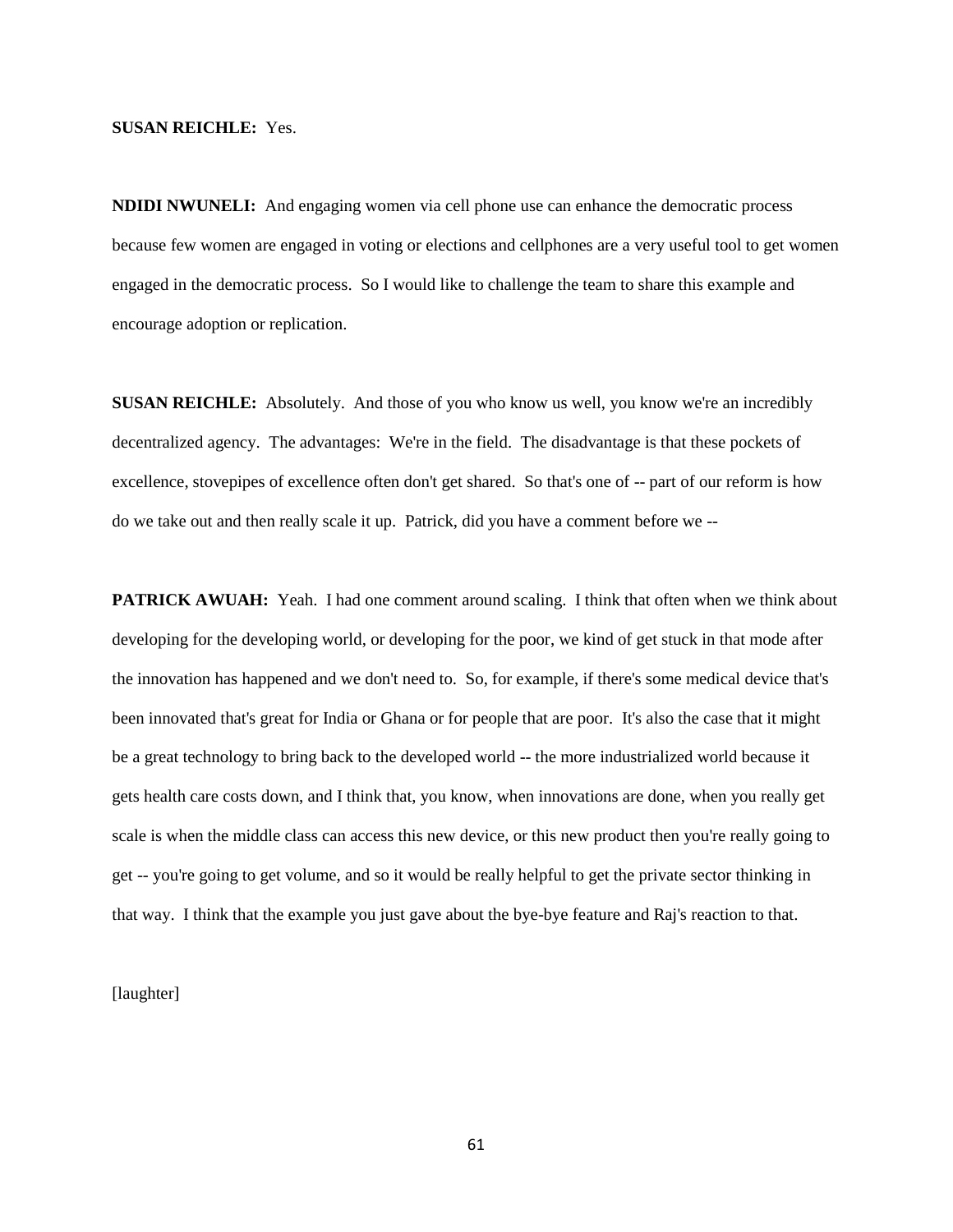Just an example, right. You're designing for women in Iraq, but as it turns out, the USAID Administrator wants it --

[talking simultaneously]

[laughter]

And by the way, you know, I thought the same thing --

[laughter]

And, but if you think, you know, you design for the group, but it's applicable for a larger group.

**SUSAN REICHLE:** For a larger scale, yeah.

**PATRICK AWUAH:** Then it really gets the private sector engaged in a very big way and I would say do not exclude U.S. private sector. In addition to, you know, developing country private sector and figuring how to scale.

**SUSAN REICHLE:** Great point and also just about how you expand the group, right? It can be the private sector; it can be youth, as we've been talking about today. I mean we are really at a pivotal moment where everybody wants to be engaged in development. So on that note, if I can turn to Michelle, who hasn't said a word on this panel, but really to share with us some of the thinking, and this is very new, so you're hearing it really for the first time, maybe our administrator's hearing elements of this for the first time. But it's something that we've been talking about for some time about how to use science,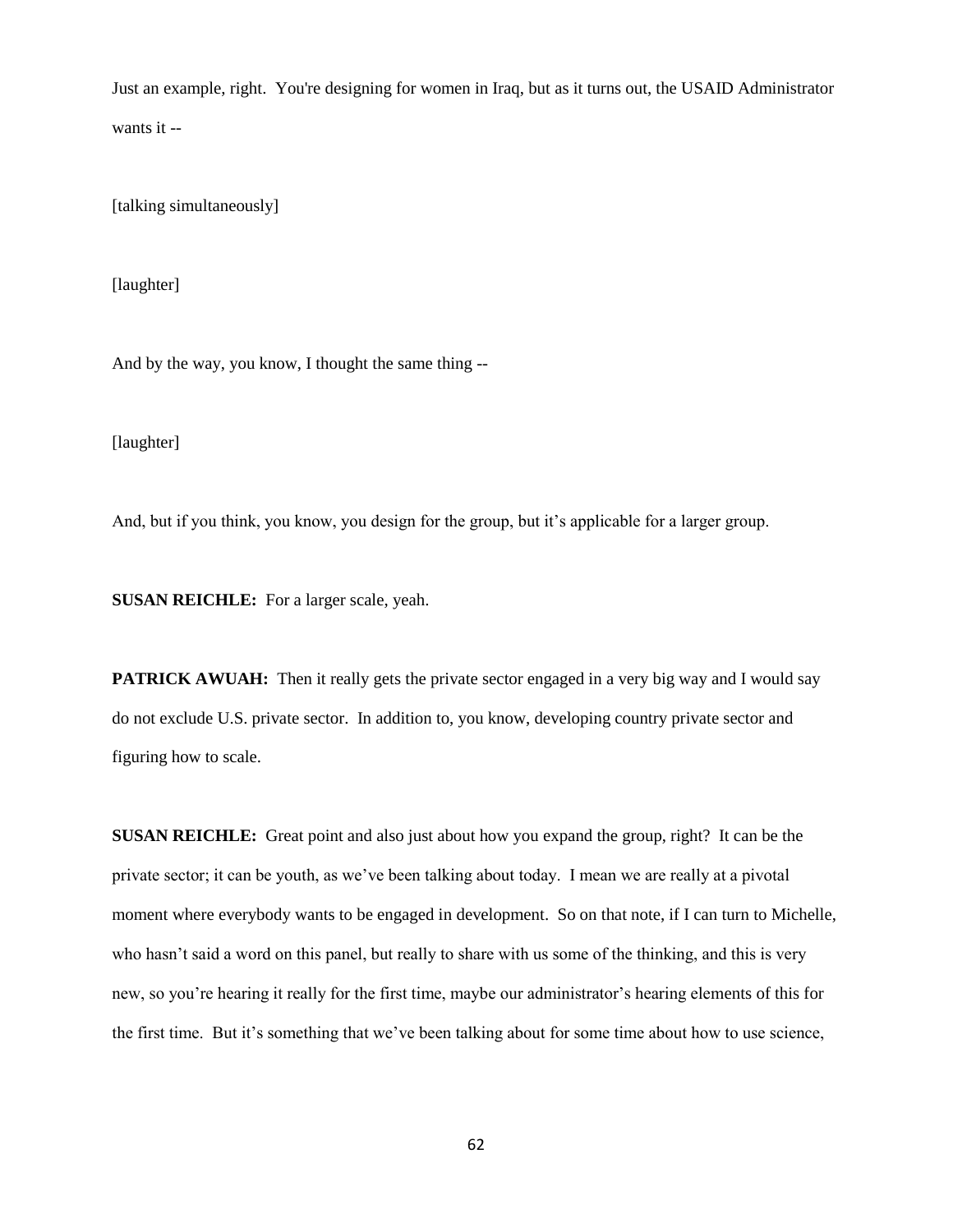technology, and innovation and that fellowships like, so that everyone feels as though they're part of the development community and really, really harnessing that energy, so, Michele.

**MICHELE SCHIMPP:** Thanks Susan, and this is just a wonderful chance to come together with something that may be procurement sensitive, but it's total work that really to be successful, you have to connect to the work that you do and to have -- to begin an honest dialogue. So, I'm just really thankful for this. I want to tell you what we're doing, thanks to Raj giving me the permission, I'll anticipate a few difficulties that I think we're going to run into, and then some things that I think we need from you.

So it is perfectly -- I think the discussion earlier has already made the argument for why American, young, students, scientists, working oversees couldn't bear ingenuity, technical and scientific training to bear on real tangible development problems as needed. Right, I mean this feels like the discussion earlier had centered on that and that if we're simply about elevating times in technology within USAID and sort of the forcing new innovations, you know, that can happen but for endurance, it's how do we create the force of students that's irreversible. It's the next generation of people inspired to work in the field we're fortunate to work in.

So with that we spent some time on a gap analysis. What was the terrain that was covered, what was the terrain that wasn't? What could we do, if able to do, working in partnership where government can service the platform to get this going, but not necessarily be the funder of it exclusively? Nicole Mlade's here from Peace Corps. We aspire to learn as much as we can from Peace Corps. They have been very, very patient and generous in sharing their advice and we've been tapping a number of other U.S. government capacities.

Let me tell you a little bit about where the gap analysis led us to about what this is and isn't because that may also be where we encounter some difficulties in the future. What it is is it is about students working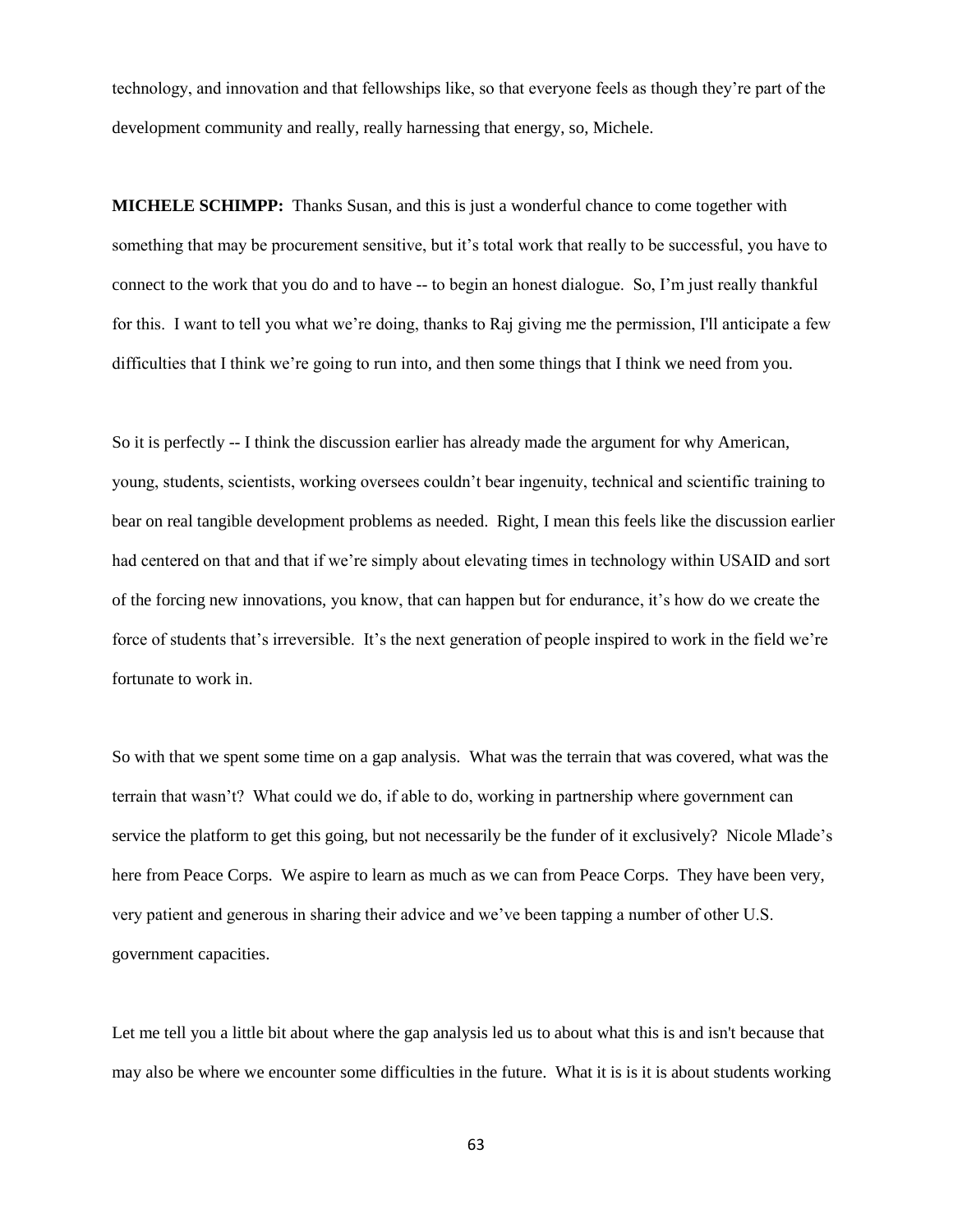on development issues; it's not about bringing oversees students to the U.S. That's going on. It's going on all over. We find foreign students in our schools, we've got -- each country has programs like that. This fills a gap that is not overseas students to here.

It's also about finding fellows who have this extraordinary intellect and character, to have that strong potential to achieve development impact overseas. [unintelligible] development experts sometimes think you've got to, you know, put in 20 years before you can make a difference. You've got to overcome that bias and say "We can figure out ways where we've got hypothesis that need to be tested, that need that specialized technical background."

It is also about quality, because if these folks are going to be able to make the difference, we're going to have to be highly selective and yet, the needs are so vast, that I think there's hope that we could scale this up in a very, very meaningful way and so that'll be attention as we grow this quality versus quantity.

And finally, it's not about recruiting more aid bureaucrats, or even cheap labor to serve within [laughs] the partner institutions. This is about figuring out how we can make prudent investments now and that next generation, who are going to work, not for us, but who can work in private sector, who can work in academia, who can work in NGOs, in start-ups and others -- and be our allies in these development endeavor and ultimately as I think I said earlier, it's about partnership, not sponsorship. We need to use our convening authority. We can create the platforms to connect people to research needs, sharing responsibility, leverage, and sponsorship, sharing costs, et cetera, we can work it out.

So how do we do this? There are two sides. One side of this is a bit clearer than the other. For the placement of fellows, there was wide consensus across the board, that we could pursue the strategy of magnetizing or attracting bright young students if only we could make available research opportunities and tangible needs for research throughout the developing world. And then it's also about figuring out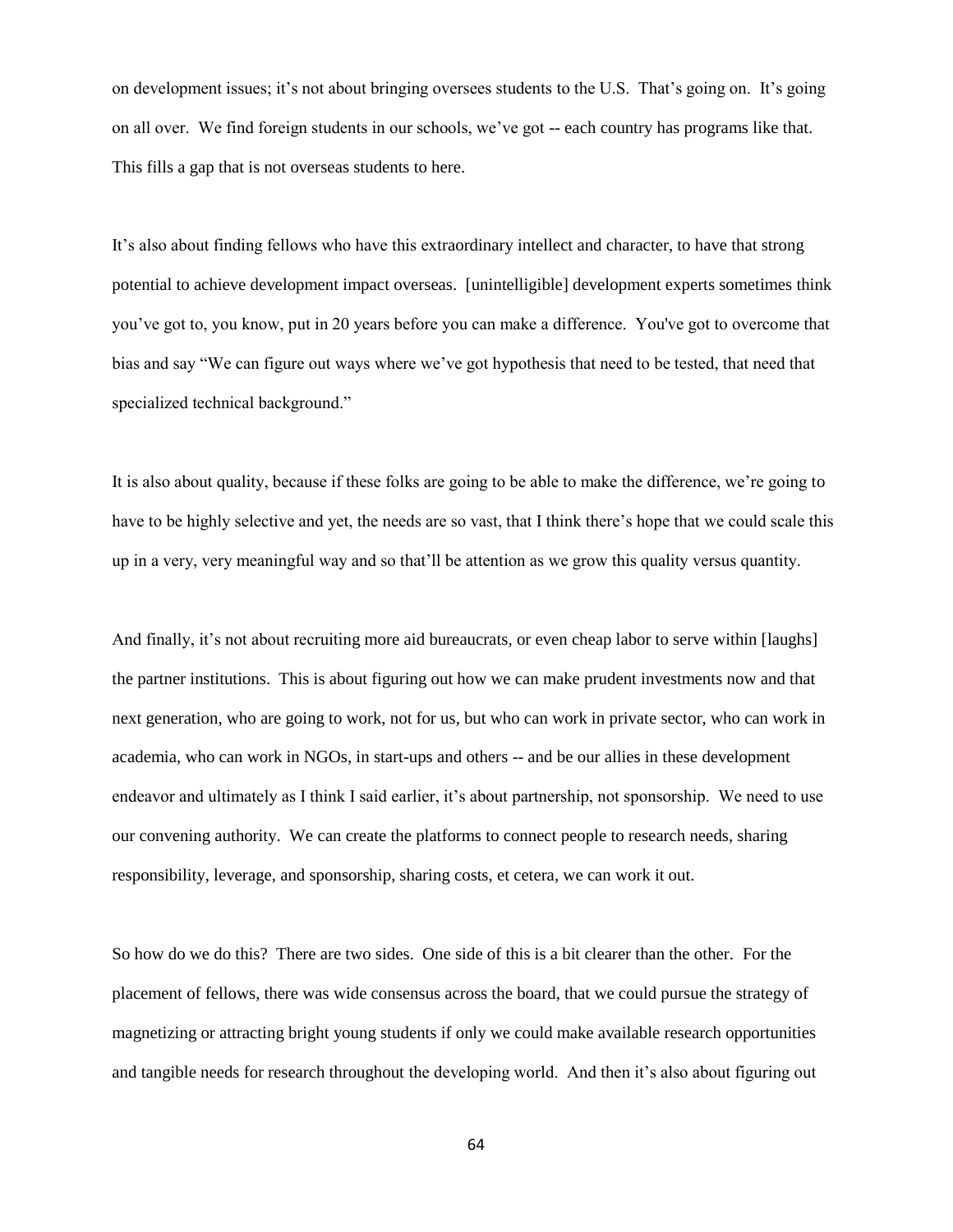how we make that sustainable into out years. So what people had suggested, or the suggestion that we came up with was, like we should develop a catalog of overseas research placement opportunities. This can be in academia, non-governmental organizations, private sector, health country governments. Many students already come with their own resources. A lot of students are getting National Science Foundation funding. Fulbright is a great vehicle foreign language and area studies, et cetera. The amount of what it would take to be a sponsor, to cover housing and travel, and modest costs, is really going to be very cost-effective. But our cut comparative advantage is USAID, is that knowledge of networks and quality and institutional arrangements that we could help broker. So we're going to develop that catalog, and as we solicit descriptions of opportunities, we're really going to look for only those that are to be high quality research opportunities that advance what we consider to be re-development priorities in those countries.

So the process to many of you and if you're at all interested in coming in and really thinking through how research science and technology can help you advance what you're doing overseas, please do let us know. We also still will remain open to innovative new ideas that come in and students who want to be fellows and who want to work on doing things on their own.

The intake of fellows can come from multiple sources. Currently the Higher Education Solutions Network is a foundational pillar and in 2013 this year, in terms of fellows, we'll already be supporting roughly 115 students, recent graduates working in short and long-term fellowships across nine different developing countries. For HESN each year, more and more, but the only HESN at MSU is the National Science Foundation is already sponsoring amazing scientific research student skills et cetera, but a lot of them are working domestically and in developed countries like European countries. We can make accessible for these cadres of truly wonderful students. They've got a pool of 10,000 graduate research fellows on five year fellowships, that with modest amounts of additional support, and channeling them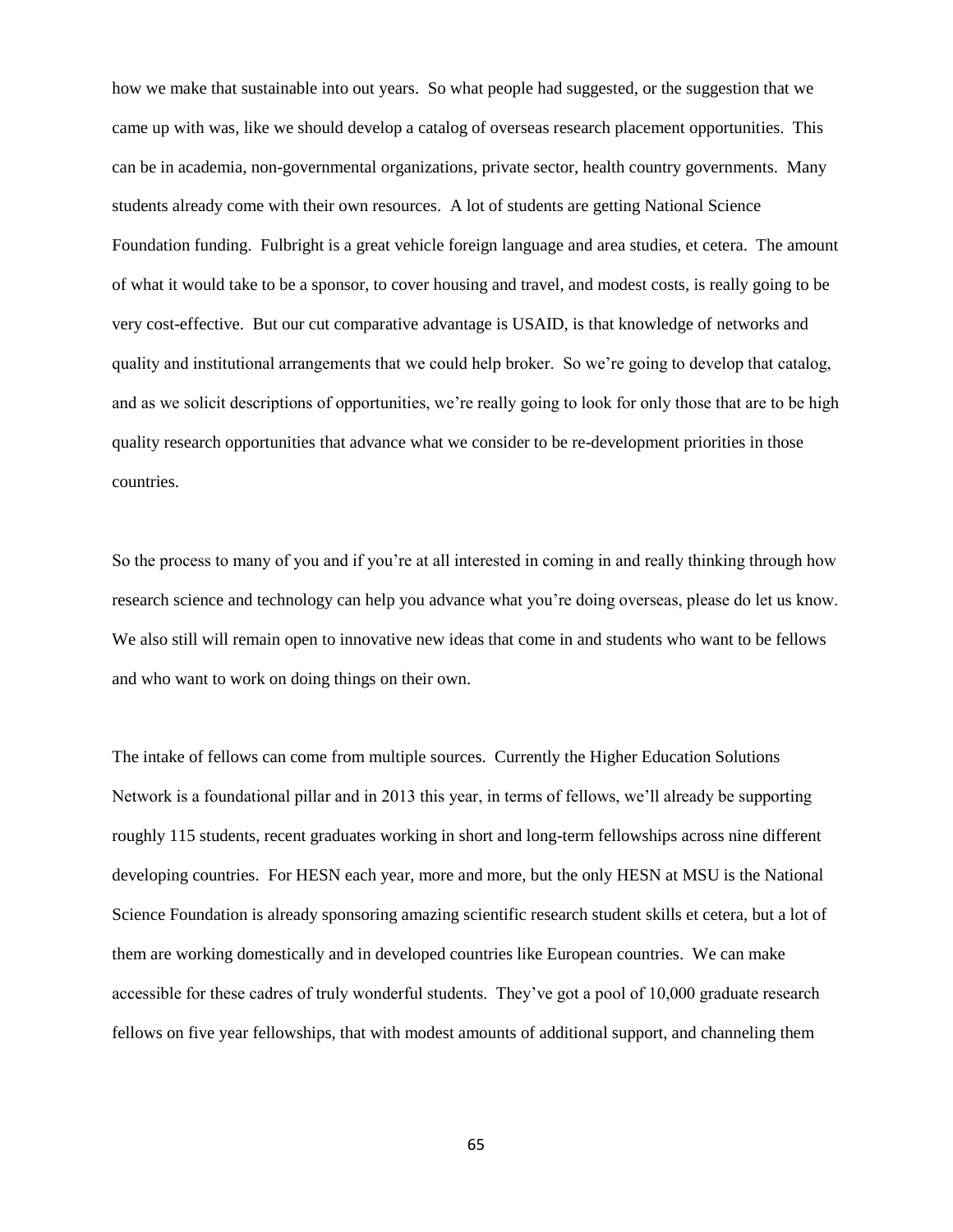towards research opportunities overseas, we both can be working in developing countries on development problems.

Also, in terms of undergraduates, NSF has come up with -- I know a lot of people are skeptical of undergraduates, but to go out in cohorts with faculty members in order to jointly tackle a particular problem or travel over successive years. So this presents tremendous potential for us. And we also see that if we identified these opportunities overseas, Fulbright recipients and others are going to naturally find [unintelligible] and we'll work with Fulbright and others to figure out how we better channel those efforts.

[unintelligible] just research fellowships and their own, or you know, you need to figure out ways they can sustain the connection and increasingly make this a self-sustaining arrangement and move that away. So orientation part of the fellowship so they go out understanding, or are oriented to development mission, annual fellows conferences in order to meet these folks, learn from their work, knowledge sharing, support for student researcher, network overtime connected to HESN. [unintelligible]?

## **SUSAN REICHLE:** Yep.

**MICHELE SCHIMPP:** Few more seconds? We've created the placement catalog. We're going to need to grow a really robust pool because the chances of making that [unintelligible] stuff is going to be really enhanced by a greater volume

**SUSAN REICHLE:** This is a huge partnership opportunity, right? This is something that we're just creating, we're thinking about, we need all of you to partner with us and thinking this. And Meg I know you have to dash off and get a plane back to California, but do you have some thoughts on this before we throw it open to the group?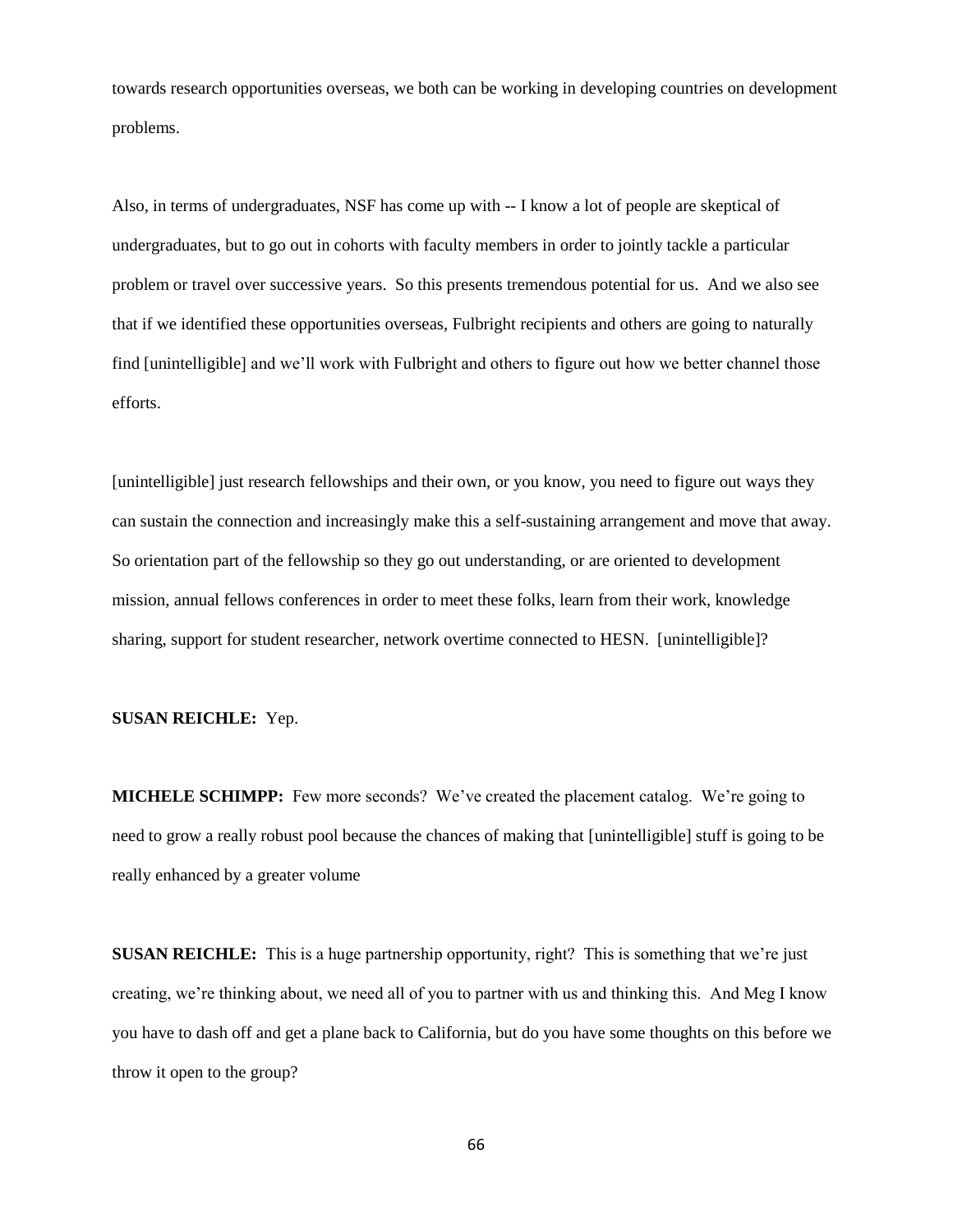**MEGAN SMITH:** Yeah. It's funny how [inaudible]. So there's this wonderful person named Caroll Wilson and he was faculty at Sloan, he was actually -- when he was -- the reason why he knew that young people were good at this was because when he graduated from MIT, Vannevar Bush, who was FDR's Science Advisor, grabbed him and said "You're this special epiphany, work on all our science policy [inaudible] recent graduated senior." As he went through SUNY, he never got his Ph.D. and he -- this amazing fact that he did, you know, part of [unintelligible]. The program that he founded which was called "Fellows for Africa," was to take recent MBAs and JDs as much of the revolution, other things were happening at the time, and throw those people into the country as recent grads to help structure constitutions, and I've met some of these people, they're amazing and you know, and they were whatever, 27. And it was an amazing experience for them and it was very helpful for a country to have these young people to help. So -- and Kennedy used some of that thinking for the Peace Corps.

## **SUSAN REICHLE:** Yeah, absolutely.

**MEGAN SMITH:** So, today we have an award in his name, which I actually won when I was a student, went and did research in South America on solar cook stoves to help inform some design work, working with Peace Corps volunteers there. I think that there's probably -- you'll be surprised like, how many students are already ready to apply to you. We get so many students, just take MIT alone. We get graduate and undergrads and what they're looking for in this specific case is to do their thesis research work, but they want to go do it overseas. The other [unintelligible] are passionate about some crazy idea. They're great and I encourage you, I was an undergrad, that's undergrad scale and sometimes they have the most exciting idea and they go alone. They don't need a lot of structure. You'll be surprised. You put --

**SUSAN REICHLE:** As we saw with the Pratt Pouch, right? That was undergrad.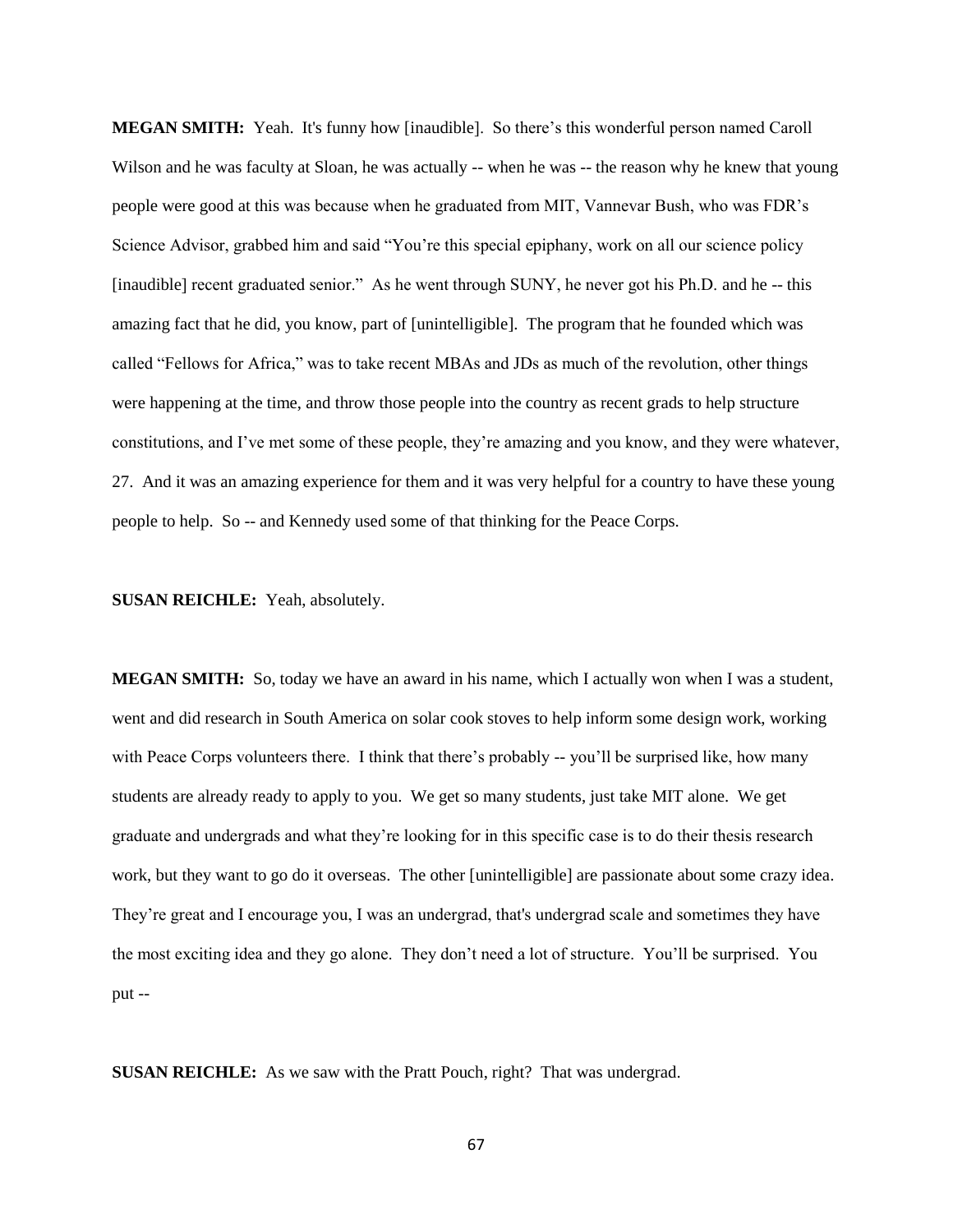**MEGAN SMITH:** And when we were -- when I did this project, we were in Bolivia with the USAID office and found fabulous officers just to help coach us on our own. But the grads -- you could offer fellowships and I'm telling you, they're like 5K, 10K, gets you an airplane ticket and a little bit of funding for food, and a little bit of media resource and whatever you need. So I'd bet you have a slot like that and a slot that might be a little bit bigger, multiyear that's more embedded as a full thesis or like a post doc or something like that and I encourage you to really go for that. The second thing I thought of is that I think you should -- there should also be a two-way --

#### **SUSAN REICHLE:** Do you have faculty?

**MEGAN SMITH:** Your university had the place. They should be able to come to you, and crosscollaborate and it should be a way to mix up the higher education solutions that work. I would focus on the junior faculty because there's a more permanence to them, but you could also do master's and Ph.D.

And then, the last thing I would say is this a meta-fellowship I would create. How many people in this room have a background in computer science, have written an app or a webpage or something on the web, how many?

Okay, not good, so. It's my observation that in many sectors, the IT talent, computer sciences, in the private sector, are at the table together. Wal-Mart would never know what didn't happen like yesterday and they would have a dashboard and the CIO is sitting right there and they're working together and they're part of the core team. The division in development, in the government, you guys have both, so you've inherited those difficulties. There's these contractors that live in some other state that you send us back to and you talk to them sometimes and they make all this magical stuff, but nobody really knows and we talk about it but it's just like, you don't really make the right things in there and so, I think that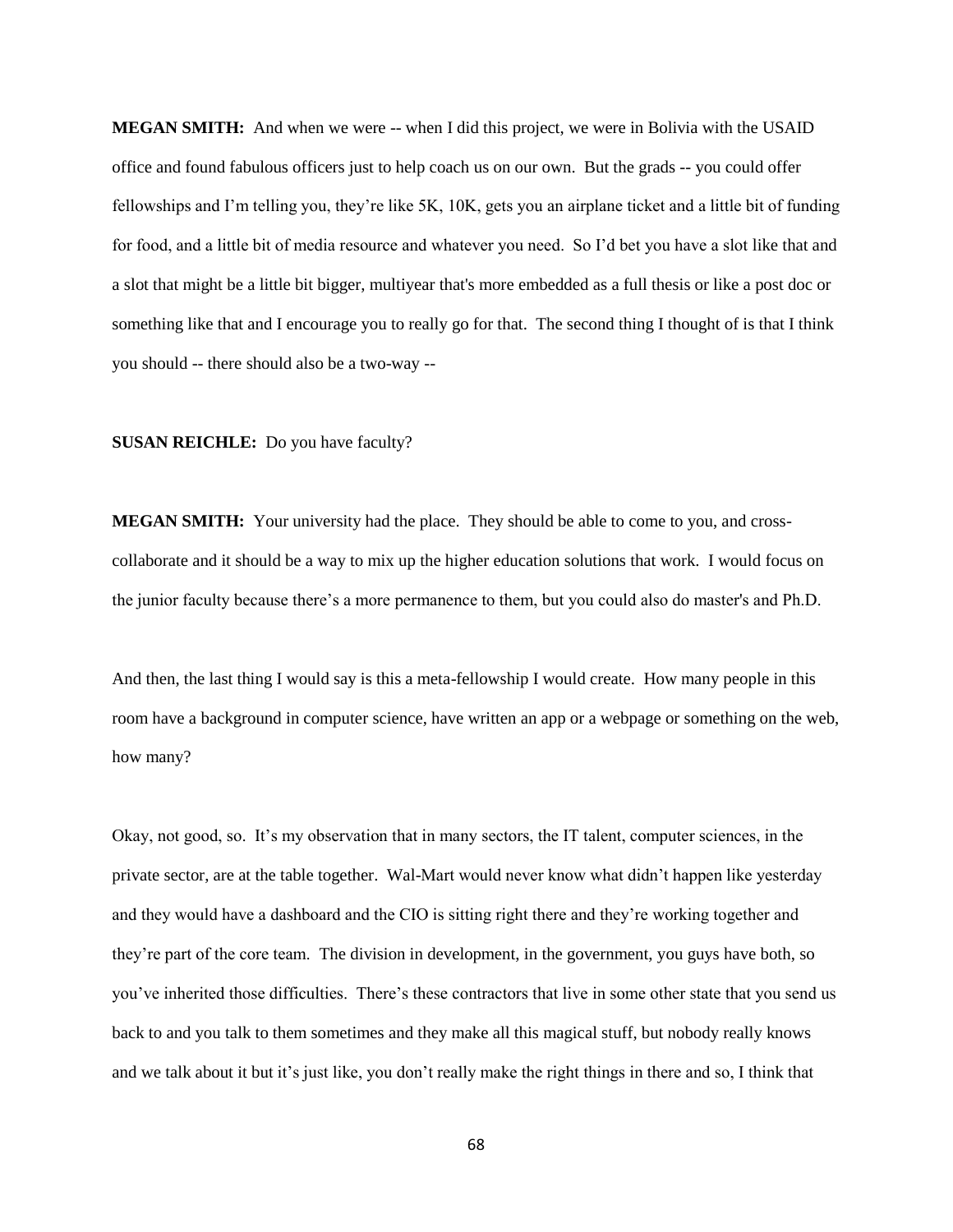also you might, if you are creating a fellowship program, because it's the 21st century and development needs to use these resources, we need to know how to write mobile apps because having a thin layer of computer science, mathematical, whoever that coder is, that maker, you know, you see them in Code for America, wherever they are, and come in and be part of, you know, Code for the World, as one area [unintelligible] it would be great.

**SUSAN REICHLE:** Great, great idea.

**MEGAN SMITH:** Thanks you guys --

**SUSAN REICHLE:** I know you have to dash, so yeah, feel free. Any of our other ACVFA members have any comments?

**MEGAN SMITH:** Wonderful, wonderful.

**SUSAN REICHLE:** Great. So throw it open, questions, comments?

**LUCIE PHILLIPS:** Thank you. Lucie Phillips with IBI International. I have a question for the fellowship program. We talked about the importance of remittances in financing development, I mean, in developing roles, but the diasporas from developing countries also have a huge role to play and I wondered whether in the fellowship program, you might consider making that a factor? In Liberia where we're working, we're sponsoring a young professionals program, but we would very much like, and we constantly recruit for Diaspora professionals to go back and work in the programs there, thank you.

**MICHELE SCHIMPP:** No I think it's a tremendous idea. I mean one of the pieces you really want to be able to tap is the cultural diversity of the American student body and there will be a natural allegiance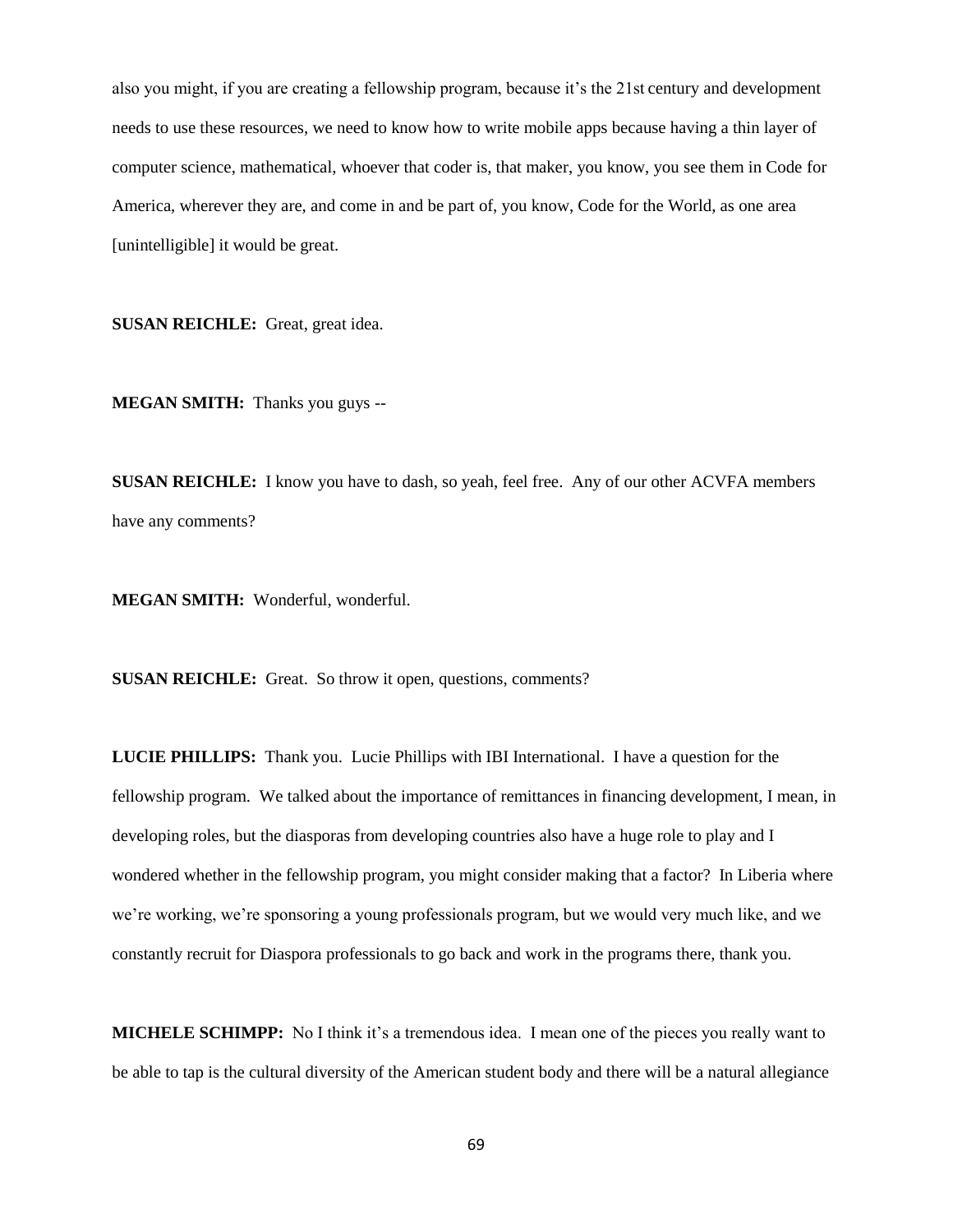between students, for second generation students, to their homes of origin and I had not -- I'd love to get your ideas on how we may be able to interest diaspora in sponsoring or empowering those students to actually go back and do something a little bit more on the grand scale.

**SAM WORTHINGTON:** One of the tensions I'm trying to capture in this area, I mean, I think the NGO community knew they hired 10,000 of students coming in to it, and the tension is between the local and the U.S. I mean, you have some members that I think -- and I've given you their -- about a million Americans who go out and visit church groups, come from U.S. and the developing world. And the contention is, do you go through the student from MIT or do you go through the local students in Kenya? And increasingly, we've become more and more, almost 95, 98 percent locally staffed. The value of that is of course, is local ownership. What we lose is the link with the United States. So, you know, how do we get this balance between the knowledge of wanting to have an engagement of our students in the world, and yet this tension with wanting to be, you know, the first thing is go to the local students? I know many of our members haven't solved that, and are wrestling with that, and welcome your thoughts on that.

**SUSAN REICHLE:** I think your offer is a good idea.

**SAM WORTHINGTON:** Thank you.

**MICHELE SCHIMPP:** I think that's an excellent point. I would not use these fellows for something that should or could be done locally. I would use this for something that really is lacking and [unintelligible] I think you suggested a wonderful possibility when you want to encourage parents of American students with specialized knowledge, with locals over a short period of time and some sort of a, you know, outward path. I think this is intended to be a more introductory and capacity that may be lacking within your own organization and within [unintelligible] country institution.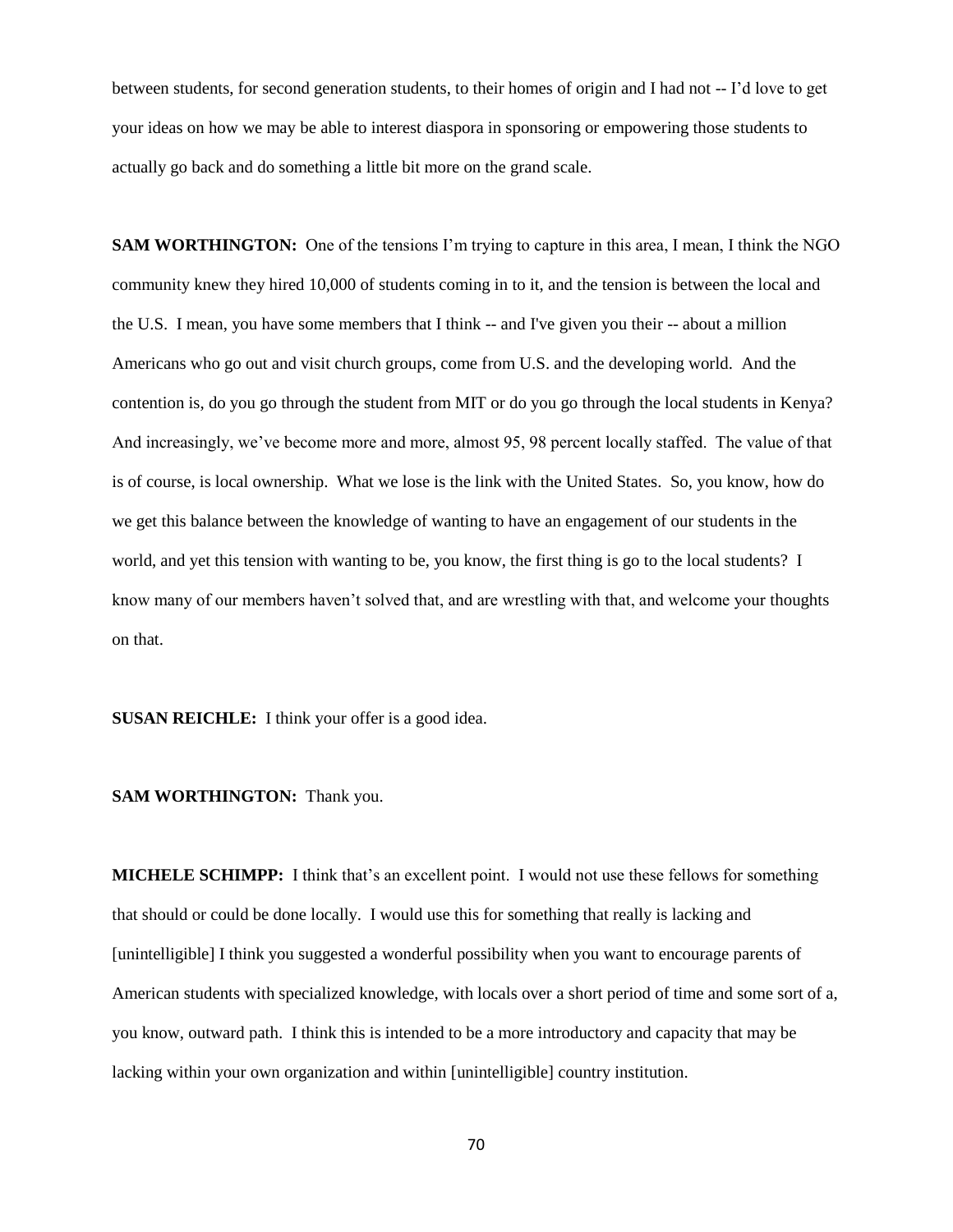**NDIDI NWUNELI:** I just want to make two points. The first one is the question about entrepreneurship and how local entrepreneurs can obtain business capacity. I know Megan made the plug for engineering, computer science and I'll make the plug for people with MBAs - or students enrolled in MBA programs. Taking the concept to the next logical stage and helping the entrepreneur's build their capacity.

And the second point around fellowship programs, I have tried to start a couple in Nigeria, bringing students to Nigeria and vice versa, and just as much as you're placing emphasis on the right student, you have to place a lot of emphasis on the right institution and the right experience and orientation for that institution, orientation on the ground, because, you know, it can kill the experience if you have one bad story. So I think I love the aspect of competition -, let the initiatives on the ground compete for the fellows and let the fellows compete for those opportunities so you make it transparent, and you make it demand driven.

**SUSAN REICHLE:** Great.

**NDIDI NWUNELI:** And that will ensure who goes.

**SUSAN REICHLE:** Excellent point.

**PATRICK AWUAH:** Well, I think that a key word you used was balance. You know, at Ashesi we had many projects that have involved U.S. MBA students coming to campus to do projects for us, and then we've had a few where we've had those MBA students work with our students, so assigned students from Ashesi to work on a team. What we found was those projects were absolutely incredible for both sides. Right, they got a lot more done, they had local students who knew the ground, who could get certain things done more quickly than they could, you know, coming in from UC Berkeley, and they learned a lot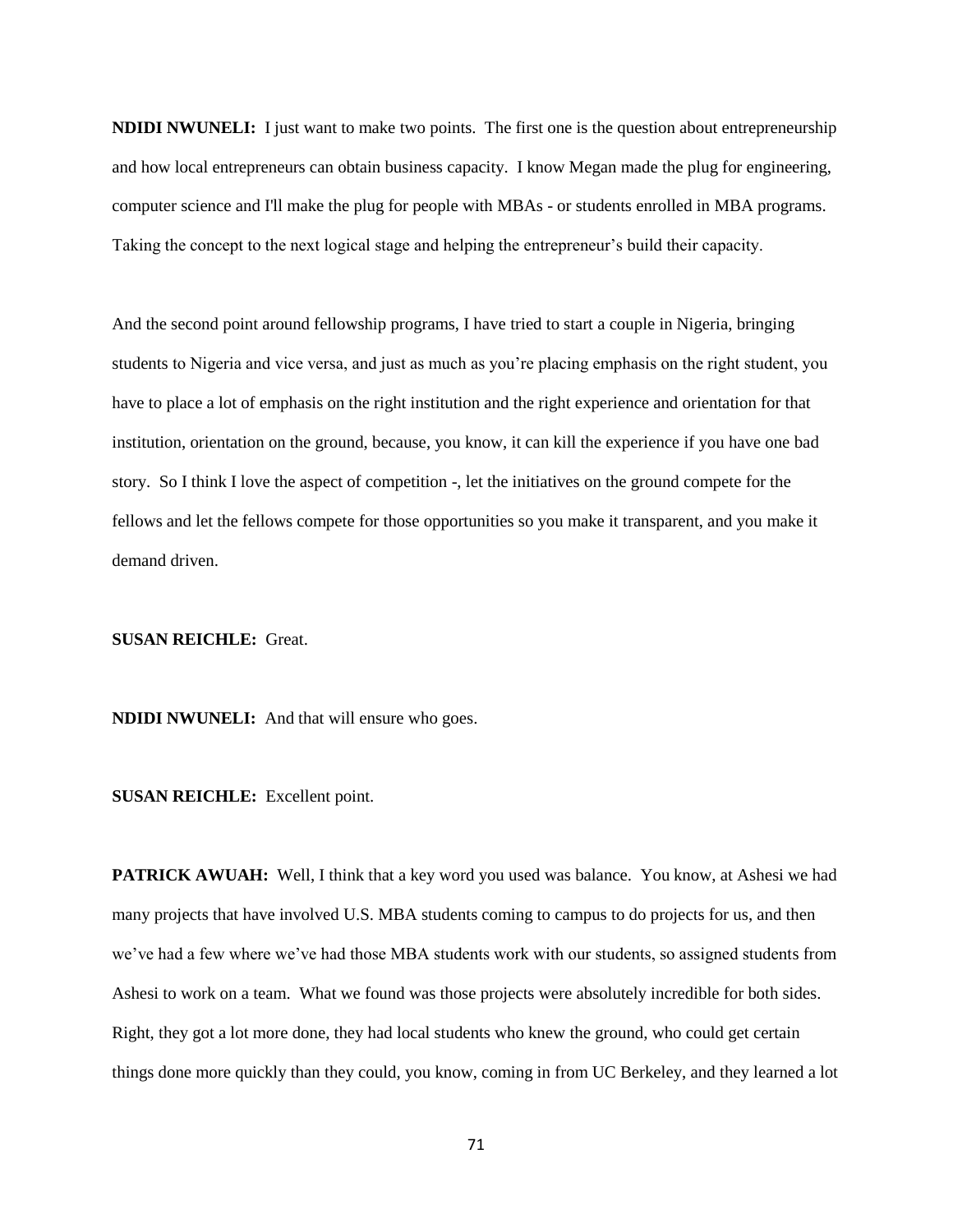from each other, you know. And I would say that, you know, your fellowship program, if it had a component where U.S. students going to developing countries were working with local students as well on the same project, that would be a very positive experience for everyone involved and you would be setting the ground for, you know, you'd be building a network of people who are going to work with each other in the future as well.

**SUSAN REICHLE:** No, those are excellent points, because again, I think the theme of today is a partnership and the network and how do you build them so it's not just the fellowship, and Sam raising that question about the tension that exists and yet, Patrick and as you eloquently said, it's really about how you create that partnership for the future.

Are there any other questions or thoughts out there before I turn to our administrator and Jack, maybe? Please, yeah.

**KATIE TAYLOR:** There's one good that's been subtly present that we haven't explicitly addressed, which is faith actors, I guess. Certainly we have faith inspired development organizations who are present, be it the Aga Khan or Bread for the World, Catholic Relief Services and others, but how do we build -- so faith actors, by definition are faith-inspired, passionate driven, often selfless, if you can find the professional ethos, you know, non-proselytizing way, to build their capacity and engage them more effectively, it's a huge opportunity.

**SUSAN REICHLE:** Absolutely.

**KATIE TAYLOR:** I just wanted to point that out.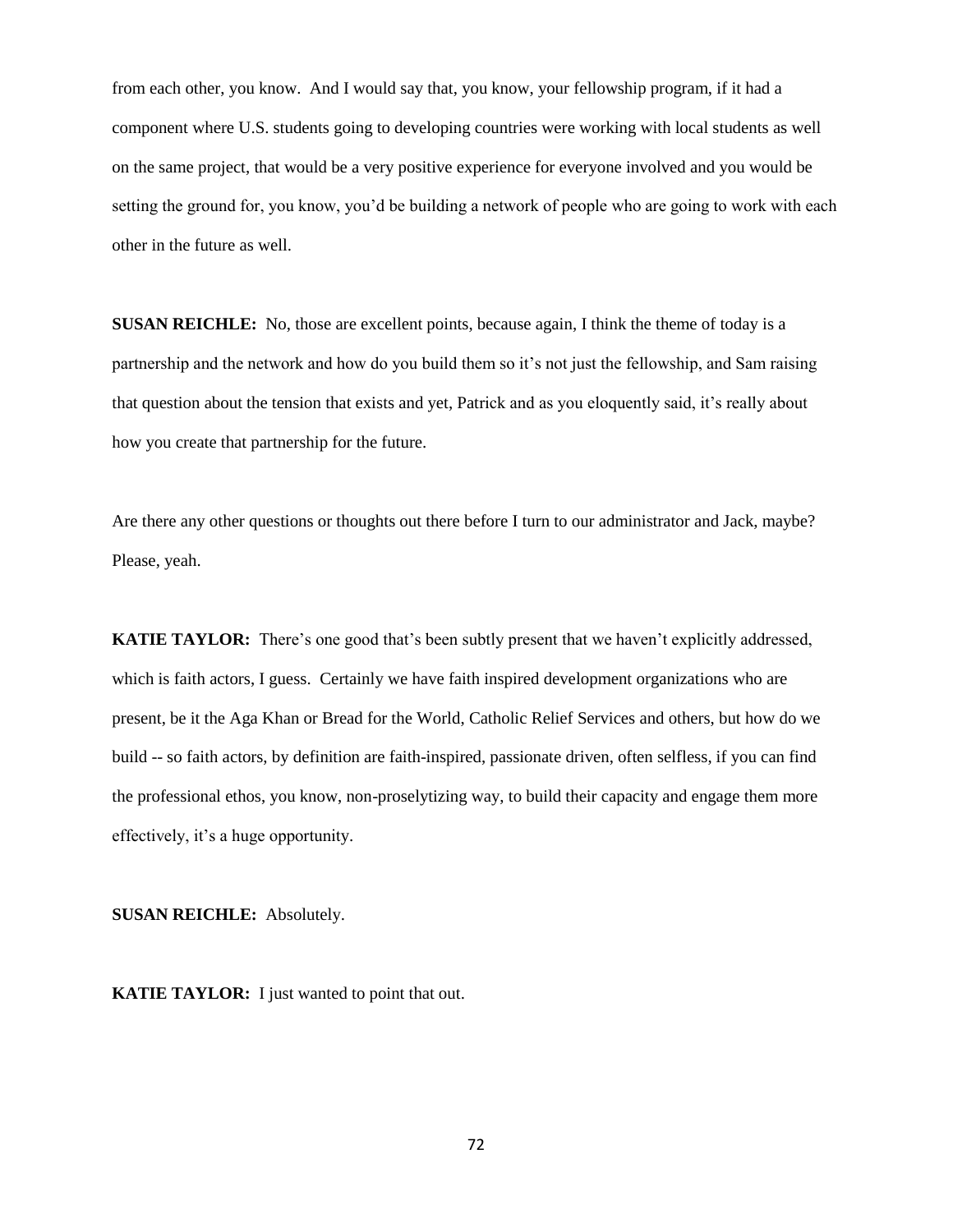**SUSAN REICHLE:** Absolutely, absolutely a critical actor in this space and not just in their space, but, again, to partner and to really, really be part of the network, so, no, thank you for making that --

**MICHELE SCHIMPP:** I wanted to add a point on the whole question of scaling in our work and you've got some very preliminary work going on under the Higher Education Solutions Network, but we found that a couple of the winning universities came through with [unintelligible] running the accelerator program for global health technologies, partnering with the investor circle and this -- we're going to examine it really, really closely and see what it suggests for a model for other sectors. An accelerator actually takes the innovation through the scaling process, either to commercialization or to scaling the other public sector and other channels. And so -- and then a number of incubator efforts also happening through universities upon which we hope to build. So I think it's a growing area of interest that's sort of talking -- it could be a model.

You know, so this is a -- but I think an emerging body and I think we'll be looking forward to sharing our experiences.

**SUSAN REICHLE:** Excellent. Any other thoughts from all of you? Okay if I can turn to our administrator for a couple of closing thoughts and then Jack to actually close the meeting.

**DR. SHAH:** Okay. Oh okay. I just want to say thank you, first and foremost, to our board members, you know, this is a unique opportunity for us to do some preparation and then to hear from you and these comments are very, very useful and helpful. It's sometimes just, I'll be very open here, it's sometimes difficult in a public, open setting to share all of the difficulties underpinning our efforts, but, you know, but, nevertheless, the teams that you heard from today and the leaders you heard from, this discussion has been very, very successful and have really inspired little mini-movements within USAID people who are excited about the vision and want to contribute to it, so, as we go forward this year, we'll spend a lot of

73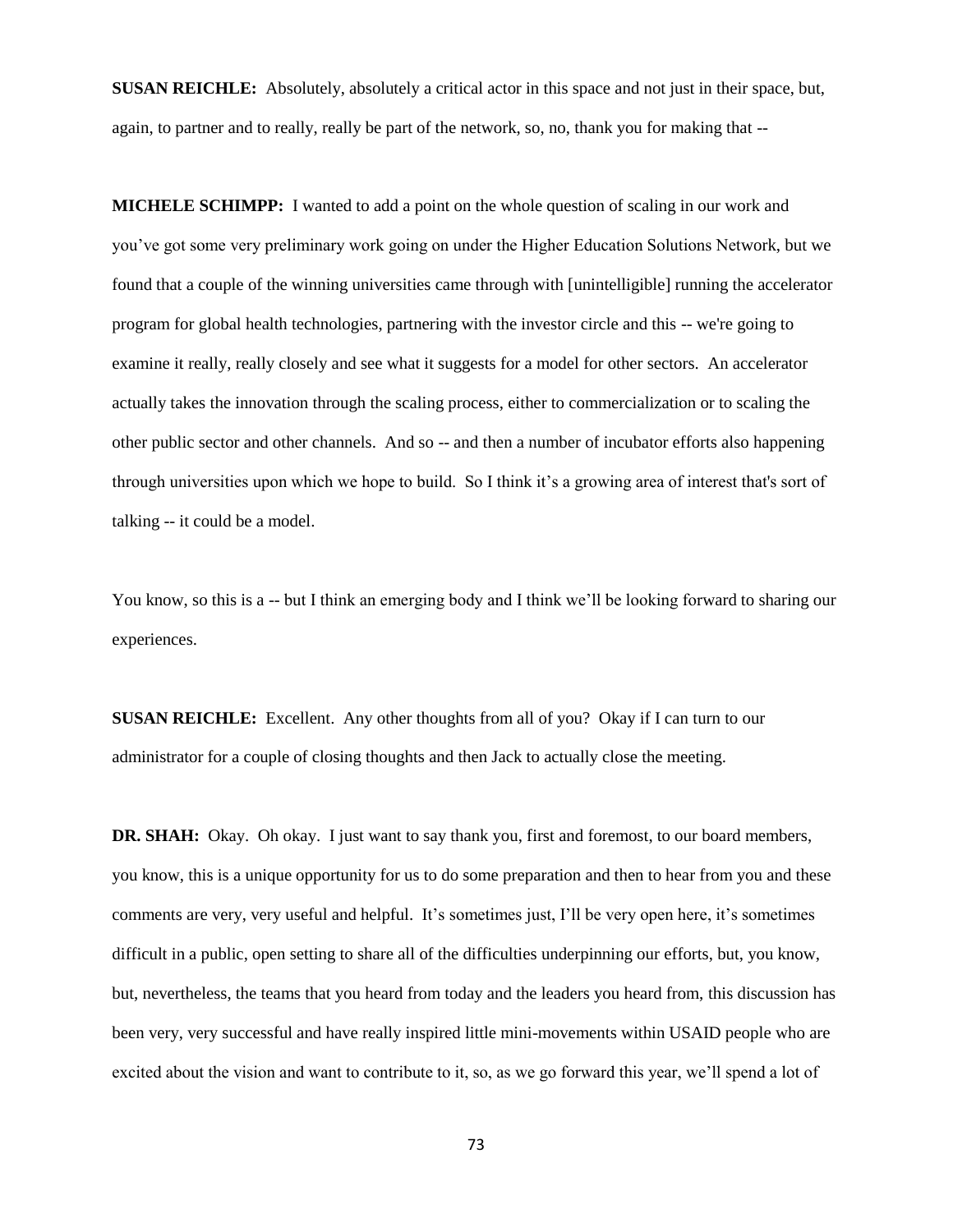time on these initiatives in particular and so we'll look forward to more engagement and support from our ACVFA board, wonderful ACVFA board.

**SUSAN REICHLE:** On a quarterly basis.

**RAJIV SHAH:** On a quarterly basis, so thank you. And to folks who came today from AID, from our partners elsewhere, I just thank you for being a part of this. This is -- we've been very fortunate to have an excellent board with a really talented and diverse group of partners from different sectors, which I think is representative of where development already is, and will continue to go, so, thank you for your participation and then a special thank you to Sandy Stonesifer again for --

[applause]

**JACK LESLIE:** That's a great way to close it. I mean I have to thank you Raj and all of those who are here from AID and all of those who are not here and working for AID. As we mentioned out there in the field doing the real heavy lifting day in and day out. We want to thank them. I know I speak for all of the members of the ACVFA board. You know, this has been -- this is everything I'd hoped it would be. We covered an awful lot of territory. I think we heard some terrific things. I hope you got some useful counsel from all of us, but most importantly, I think you know you have our support and that's going to become even more important in these critical days ahead as resources are so limited. So thank you again for all your good work and thank you all for being here. We're adjourned.

[end of transcript]